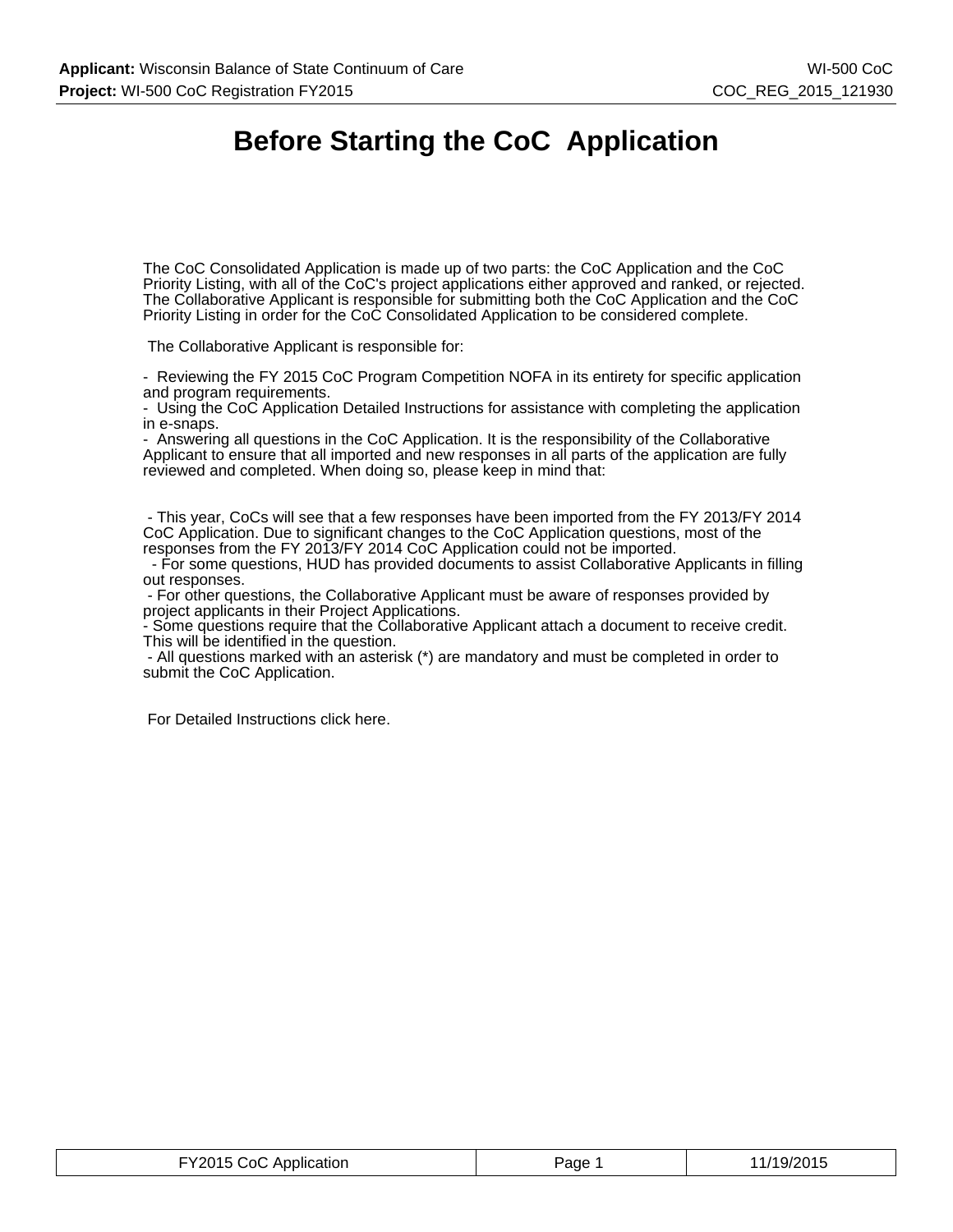# **1A. Continuum of Care (CoC) Identification**

## **Instructions:**

For guidance on completing this form, please reference the FY 2015 CoC Application Detailed Instructions, the CoC Application Instructional Guides and the FY 2015 CoC Program NOFA. Please submit technical questions to the HUDExchange Ask A Question.

**1A-1. CoC Name and Number:** WI-500 - Wisconsin Balance of State CoC

**1A-2. Collaborative Applicant Name:** Wisconsin Balance of State Continuum of Care, Inc.

**1A-3. CoC Designation:** CA

**1A-4. HMIS Lead:** Institute for Community Alliances

| FY2015 CoC Application | Page 2 | 11/19/2015 |
|------------------------|--------|------------|
|------------------------|--------|------------|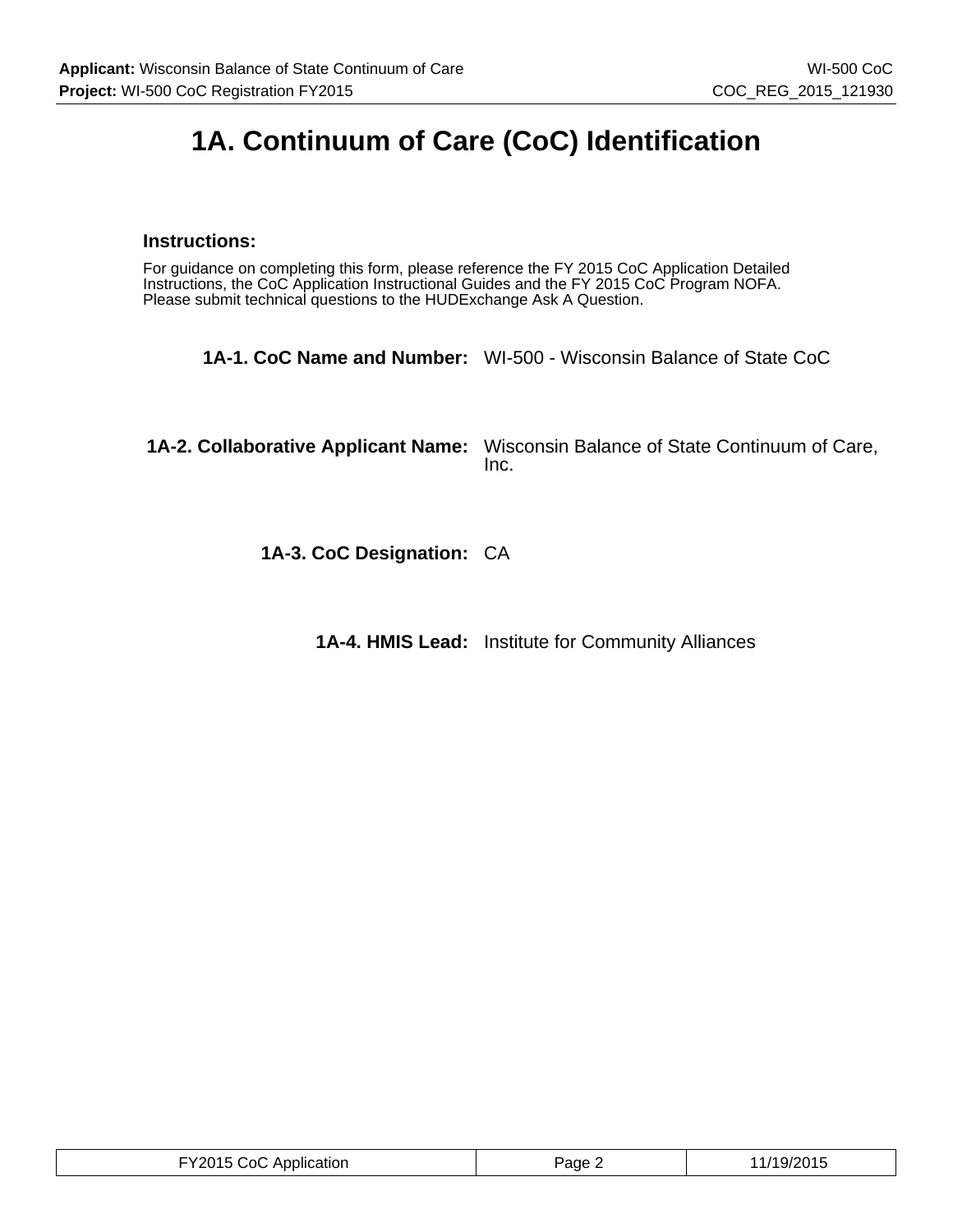# **1B. Continuum of Care (CoC) Engagement**

## **Instructions:**

For guidance on completing this form, please reference the FY 2015 CoC Application Detailed Instructions, the CoC Application Instructional Guides and the FY 2015 CoC Program NOFA. Please submit technical questions to the HUDExchange Ask A Question.

**1B-1. From the list below, select those organizations and persons that participate in CoC meetings. Then select "Yes" or "No" to indicate if CoC meeting participants are voting members or if they sit on the CoC Board. Only select "Not Applicable" if the organization or person does not exist in the CoC's geographic area.**

| <b>Organization/Person</b><br><b>Categories</b>    | <b>Participates</b><br>in CoC<br><b>Meetings</b> | Votes.<br>including<br>electing<br><b>CoC Board</b> | Sits on<br><b>CoC Board</b> |
|----------------------------------------------------|--------------------------------------------------|-----------------------------------------------------|-----------------------------|
| <b>Local Government Staff/Officials</b>            | Yes                                              | Yes                                                 | <b>No</b>                   |
| <b>CDBG/HOME/ESG Entitlement Jurisdiction</b>      | Yes                                              | <b>No</b>                                           | <b>No</b>                   |
| <b>Law Enforcement</b>                             | N <sub>o</sub>                                   | <b>No</b>                                           | <b>No</b>                   |
| Local Jail(s)                                      | <b>No</b>                                        | <b>No</b>                                           | <b>No</b>                   |
| Hospital(s)                                        | <b>Yes</b>                                       | Yes                                                 | <b>No</b>                   |
| <b>EMT/Crisis Response Team(s)</b>                 | <b>No</b>                                        | <b>No</b>                                           | <b>No</b>                   |
| <b>Mental Health Service Organizations</b>         | Yes                                              | Yes                                                 | <b>No</b>                   |
| <b>Substance Abuse Service Organizations</b>       | <b>No</b>                                        | <b>No</b>                                           | <b>No</b>                   |
| <b>Affordable Housing Developer(s)</b>             | Yes                                              | Yes                                                 | Yes                         |
| <b>Public Housing Authorities</b>                  | Yes                                              | Yes                                                 | Yes                         |
| <b>CoC Funded Youth Homeless Organizations</b>     | Yes                                              | Yes                                                 | Yes                         |
| <b>Non-CoC Funded Youth Homeless Organizations</b> | Yes                                              | Yes                                                 | <b>No</b>                   |
| <b>School Administrators/Homeless Liaisons</b>     | <b>No</b>                                        | <b>No</b>                                           | <b>No</b>                   |
| <b>CoC Funded Victim Service Providers</b>         | Yes                                              | Yes                                                 | <b>No</b>                   |
| <b>Non-CoC Funded Victim Service Providers</b>     | Yes                                              | Yes                                                 | Yes                         |
| <b>Street Outreach Team(s)</b>                     | Yes                                              | Yes                                                 | <b>No</b>                   |
| Youth advocates                                    | Yes                                              | Yes                                                 | Yes                         |
| Agencies that serve survivors of human trafficking | Yes                                              | Yes                                                 | <b>No</b>                   |
| Other homeless subpopulation advocates             | Yes                                              | Yes                                                 | Yes                         |
| <b>Homeless or Formerly Homeless Persons</b>       | Yes                                              | Yes                                                 | Yes                         |
| Faith Based organization                           | Yes                                              | Yes                                                 | Yes                         |
| HMIS Lead organization                             | Yes                                              | Yes                                                 | Yes                         |
| <b>Emergency Shelter providers</b>                 | Yes                                              | Yes                                                 | Yes                         |

| FY2015 CoC Application | ెage ప | 11/19/2015 |
|------------------------|--------|------------|
|------------------------|--------|------------|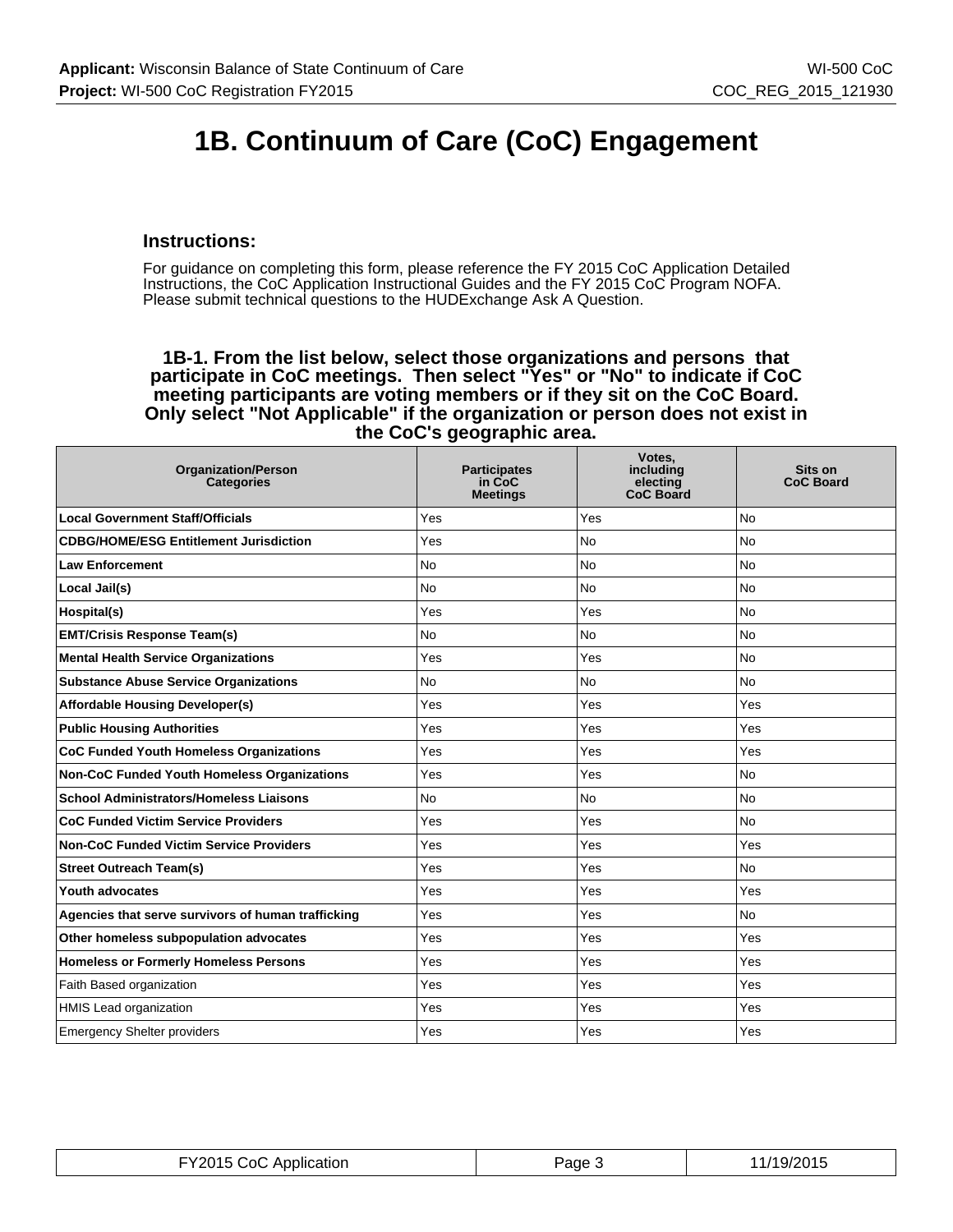## **1B-1a. Describe in detail how the CoC solicits and considers the full range of opinions from individuals or organizations with knowledge of homelessness in the geographic area or an interest in preventing and ending homelessness in the geographic area. Please provide two examples of organizations or individuals from the list in 1B-1 to answer this question.**

## **(limit 1000 characters)**

The COC holds open mtgs advertised in email, website, and social media. Policy priorities and strategies are discussed. Committees are assigned major tasks and work is done by reps from agencies such as legal, faith, shelter, gov't, outreach, employment, housing, vets, youth, & DV. Many are recruited based on specific knowledge, interest & expertise. Tony is a rep from the statewide DV coalition and co-chairs the Coordinated Entry committee. His knowledge of specific issues, concerns and challenges faced by DV survivors and relationship with providers directly informed the CE development and process. Through his involvement, DV providers were able to influence creation of an alternative entry into the CE system. Jesse is a rep from the HMIS lead and chairs the HMIS/PIT committee. Her knowledge of HMIS, research & analytic skills directly impact evaluation of projects, establishment of system performance measures, and providing data driven solutions to community-based problems.

## **1B-1b. List Runaway and Homeless Youth (RHY)-funded and other youth homeless assistance providers (CoC Program and non-CoC Program funded) who operate within the CoC's geographic area. Then select "Yes" or "No" to indicate if each provider is a voting member or sits on the CoC**

| <b>Youth Service Provider</b><br>(up to $10$ ) | <b>RHY</b><br>Funded? | <b>Participated as a Voting</b><br><b>Member</b><br>in at least two CoC<br><b>Meetings</b><br>within the last 12 months<br>(between October 1, 2014<br>and November 15, 2015). | Sat on the CoC Board as<br>active<br>member or official at any<br>point<br>during the last 12 months<br>(between October 1, 2014<br>and November 15, 2015). |
|------------------------------------------------|-----------------------|--------------------------------------------------------------------------------------------------------------------------------------------------------------------------------|-------------------------------------------------------------------------------------------------------------------------------------------------------------|
| Family Services of NE WI                       | Yes                   | Yes                                                                                                                                                                            | No                                                                                                                                                          |
| <b>CAP Family Crisis Center</b>                | Yes                   | Yes                                                                                                                                                                            | <b>No</b>                                                                                                                                                   |
| Kenosha Human Development Center               | Yes                   | Yes                                                                                                                                                                            | Yes                                                                                                                                                         |
| Youth & Family Project                         | Yes                   | Yes                                                                                                                                                                            | No                                                                                                                                                          |
| <b>Positive Alternatives</b>                   | Yes                   | <b>No</b>                                                                                                                                                                      | <b>No</b>                                                                                                                                                   |
| Lakeshore CAP                                  | <b>No</b>             | Yes                                                                                                                                                                            | <b>No</b>                                                                                                                                                   |
| Lutheran Social Services - RAYS                | Yes                   | Yes                                                                                                                                                                            | <b>No</b>                                                                                                                                                   |
| Project 16:49                                  | <b>No</b>             | <b>No</b>                                                                                                                                                                      | <b>No</b>                                                                                                                                                   |
| Boys & Girls Clubs of Fox Valley               | Yes                   | <b>No</b>                                                                                                                                                                      | <b>No</b>                                                                                                                                                   |
| Human Development Center                       | Yes                   | No                                                                                                                                                                             | <b>No</b>                                                                                                                                                   |

**Board.**

| FY2015 CoC Application | Page 4 | 11/19/2015 |
|------------------------|--------|------------|
|------------------------|--------|------------|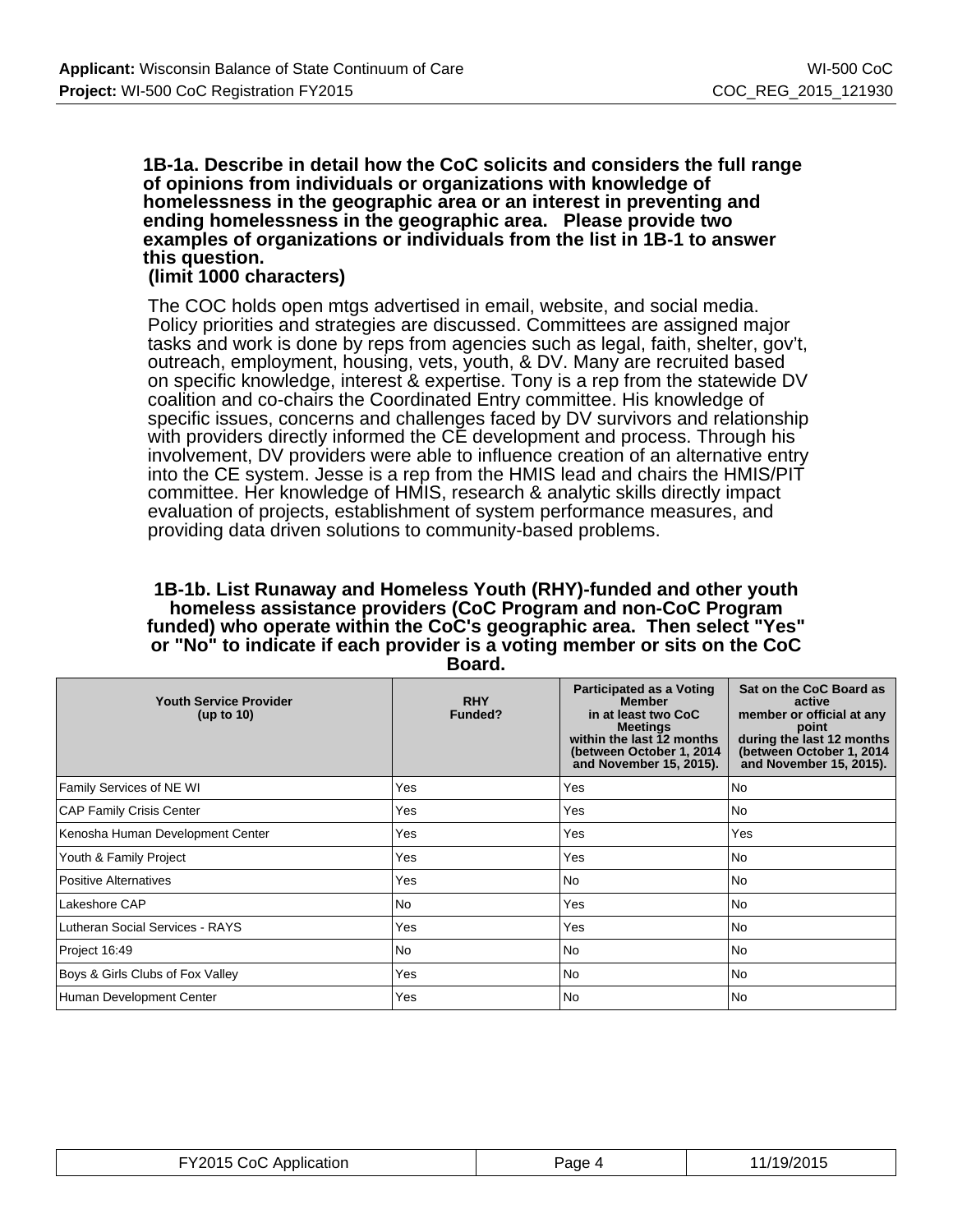## **1B-1c. List the victim service providers (CoC Program and non-CoC Program funded) who operate within the CoC's geographic area. Then select "Yes" or "No" to indicate if each provider is a voting member or sits on the CoC Board.**

| <b>Victim Service Provider</b><br>for Survivors of<br>Domestic Violence (up to 10) | <b>Participated as a Voting Member</b><br>in at least two CoC Meetings<br>within the last 12 months<br>(between October 1, 2014)<br>and November 15, 2015). | <b>Sat on CoC Board</b><br>as active member or<br>official at any point during<br>the last 12 months<br>(between October 1, 2014)<br>and November 15, 2015). |
|------------------------------------------------------------------------------------|-------------------------------------------------------------------------------------------------------------------------------------------------------------|--------------------------------------------------------------------------------------------------------------------------------------------------------------|
| <b>CAP Services</b>                                                                | Yes                                                                                                                                                         | <b>No</b>                                                                                                                                                    |
| New Horizons Shelter & Outreach Centers                                            | Yes                                                                                                                                                         | <b>No</b>                                                                                                                                                    |
| <b>Friends of Abused Families</b>                                                  | Yes                                                                                                                                                         | <b>No</b>                                                                                                                                                    |
| <b>Bolton Refuge House</b>                                                         | Yes                                                                                                                                                         | <b>No</b>                                                                                                                                                    |
| Women & Children's Horizons                                                        | Yes                                                                                                                                                         | <b>No</b>                                                                                                                                                    |
| Domestic Violence Shelter of Manitowoc County                                      | Yes                                                                                                                                                         | <b>No</b>                                                                                                                                                    |
| Safe Harbor of Sheboygan                                                           | Yes                                                                                                                                                         | <b>No</b>                                                                                                                                                    |
| AVAIL, Inc.                                                                        | Yes                                                                                                                                                         | <b>No</b>                                                                                                                                                    |
| Advocates of Ozaukee                                                               | Yes                                                                                                                                                         | <b>No</b>                                                                                                                                                    |
| The Women's Center                                                                 | Yes                                                                                                                                                         | <b>No</b>                                                                                                                                                    |

## **1B-2. Does the CoC intend to meet the timelines for ending homelessness as defined in Opening Doors?**

| <b>Opening Doors Goal</b>                        | CoC has<br>established<br>timeline? |
|--------------------------------------------------|-------------------------------------|
| <b>End Veteran Homelessness by 2015</b>          | l No                                |
| <b>End Chronic Homelessness by 2017</b>          | Yes                                 |
| <b>End Family and Youth Homelessness by 2020</b> | Yes                                 |
| Set a Path to End All Homelessness by 2020       | Yes                                 |

**1B-3. How does the CoC identify and assign the individuals, committees, or organizations responsible for overseeing implementation of specific strategies to prevent and end homelessness in order to meet the goals of Opening Doors? (limit 1000 characters)**

| FY2015 CoC Application | Page 5 | 11/19/2015 |
|------------------------|--------|------------|
|------------------------|--------|------------|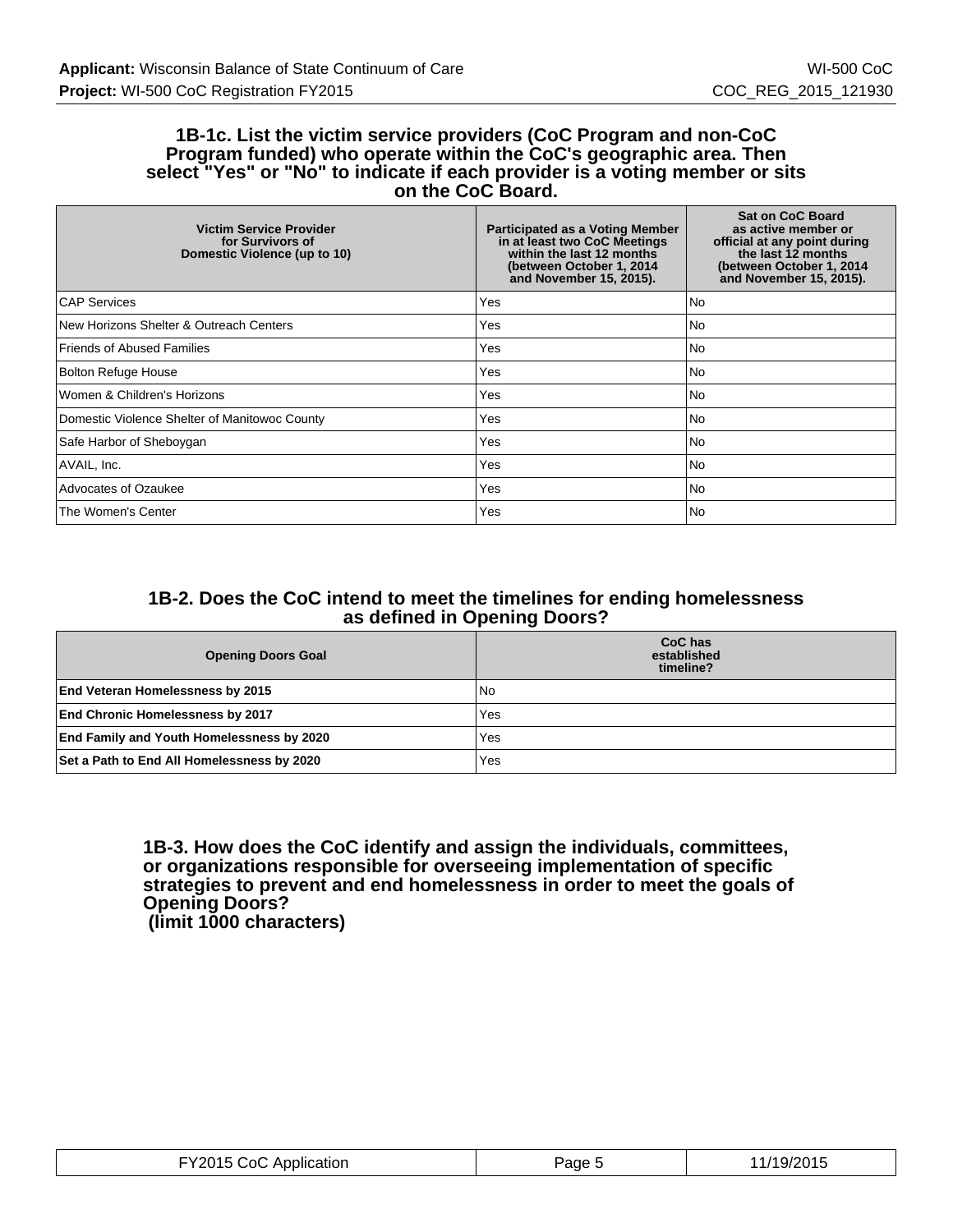Ending homelessness requires local, COC and state gov't attention and resource allocation. With their knowledge and expertise, the Board Pres & COC Coord are working directly with the statewide interagency workgroup to revitalize the WI 10 year plan. In the BOS, groups have been assigned the following tasks: 10 YR Plan-local strategies; Gaps & Needs-gaps in service; HMIS/PIT-trends, population, performance; CE-assess and prioritize; PEAevaluate & TA. Each group is chaired by a Board member and chosen based on personal interest and commitment. Each group actively meets, sets goals & action steps. The Board evaluates progress, identifies areas of concern, and works with the COC Coord to target resources and training. The Board & PEA ensure new projects fill existing gaps and fit within the BOS plan to end homelessness. The COC Coord provides TA, works with ESG grant admin & local continua, and hosts special meetings and projects to target resources on vets, chronic, family, and youth.

#### **1B-4. Explain how the CoC is open to proposals from entities that have not previously received funds in prior CoC Program competitions, even if the CoC is not applying for any new projects in 2015. (limit 1000 characters)**

The New Project RFP and scoring rubric was posted on the BOS website and social media, sent by email multiple times to membership, and announced at meetings. There was no requirement to have previously received COC funding in order to apply for a new project. Proposals were submitted to the COC coordinator and routed to the Project Eval & Assist. (PEA) committee. 5 committee members volunteered to objectively review and rank the proposals based on these criteria: agency experience in addressing homeless needs and working with the target population, project description, accessibility to supportive services, proposed outcomes, budget, and match/leverage commitments. The PEA committee provided the average score for each to the Board. The Board objectively evaluated the proposals based on the following criteria: quality of investment (cost and number of clients), need in the community (PIT data), commitment to HUD policy priorities, involvement with BOS, and local community support.

## **1B-5. How often does the CoC invite new** Quarterly **members to join the CoC through a publicly available invitation?**

| FY2015 CoC Application | Page 6 | 11/19/2015 |
|------------------------|--------|------------|
|------------------------|--------|------------|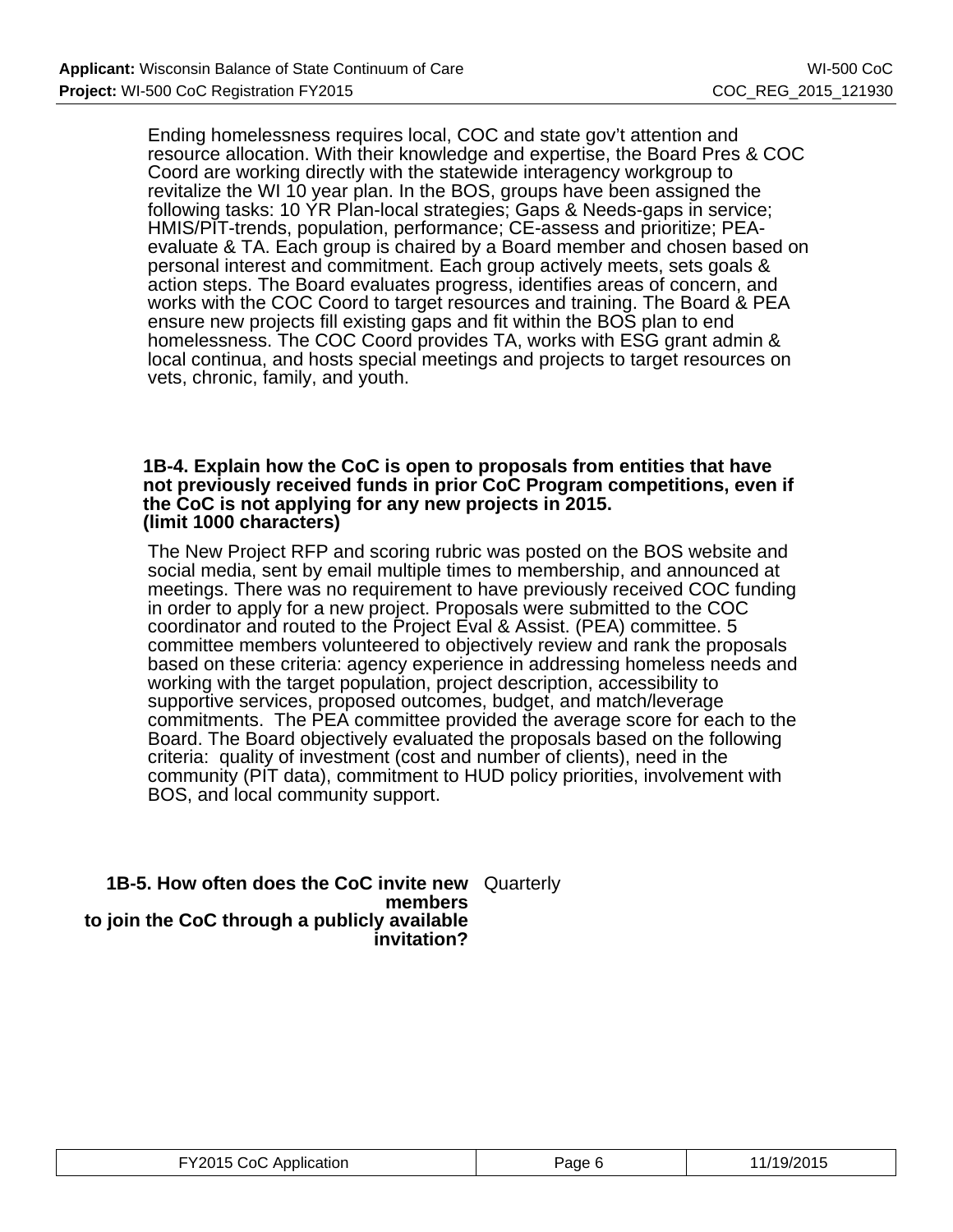## **1C. Continuum of Care (CoC) Coordination**

## **Instructions:**

For guidance on completing this form, please reference the FY 2015 CoC Application Detailed Instructions, the CoC Application Instructional Guides and the FY 2015 CoC Program NOFA. Please submit technical questions to the HUDExchange Ask A Question.

**1C-1. Does the CoC coordinate with other Federal, State, local, private and other entities serving homeless individuals and families and those at risk of homelessness in the planning, operation and funding of projects? Only select "Not Applicable" if the funding source does not exist within the CoC's geographic area.**

| <b>Funding or Program Source</b>                                                                    | <b>Coordinates with</b><br><b>Planning, Operation</b><br>and Funding of<br><b>Projects</b> |
|-----------------------------------------------------------------------------------------------------|--------------------------------------------------------------------------------------------|
| Housing Opportunities for Persons with AIDS (HOPWA)                                                 | Yes                                                                                        |
| <b>Temporary Assistance for Needy Families (TANF)</b>                                               | Yes                                                                                        |
| <b>Runaway and Homeless Youth (RHY)</b>                                                             | Yes                                                                                        |
| <b>HeadStart Program</b>                                                                            | Yes                                                                                        |
| Other housing and service programs funded through<br>Federal, State and local government resources. | Yes                                                                                        |

**1C-2. The McKinney-Vento Act, as amended, requires CoCs to participate in the Consolidated Plan(s) (Con Plan(s)) for the geographic area served by the CoC. The CoC Program interim rule at 24 CFR 578.7(c)(4) requires that the CoC provide information required to complete the Con Plan(s) within the CoC's geographic area, and 24 CFR 91.100(a)(2)(i) and 24 CFR 91.110(b)(1) requires that the State and local Con Plan jurisdiction(s) consult with the CoC. The following chart asks for information about CoC and Con Plan jurisdiction coordination, as well as CoC and ESG recipient coordination.**

CoCs can use the CoCs and Consolidated Plan Jurisdiction Crosswalk to assist in answering this question.

|                                                                                                                                                       | Numbe   Percen  | tage        |
|-------------------------------------------------------------------------------------------------------------------------------------------------------|-----------------|-------------|
| Number of Con Plan jurisdictions with whom the CoC geography overlaps                                                                                 | 15 <sub>1</sub> |             |
| How many Con Plan jurisdictions did the CoC participate with in their Con Plan development process?                                                   |                 | 14 93.33%   |
| How many Con Plan jurisdictions did the CoC provide with Con Plan jurisdiction level PIT data?                                                        |                 | 14 93.33%   |
| How many of the Con Plan jurisdictions are also ESG recipients?                                                                                       |                 |             |
| How many ESG recipients did the CoC participate with to make ESG funding decisions?                                                                   |                 | 100.00<br>% |
| How many ESG recipients did the CoC consult with in the development of ESG performance standards and<br>evaluation process for ESG funded activities? |                 | 100.00<br>% |

| FY2015 CoC Application | Page | 11/19/2015 |
|------------------------|------|------------|
|------------------------|------|------------|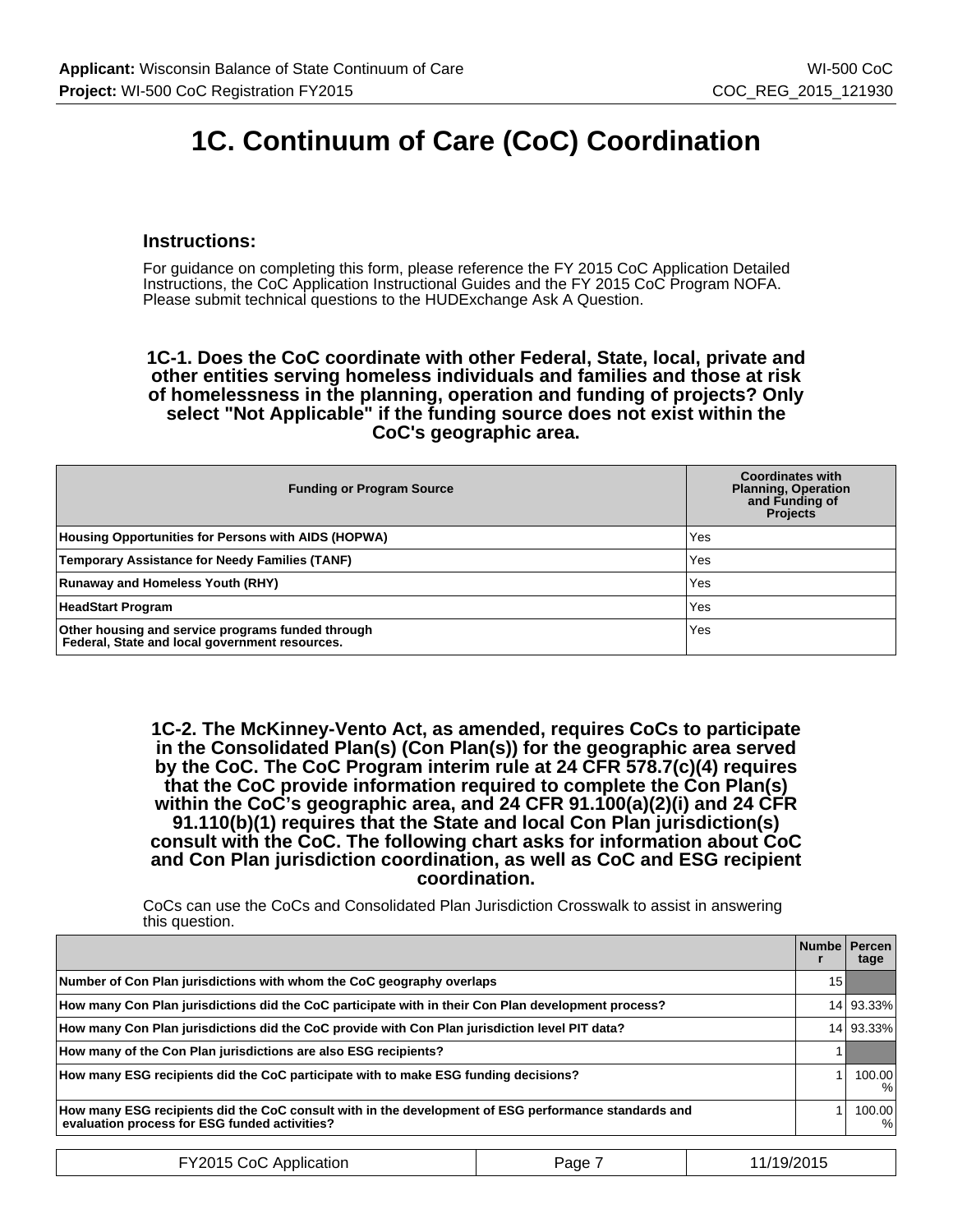## **1C-2a. Based on the responses selected in 1C-2, describe in greater detail how the CoC participates with the Consolidated Plan jurisdiction(s) located in the CoC's geographic area and include the frequency, extent, and type of interactions between the CoC and the Consolidated Plan jurisdiction(s).**

## **(limit 1000 characters)**

The process for WI 15-19 con plan occurred in 2014. DOH conducted an online public survey to gauge needs & priorities. BOS emailed the membership & encouraged participation. DOH spoke at several BOS mtgs, 15-30 min each. People commented electronically, one hour/person. DOH hosted 2 workshops soliciting input, many members in attendance. DOH hosted 5 two hour in person public input sessions & an online webinar. DOH received PIT data from the BOS & HMIS lead directly. Many did phone or in person interviews, 60-90 min each. Multiple emails soliciting feedback from state associations & other specific orgs. In the other 14 con plan jurs, involvement varies. All but one requested PIT data and/or HMIS data from the local continua lead, COC Coord, or HMIS lead. Members in each area attended planning mtgs, focus groups, listening sessions, exchanged emails, phone calls, some helped write parts of the plan. Most work happened monthly for 2-4 months. Time commitment varied from 1- 20 hours.

### **1C-2b. Based on the responses selected in 1C-2, describe how the CoC is working with ESG recipients to determine local ESG funding decisions and how the CoC assists in the development of performance standards and evaluation of outcomes for ESG-funded activities. (limit 1000 characters)**

The State ESG grant admin participates on BOS Shelter & HMIS/PIT committees, attends BOS mtgs, & works directly with HMIS lead. COC Coord collaborates with ESG grant admin on funding allocation, PIT, performance measures, & certification process. Input is solicited from Board regarding formula based funding allocation. The HMIS/PIT committee is working with ESG grant admin to adopt system perf measures & create an evaluation process for projects. Agencies applying for ESG funds must be certified by the BOS. This process ensures orgs are able to adhere to requirements for evaluation, performance, fiscal capacity, & compliance. The policy retains local control over disbursement; provides BOS oversight on performance & outcome evaluation; & provides the ESG grant admin info necessary to allocate funds. ESG subrecipients provide project level HMIS data; COC Coord provides PIT data for local, con plan, and COC wide; & HMIS lead provides other HMIS data as needed to ESG grant admin.

| FY2015 CoC Application | Page 8 | 11/19/2015 |
|------------------------|--------|------------|
|------------------------|--------|------------|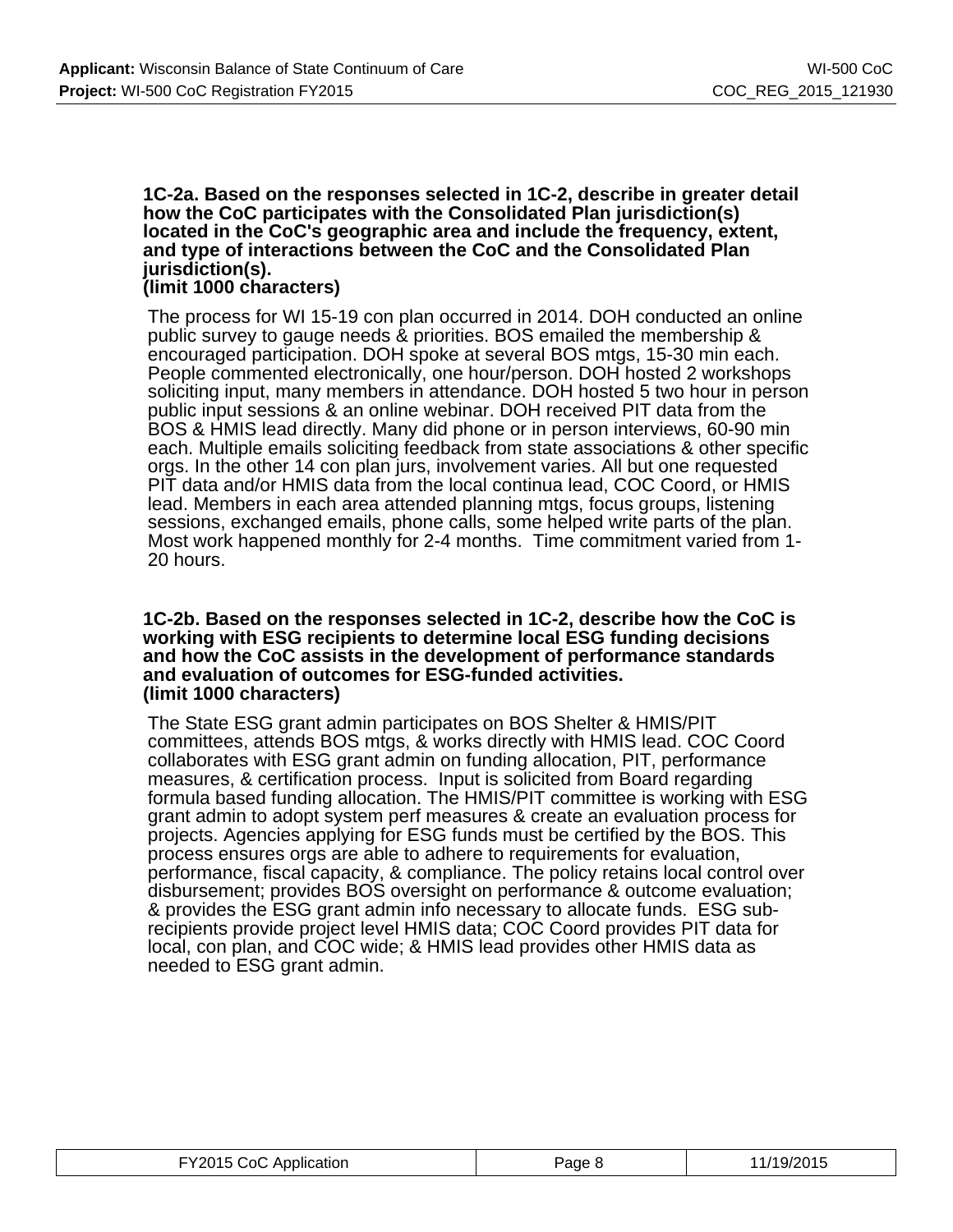**1C-3. Describe the how the CoC coordinates with victim service providers and non-victim service providers (CoC Program funded and non-CoC funded) to ensure that survivors of domestic violence are provided housing and services that provide and maintain safety and security. Responses must address how the service providers ensure and maintain the safety and security of participants and how client choice is upheld. (limit 1000 characters)**

The following is the same for COC & non-COC funded programs and is designed to ensure safety & security for all clients. In a trauma informed & professional manner, a household is first assessed for safety concerns & planning, shelter, & support. If presenting at non-DV, an offer is made to connect with a DV provider. If presenting at DV, advocates work 1:1 with clients. All info is confidential, locked/shredded, & release of info signed. Informed consent is present at every step in the process; the client provides specific instruction what & how info can be shared as well as limits. In the BOS coordinated entry policy, survivors are given 2 options: assessment by non-DV staff & data entered in HMIS pursuant to policies that protect personally identifiable info or the DV provider staff conducts the assessment & maintains an anonymous list containing required information and VI-SPDAT score. All clients are prioritized based on need & connected to services that meet those needs.

**1C-4. List each of the Public Housing Agencies (PHAs) within the CoC's geographic area. If there are more than 5 PHAs within the CoC's geographic area, list the 5 largest PHAs. For each PHA, provide the percentage of new admissions that were homeless at the time of admission between October 1, 2014 and March 31, 2015, and indicate whether the PHA has a homeless admissions preference in its Public Housing and/or Housing Choice Voucher (HCV) program. (Full credit consideration may be given for the relevant excerpt from the PHA's administrative planning document(s) clearly showing the PHA's homeless preference, e.g. Administration Plan, Admissions and Continued Occupancy Policy (ACOP), Annual Plan, or 5-Year Plan, as appropriate).**

| <b>Public Housing Agency</b><br><b>Name</b> | % New Admissions into Public<br><b>Housing and Housing Choice</b><br>Voucher Program from 10/1/14<br>to $3/31/15$ who were<br>homeless at entry | PHA has<br>General or<br>Limited<br><b>Homeless</b><br><b>Preference</b> |
|---------------------------------------------|-------------------------------------------------------------------------------------------------------------------------------------------------|--------------------------------------------------------------------------|
| <b>Brown County Housing Authority</b>       |                                                                                                                                                 | 21.09% Yes-HCV                                                           |
| Green Bay Housing Authority                 |                                                                                                                                                 | 5.56%   Yes-Public Housing                                               |
| City of Eau Claire Housing Authority        |                                                                                                                                                 | 33.33% Yes-Public Housing                                                |
| <b>Walworth County Housing Authority</b>    |                                                                                                                                                 | 5.71% Yes-HCV                                                            |
| City of Sheboygan Housing Authority         |                                                                                                                                                 | 64.29%   Yes-Public Housing                                              |

### **If you select "Yes--Public Housing," "Yes--HCV," or "Yes--Both" for "PHA has general or limited homeless preference," you must attach documentation of the preference from the PHA in order to receive credit.**

| FY2015 CoC Application | Page 9 | 11/19/2015 |
|------------------------|--------|------------|
|------------------------|--------|------------|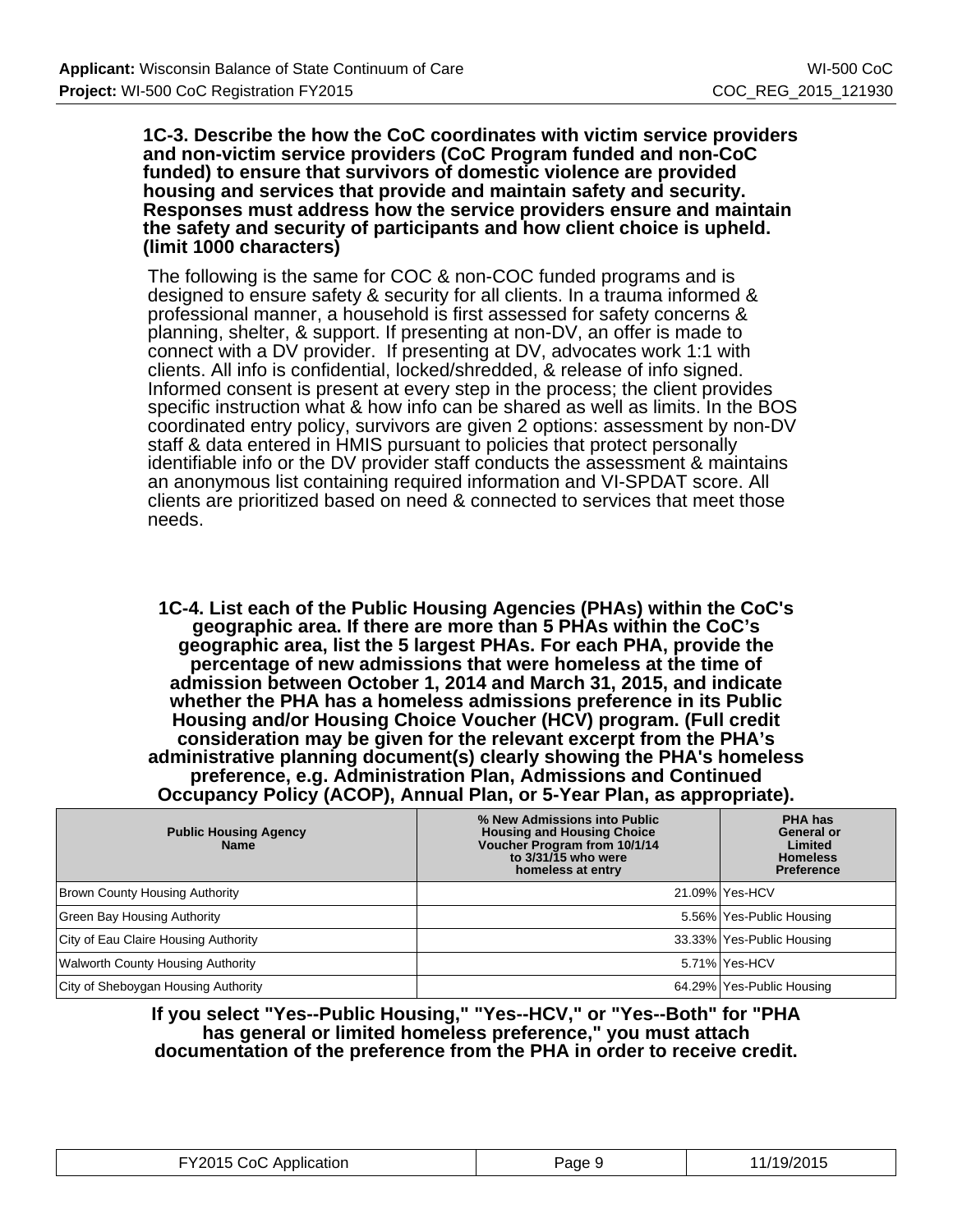## **1C-5. Other than CoC, ESG, Housing Choice Voucher Programs and Public Housing, describe other subsidized or low-income housing opportunities that exist within the CoC that target persons experiencing homelessness.**

## **(limit 1000 characters)**

The Wisconsin Housing and Economic Development Authority has instituted additional points in Low Income Housing Tax Credit applications for projects that target units for persons experiencing homelessness. Other projects not funded by COC or ESG but target homeless in BOS include: a new rural PSH project for families (11 units, 42 beds); urban transitional program (54 single beds, 2 units families, 11 youth beds); transitional project for veterans (3 beds); 3 tax credit proprieties that include 3 units for homeless & 15 for veterans; & FYSB funded 14 units for youth. The State funded TBRA program provides 8 scatter-site rent assistance projects throughout BOS. In this permanent housing project the emphasis is on homeless clients with disabilities. During the Jan. PIT, 238 people were served in these 8 sites. More projects are in development and communities are working directly with affordable housing agencies to encourage homeless targets especially for veterans, families, & youth.

### **1C-6. Select the specific strategies implemented by the CoC to ensure that homelessness is not criminalized in the CoC's geographic area. Select all that apply. For "Other," you must provide a description (2000 character limit)**

| <b>Engaged/educated local policymakers:</b>                                                                                                          | Х |
|------------------------------------------------------------------------------------------------------------------------------------------------------|---|
| Engaged/educated law enforcement:                                                                                                                    | X |
| Implemented communitywide plans:                                                                                                                     |   |
| No strategies have been implemented:                                                                                                                 |   |
| Education, outreach, and advocacy to the community at large – focusing on promoting social inclusion, eliminating<br>stereotypes and misperceptions. | X |
|                                                                                                                                                      |   |
|                                                                                                                                                      |   |

| ----<br>cation<br><u>атлин</u> | аое | $\sim$<br>U<br>. |
|--------------------------------|-----|------------------|
|--------------------------------|-----|------------------|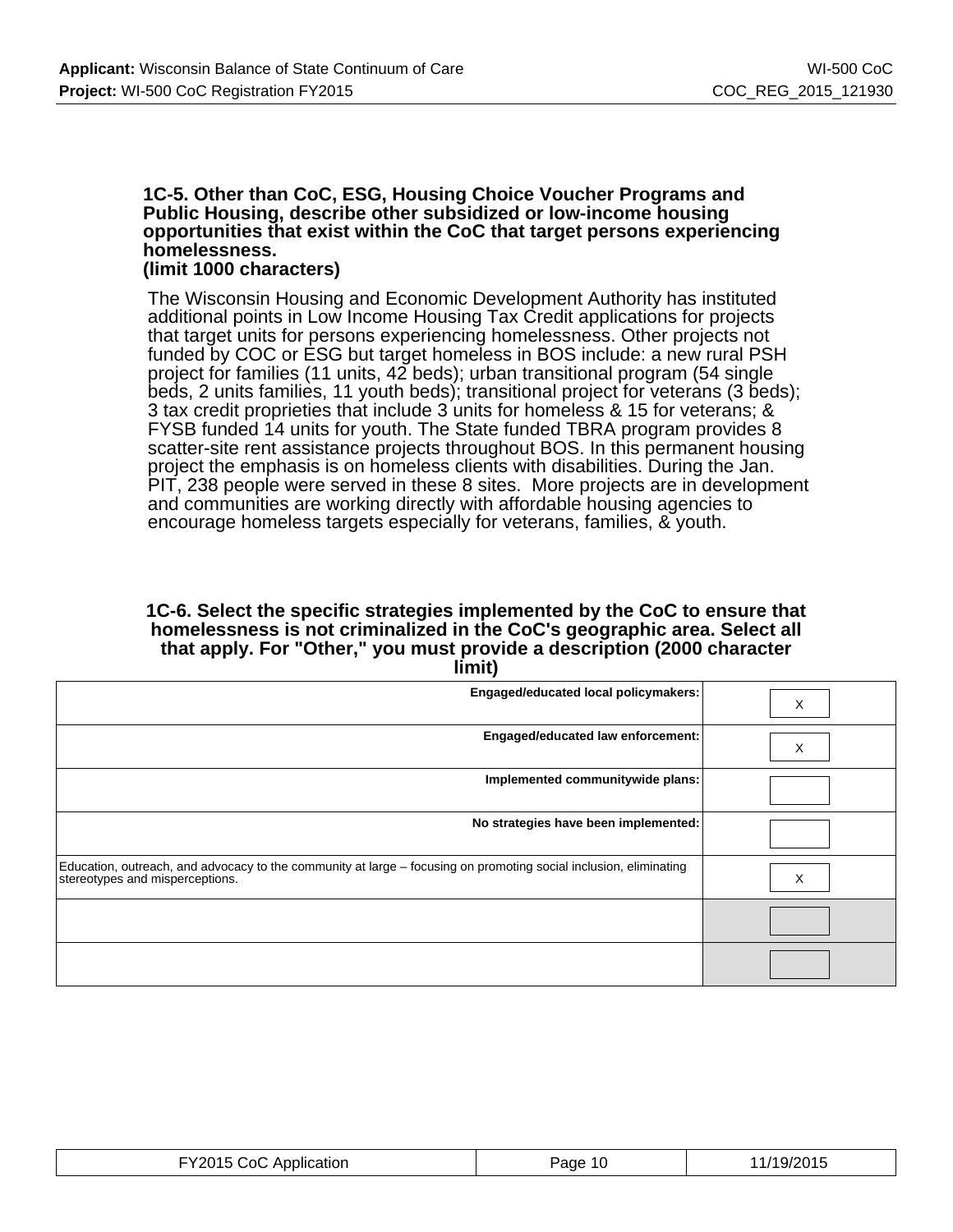# **1D. Continuum of Care (CoC) Discharge Planning**

## **Instructions:**

For guidance on completing this form, please reference the FY 2015 CoC Application Detailed Instructions, the CoC Application Instructional Guides and the FY 2015 CoC Program NOFA. Please submit technical questions to the HUDExchange Ask A Question.

**1D-1. Select the systems of care within the CoC's geographic area for which there is a discharge policy in place that is mandated by the State, the CoC, or another entity for the following institutions? Check all that apply.**

| . |                                |  |
|---|--------------------------------|--|
| X | Foster Care:                   |  |
| Χ | Health Care:                   |  |
| х | Mental Health Care:            |  |
| Χ | <b>Correctional Facilities</b> |  |
|   | None:                          |  |

**1D-2. Select the systems of care within the CoC's geographic area with which the CoC actively coordinates to ensure that institutionalized persons that have resided in each system of care for longer than 90 days are not discharged into homelessness. Check all that apply.**

| Foster Care:                    | Х |
|---------------------------------|---|
| Health Care:                    |   |
| Mental Health Care:             | Х |
| <b>Correctional Facilities:</b> | X |
| None:                           |   |

| FY2015 CoC Application | Page | 1/2015 |
|------------------------|------|--------|
|------------------------|------|--------|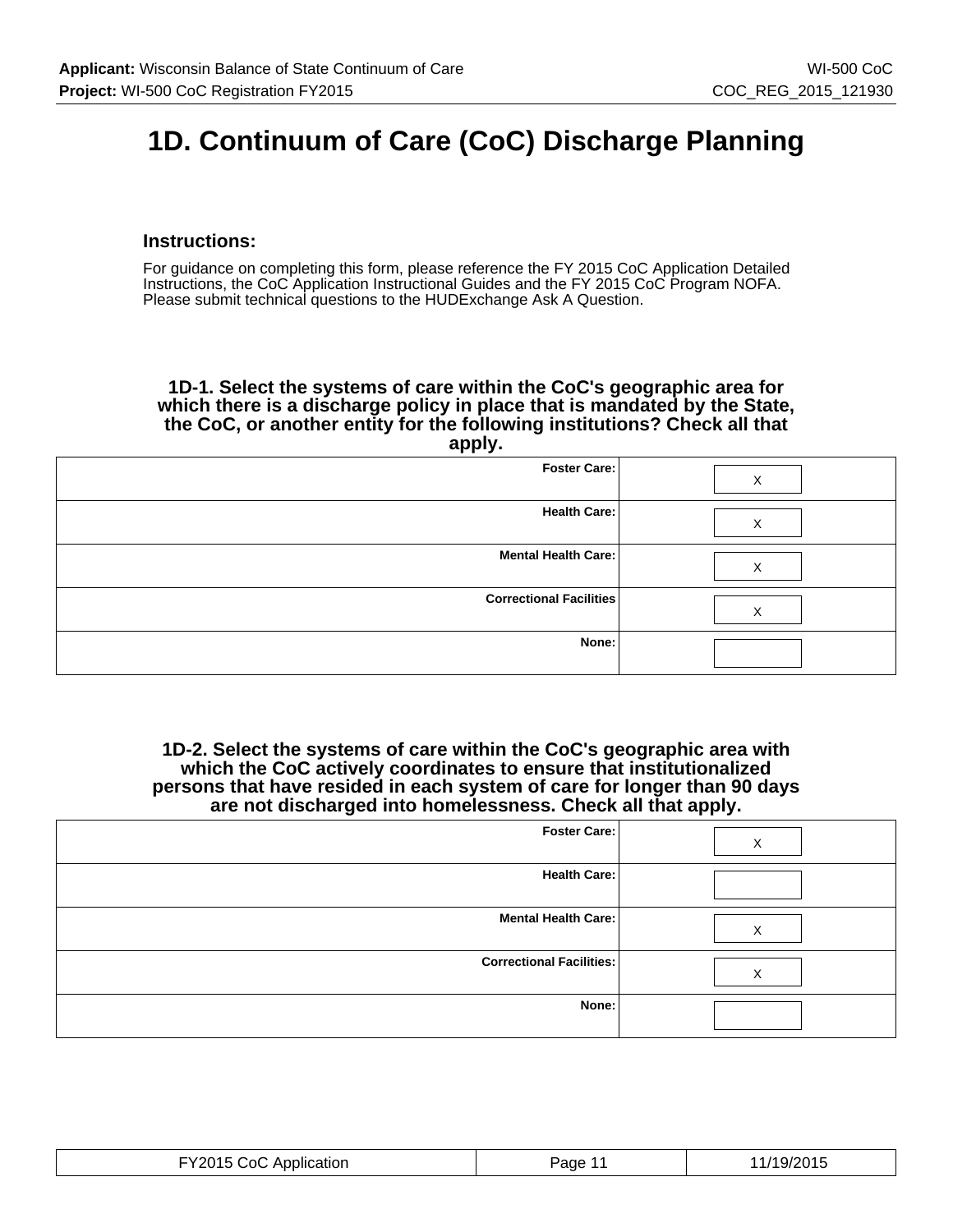#### **1D-2a. If the applicant did not check all boxes in 1D-2, explain why there is no coordination with the institution(s) and explain how the CoC plans to coordinate with the institution(s) to ensure persons discharged are not discharged into homelessness. (limit 1000 characters)**

The BOS Pres & COC Coord are involved with redeveloping a statewide policy, reestablishing partnerships, & providing training to the WI interagency workgroup. Foster Care, Mental Health, & Corrections are represented on the workgroup. Health care is not directly represented on the workgroup, yet the BOS continues to work on establishing a systematic discharge policy for that institution. The BOS Discharge Planning committee, which is open to all members, is tasked with the development, implementation, training, & evaluation of policies pertaining to each system of care on a COC wide level. At the local level, communities have been tasked with establishing local discharge plans & policies with the various systems of care. Many local collaborations include regional departments of Health and Human Services, public and private health care providers, local clinics, managed care organizations, rehabilitation facilities, free health clinics, & Aging and Disability Resource Centers.

| FY2015 CoC Application | Pane | /19/2015 |
|------------------------|------|----------|
|------------------------|------|----------|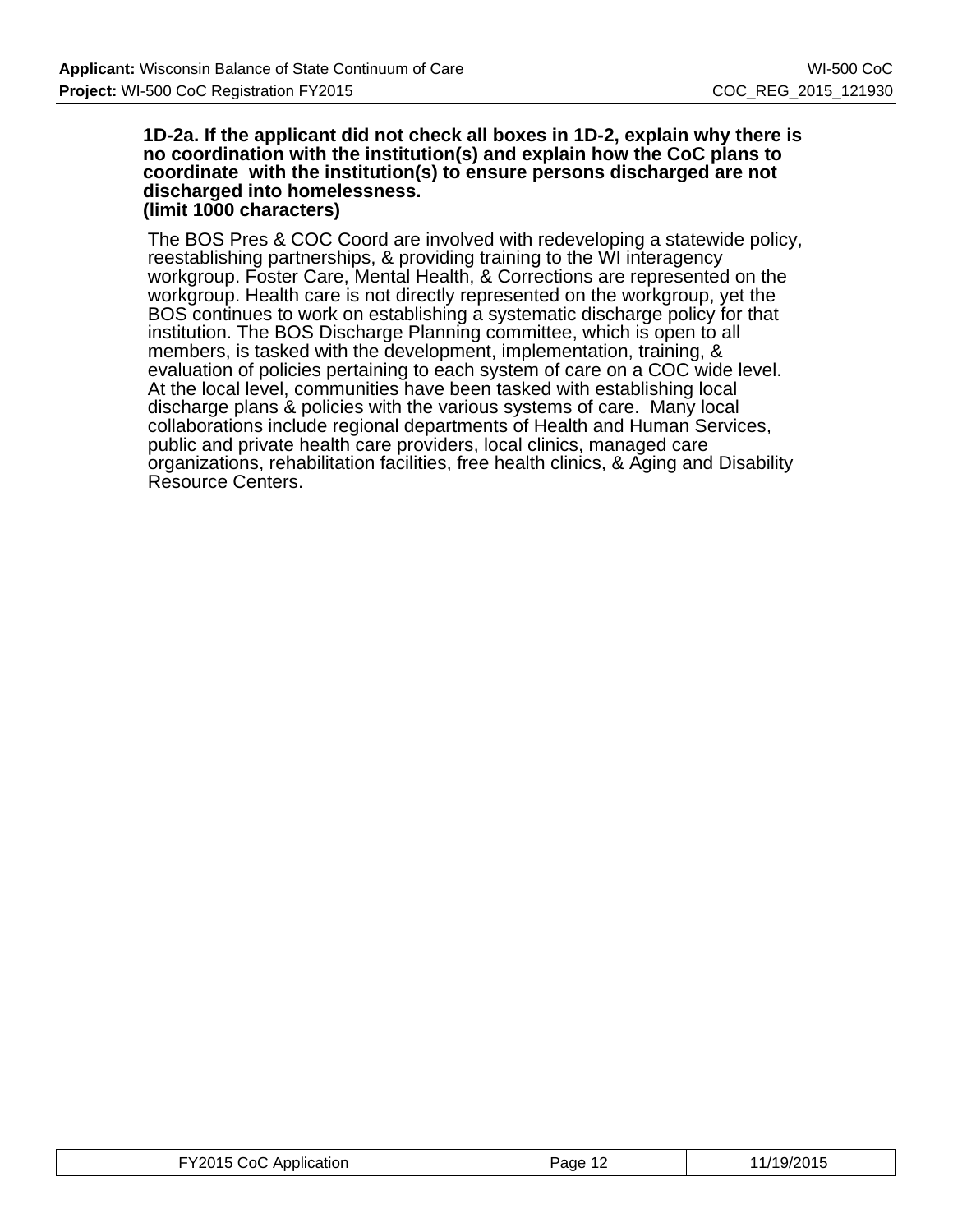## **1E. Centralized or Coordinated Assessment (Coordinated Entry)**

## **Instructions:**

For guidance on completing this form, please reference the FY 2015 CoC Application Detailed Instructions, the CoC Application Instructional Guides and the FY 2015 CoC Program NOFA. Please submit technical questions to the HUDExchange Ask A Question.

**CoCs are required by the CoC Program interim rule to establish a Centralized or Coordinated Assessment system – also referred to as Coordinated Entry. Based on the recent Coordinated Entry Policy Brief, HUD's primary goals for coordinated entry processes are that assistance be allocated as effectively as possible and that it be easily accessible regardless of where or how people present for assistance. Most communities lack the resources needed to meet all of the needs of people experiencing homelessness. This combined with the lack of a welldeveloped coordinated entry processes can result in severe hardships for persons experiencing homelessness who often face long wait times to receive assistance or are screened out of needed assistance. Coordinated entry processes help communities prioritize assistance based on vulnerability and severity of service needs to ensure that people who need assistance the most can receive it in a timely manner. Coordinated entry processes also provide information about service needs and gaps to help communities plan their assistance and identify needed resources.**

**1E-1. Explain how the CoC's coordinated entry process is designed to identify, engage, and assist homeless individuals and families that will ensure those who request or need assistance are connected to proper housing and services.**

**(limit 1000 characters)**

Due to the size of the BOS, each local continua participates in a regional CE system; the regions cover the entire COC. All systems follow the same policies & procedures, no wrong door approach, & use VISPDAT as the standardized assessment tool. DV providers can use the VISPDAT & provide score & anon id to the non-HMIS list or refer the client to a HMIS provider. The BOS has program standards & prioritization polices that are incorporated into the CE system. Systems include street outreach, private & public agencies, social service orgs, & others for referrals. The CE advertising outreaches to public & private agencies, 211, VA, social service org, state/local gov't agencies, & other funders. Info is given to 24hr est., restaurants, hospitals, meal sites, food pantries, schools, churches, check cashing locales, & other places frequented by those not seeking services directly. Outreach also occurs through social media, flyers, news ads, radio, & websites. Ads focus on contact info.

| FY2015 CoC Application | Page 13 | 11/19/2015 |
|------------------------|---------|------------|
|------------------------|---------|------------|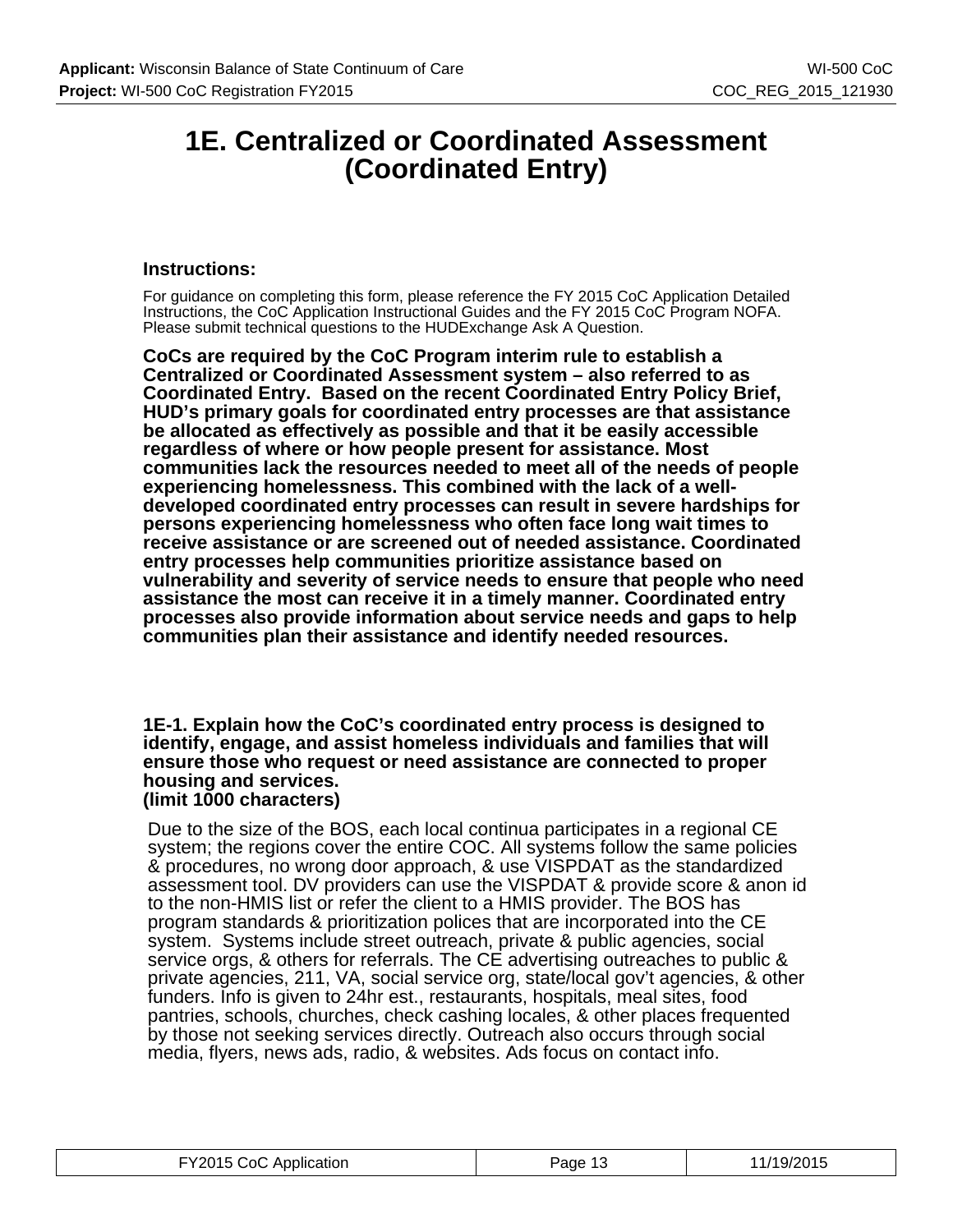**1E-2. CoC Program and ESG Program funded projects are required to participate in the coordinated entry process, but there are many other organizations and individuals who may participate but are not required to do so. From the following list, for each type of organization or individual, select all of the applicable checkboxes that indicate how that organization or individual participates in the CoC's coordinated entry process. If the organization or person does not exist in the CoC's geographic area, select "Not Applicable." If there are other organizations or persons that participate not on this list, enter the information, click "Save" at the bottom of the screen, and then select the applicable checkboxes.**

| <b>Organization/Person</b><br><b>Categories</b>              | <b>Participates in</b><br>Ongoing<br><b>Planning</b><br>and Evaluation | <b>Makes Referrals</b><br>to the<br>Coordinated<br>Entry<br><b>Process</b> | <b>Receives</b><br><b>Referrals</b><br>from the<br>Coordinated<br><b>Entry</b><br><b>Process</b> | <b>Operates Access</b><br>Point for<br>Coordinated<br>Entry<br><b>Process</b> | Participates in<br>Case<br>Conferencing | <b>Not</b><br>Applicable |
|--------------------------------------------------------------|------------------------------------------------------------------------|----------------------------------------------------------------------------|--------------------------------------------------------------------------------------------------|-------------------------------------------------------------------------------|-----------------------------------------|--------------------------|
| <b>Local Government Staff/Officials</b>                      |                                                                        | Χ                                                                          |                                                                                                  |                                                                               | X                                       |                          |
| <b>CDBG/HOME/Entitlement</b><br><b>Jurisdiction</b>          |                                                                        | Χ                                                                          | X                                                                                                |                                                                               |                                         |                          |
| <b>Law Enforcement</b>                                       |                                                                        | X                                                                          |                                                                                                  |                                                                               |                                         |                          |
| Local Jail(s)                                                |                                                                        | Χ                                                                          |                                                                                                  |                                                                               |                                         |                          |
| Hospital(s)                                                  | X                                                                      | X                                                                          | Χ                                                                                                | Χ                                                                             | X                                       |                          |
| <b>EMT/Crisis Response Team(s)</b>                           |                                                                        | Χ                                                                          |                                                                                                  |                                                                               |                                         |                          |
| <b>Mental Health Service</b><br>Organizations                | $\mathsf X$                                                            | $\mathsf X$                                                                |                                                                                                  | $\mathsf X$                                                                   | $\pmb{\times}$                          |                          |
| <b>Substance Abuse Service</b><br>Organizations              |                                                                        | X                                                                          |                                                                                                  |                                                                               | X                                       |                          |
| <b>Affordable Housing Developer(s)</b>                       |                                                                        | Χ                                                                          |                                                                                                  |                                                                               |                                         |                          |
| <b>Public Housing Authorities</b>                            | X                                                                      | X                                                                          |                                                                                                  |                                                                               |                                         |                          |
| <b>Non-CoC Funded Youth</b><br><b>Homeless Organizations</b> | Χ                                                                      | Χ                                                                          | X                                                                                                | Χ                                                                             | Χ                                       |                          |
| <b>School</b><br><b>Administrators/Homeless</b><br>Liaisons  |                                                                        | X                                                                          |                                                                                                  |                                                                               | Χ                                       |                          |
| <b>Non-CoC Funded Victim Service</b><br>Organizations        | X                                                                      | Χ                                                                          | Χ                                                                                                | Χ                                                                             | Χ                                       |                          |
| <b>Street Outreach Team(s)</b>                               |                                                                        | Χ                                                                          |                                                                                                  | X                                                                             | X                                       |                          |
| <b>Homeless or Formerly Homeless</b><br><b>Persons</b>       | X                                                                      |                                                                            |                                                                                                  |                                                                               |                                         |                          |

| CoC Application<br>$-$ Y2015 $\sim$ | Page 1 |  |
|-------------------------------------|--------|--|
|-------------------------------------|--------|--|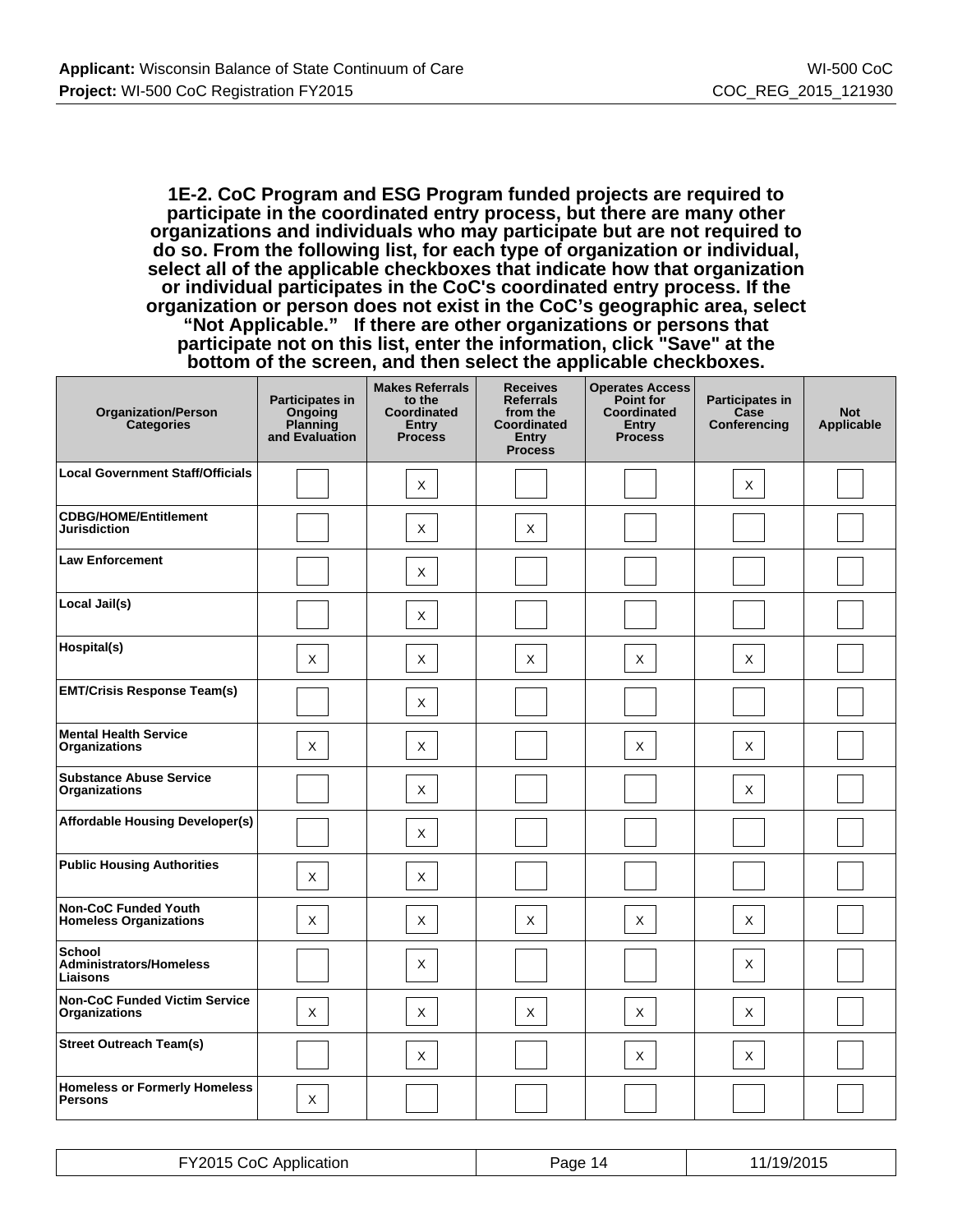## Applicant: Wisconsin Balance of State Continuum of Care WI-500 CoC COC COC COC COC **Project:** WI-500 CoC Registration FY2015 COC\_REG\_2015\_121930

| Legal Services            | $\lambda$ | X              | $\lambda$ |                |  |
|---------------------------|-----------|----------------|-----------|----------------|--|
| <b>Emergency Shelters</b> | $\Lambda$ | $\sqrt{}$<br>⋏ | $\lambda$ | $\lambda$<br>⌒ |  |
| HMIS lead organization    | $\Lambda$ |                |           |                |  |

| FY2015 CoC Application | Page<br>-15 | 11/19/2015 |
|------------------------|-------------|------------|
|------------------------|-------------|------------|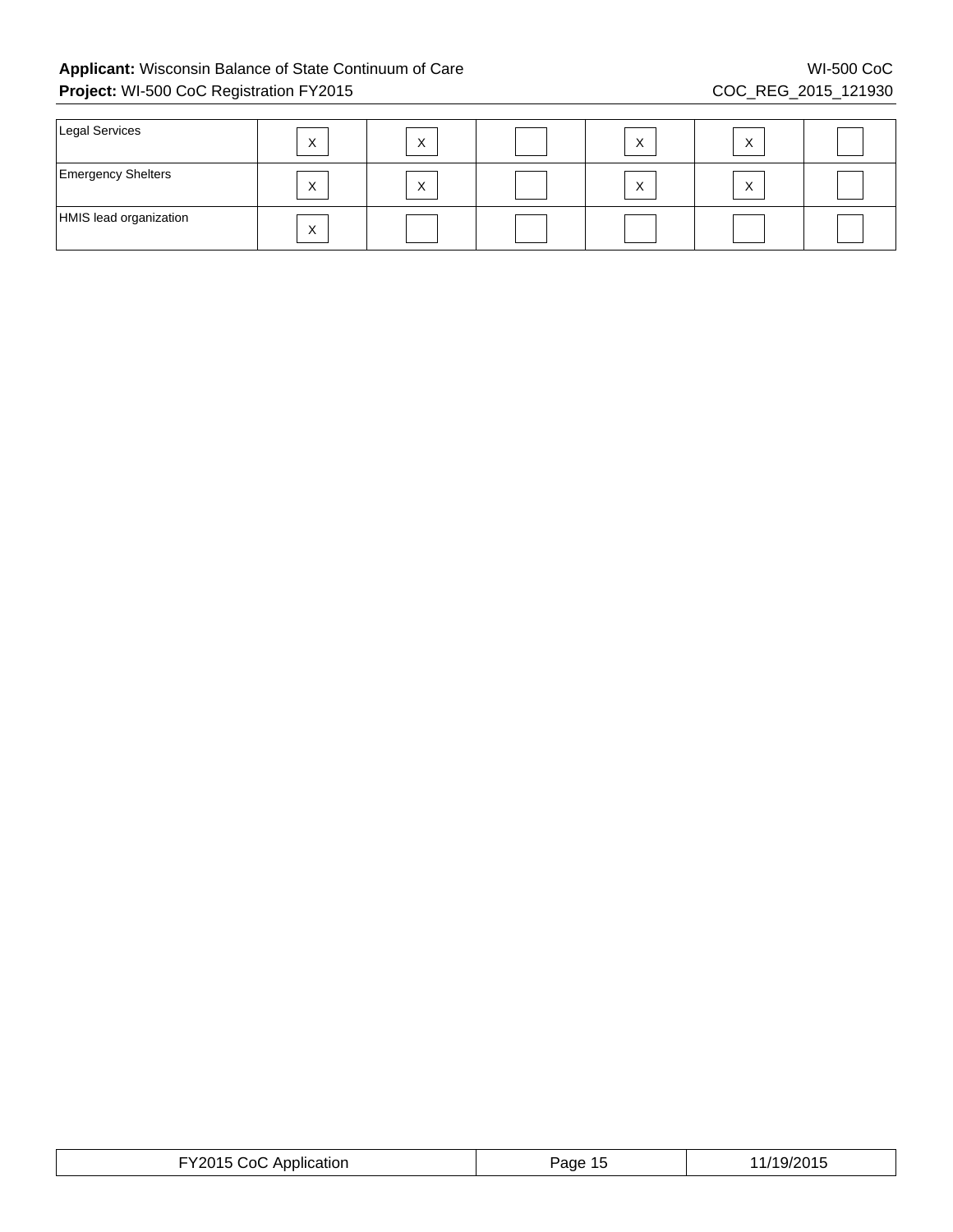## **1F. Continuum of Care (CoC) Project Review, Ranking, and Selection**

### **Instructions**

For guidance on completing this form, please reference the FY 2015 CoC Application Detailed Instructions, the CoC Application Instructional Guides and the FY 2015 CoC Program NOFA. Please submit technical questions to the HUDExchange Ask A Question.

### **1F-1. For all renewal project applications submitted in the FY 2015 CoC Program Competition complete the chart below regarding the CoC's review of the Annual Performance Report(s).**

| How many renewal project applications were submitted in the FY 2015 CoC Program Competition?                                                                                                                 | 37      |
|--------------------------------------------------------------------------------------------------------------------------------------------------------------------------------------------------------------|---------|
| How many of the renewal project applications are first time renewals for which the first operating<br>year has not expired yet?                                                                              | 61      |
| How many renewal project application APRs were reviewed by the CoC as part of the local CoC<br>competition project review, ranking, and selection process for the FY 2015 CoC Program<br><b>Competition?</b> | 31      |
| Percentage of APRs submitted by renewing projects within the CoC that were reviewed by the CoC<br>$\,$ in the 2015 CoC Competition? $\,$                                                                     | 100.00% |

#### **1F-2. In the sections below, check the appropriate box(s) for each section to indicate how project applications were reviewed and ranked for the FY 2015 CoC Program Competition. (Written documentation of the CoC's publicly announced Rating and Review procedure must be attached.)**

| <b>Type of Project or Program</b><br>(PH, TH, HMIS, SSO, RRH, etc.) |  |  |  |  |  |
|---------------------------------------------------------------------|--|--|--|--|--|
|                                                                     |  |  |  |  |  |

| Performance outcomes from APR reports/HMIS                                                                                                                                                                                                                                                    |  |
|-----------------------------------------------------------------------------------------------------------------------------------------------------------------------------------------------------------------------------------------------------------------------------------------------|--|
| Length of stay                                                                                                                                                                                                                                                                                |  |
| % permanent housing exit destinations                                                                                                                                                                                                                                                         |  |
| % increases in income                                                                                                                                                                                                                                                                         |  |
| % increase other income, % data completeness, % adults with disabilities, % chronic homeless persons, % reoccurrence rate,<br>High Risk Pool Score (risk adjustment), % Literally Homeless, % mainstream benefits, % Unit Utilization, Cost per successful<br>outcome, % use of federal funds |  |

| FY2015 CoC Application | Page 16 | 11/19/2015 |
|------------------------|---------|------------|
|------------------------|---------|------------|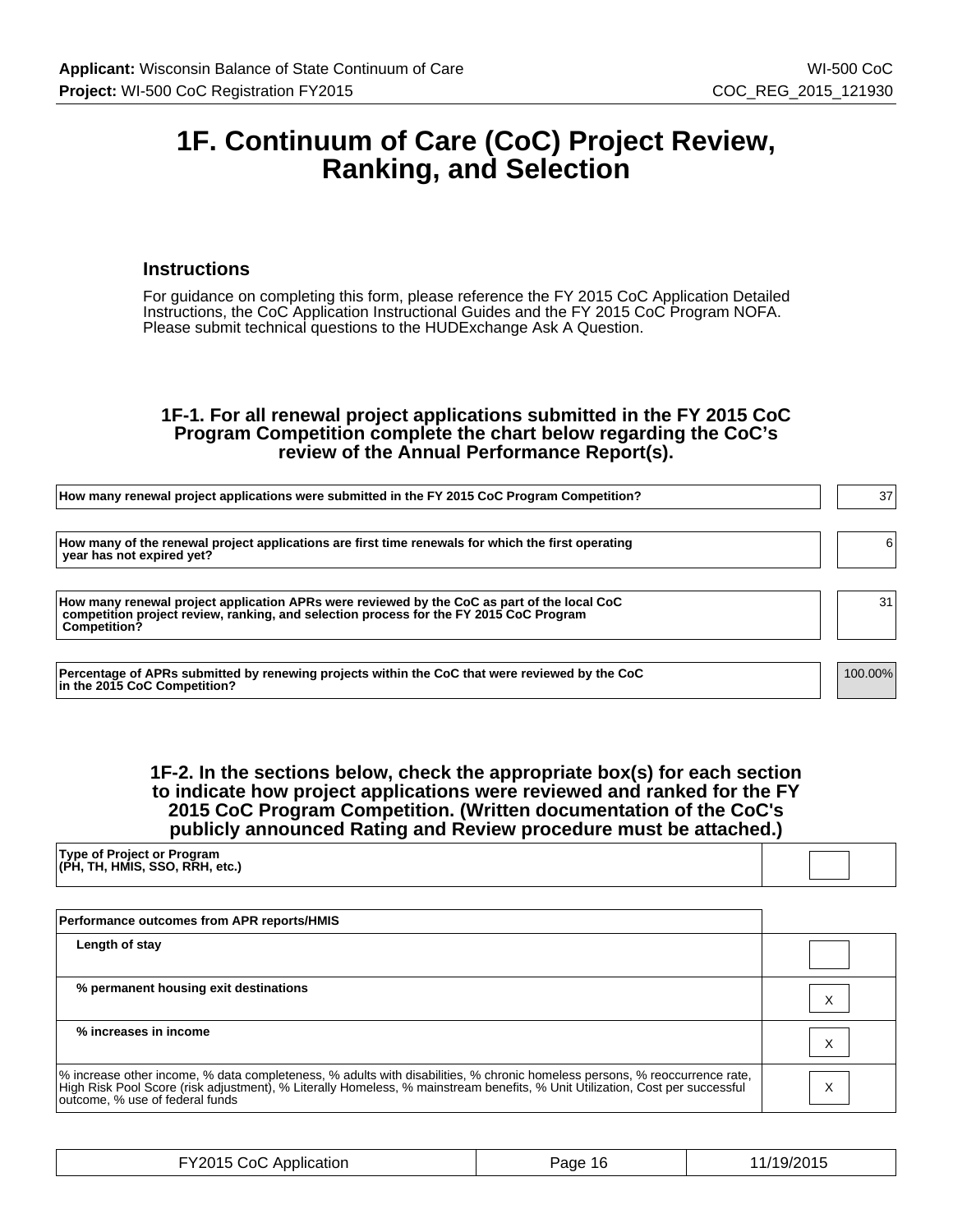| Monitoring criteria                                                                                                                                                                                                               |   |
|-----------------------------------------------------------------------------------------------------------------------------------------------------------------------------------------------------------------------------------|---|
| <b>Participant Eligibility</b>                                                                                                                                                                                                    |   |
| <b>Utilization rates</b>                                                                                                                                                                                                          |   |
| Drawdown rates                                                                                                                                                                                                                    |   |
| Frequency or Amount of Funds Recaptured by HUD                                                                                                                                                                                    |   |
| timely submission APR to HUD, timely submission of quarterly APR reports to BOS, PIT involvement (Jan & July), PIT data<br>submission (Jan & July), timely submission of project application, timely submission of information fo | ⋏ |

| Need for specialized population services         |  |
|--------------------------------------------------|--|
| Youth                                            |  |
| <b>Victims of Domestic Violence</b>              |  |
| <b>Families with Children</b>                    |  |
| <b>Persons Experiencing Chronic Homelessness</b> |  |
| <b>Veterans</b>                                  |  |
|                                                  |  |
|                                                  |  |
| None                                             |  |

### **1F-2a. Describe how the CoC considered the severity of needs and vulnerabilities of participants that are, or will be, served by the project applications when determining project application priority. (limit 1000 characters)**

The BOS Board developed a scoring tool based on objective factors & data derived from APRs & HMIS in order to evaluate project applications. Some project capacity & compliance measures are included, but the majority of points come from specific population factors, performance, & a risk adjustment score. Needs & vulnerabilities specifically scored include: % of adults with disabilities (stayers & leavers), % of people coming from the street or shelter, & for PSH – the % of chronic homeless served. The HMIS lead generates an HMIS-based report that incorporates multiple factors into a high risk score. These factors include no income at entry, coming from the street, meeting the chronic homeless definition, & having a documented mental health and/or substance use disability. This data is calculated to create a score & used as a risk adjustment for all projects. The purpose was to offset potentially lower performance as a result of taking on clients with higher needs and more barriers.

| FY2015 CoC Application | Page 1 | 11/19/2015 |
|------------------------|--------|------------|
|------------------------|--------|------------|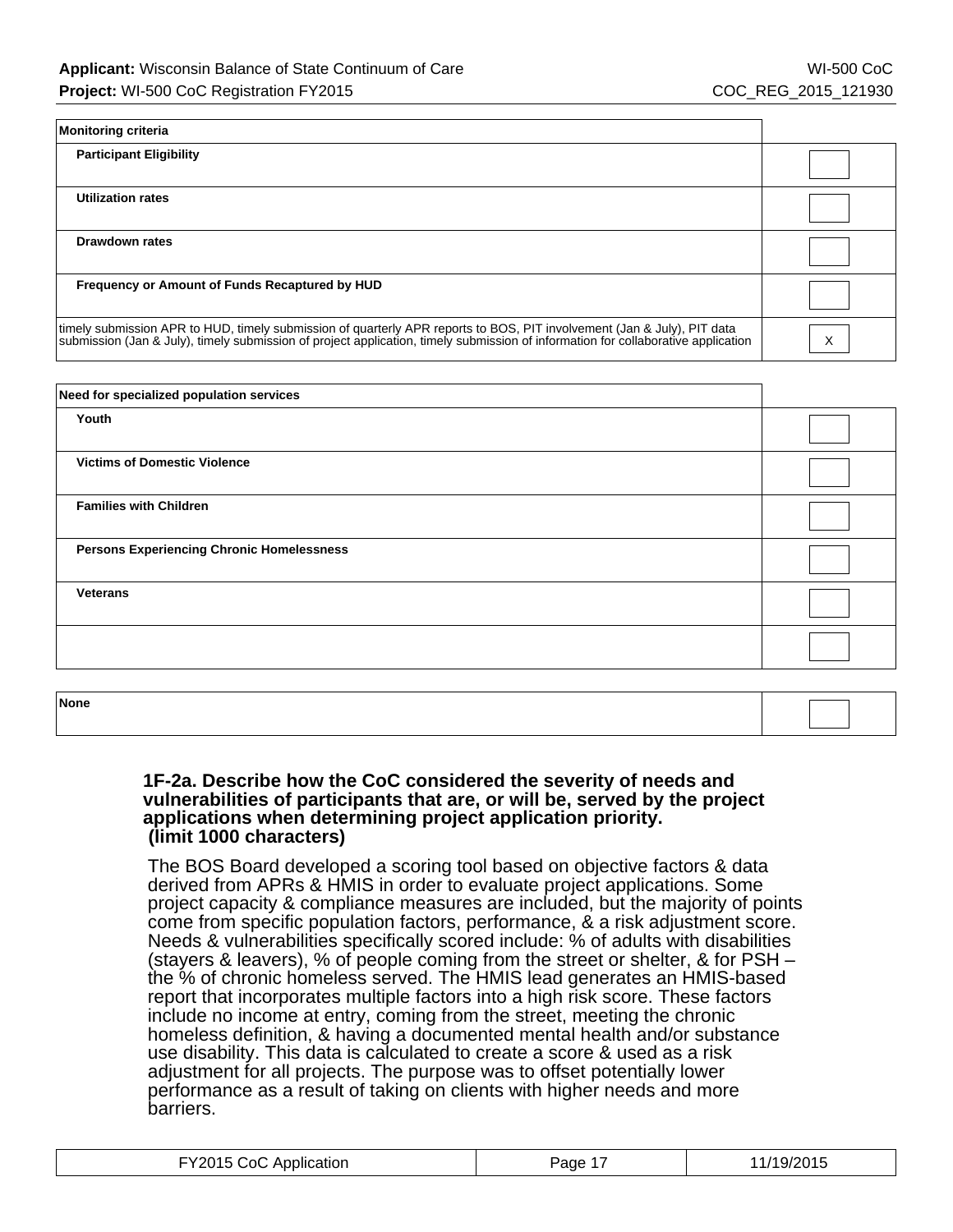#### **1F-3. Describe how the CoC made the local competition review, ranking, and selection criteria publicly available, and identify the public medium(s) used and the date(s) of posting. In addition, describe how the CoC made this information available to all stakeholders. (Evidence of the public posting must be attached) (limit 750 characters)**

The FY14 Board Scoring Tool was discussed at Feb. membership mtg, feedback requested from the membership & Board. A revised tool was proposed, voted on, & approved by the Board on 8/11/15. The document was presented & reviewed with the membership at Aug. mtg. The policy was posted on the website on 8/15/15. The COC Coord created a multi-tab excel document to track data, scoring, & rank the projects. The excel doc was posted on the website with all renewal project ranking on 10/16/15. New projects were added & re-posted on website on 11/13/15. The completed scoring tool & ranking was presented with the final results & discussed at the Nov. mtg. Each time there was a posting to the website, an email was sent to the entire BOS membership.

**1F-4. On what date did the CoC and** 11/18/2015 **Collaborative Applicant publicly post all parts of the FY 2015 CoC Consolidated Application that included the final project application ranking? (Written documentation of the public posting, with the date of the posting clearly visible, must be attached. In addition, evidence of communicating decisions to the CoC's full membership must be attached.)**

**1F-5. Did the CoC use the reallocation** No **process in the FY 2015 CoC Program Competition to reduce or reject projects for the creation of new projects? (If the CoC utilized the reallocation process, evidence of the public posting of the reallocation process must be attached.)**

| FY2015 CoC Application | Page 18 | 19/2015 |
|------------------------|---------|---------|
|------------------------|---------|---------|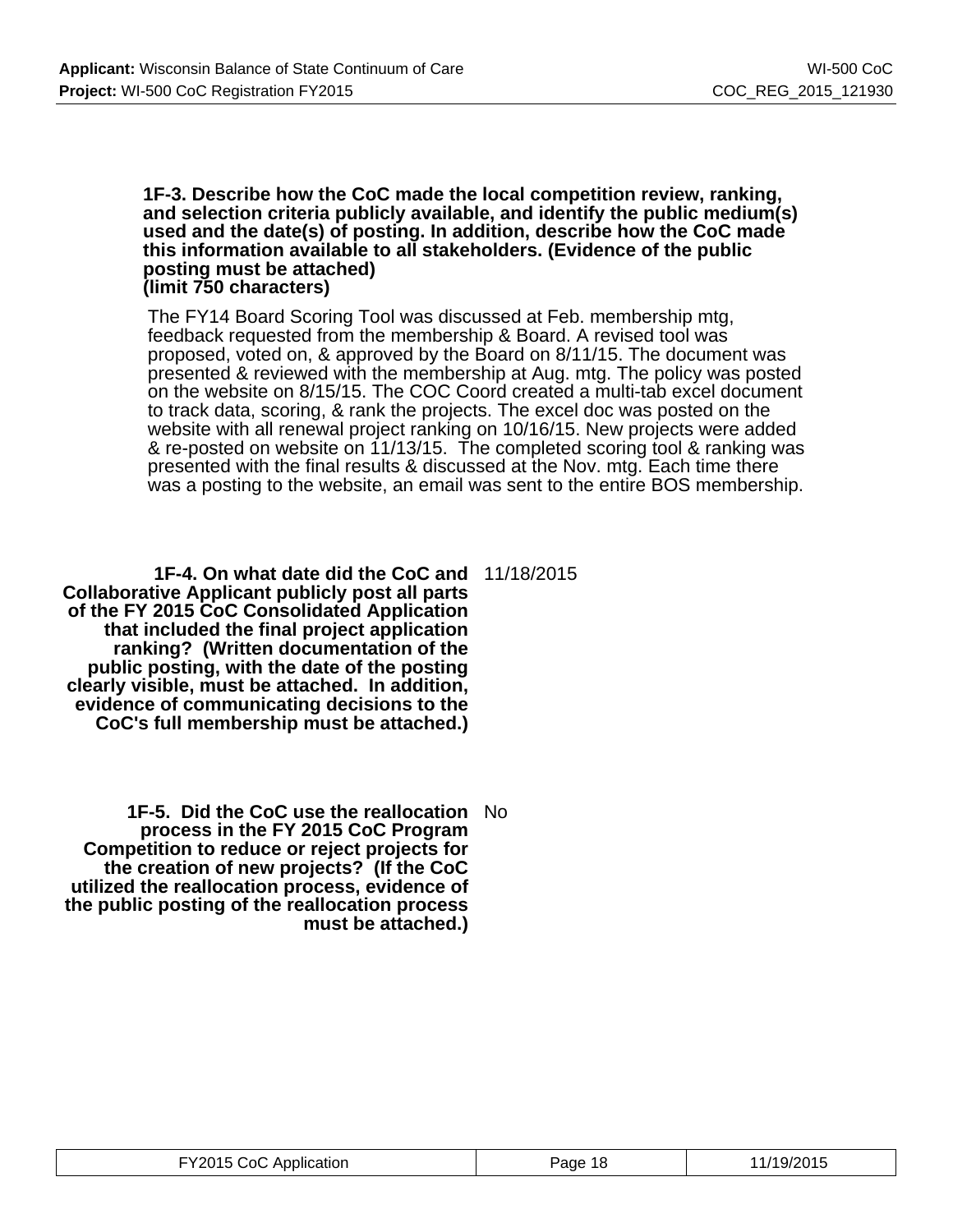**1F-5a. If the CoC rejected project application(s) on what date did the CoC and Collaborative Applicant notify those project applicants their project application was rejected in the local CoC competition process? (If project applications were rejected, a copy of the written notification to each project applicant must be attached.)**

**1F-6. Is the Annual Renewal Demand (ARD) in** Yes **the CoC's FY 2015 CoC Priority Listing equal to or less than the ARD on the final HUDapproved FY 2015 GIW?**

| -Y2015 CoC Ai<br>Application | Page 19 | /19/2015 |
|------------------------------|---------|----------|
|------------------------------|---------|----------|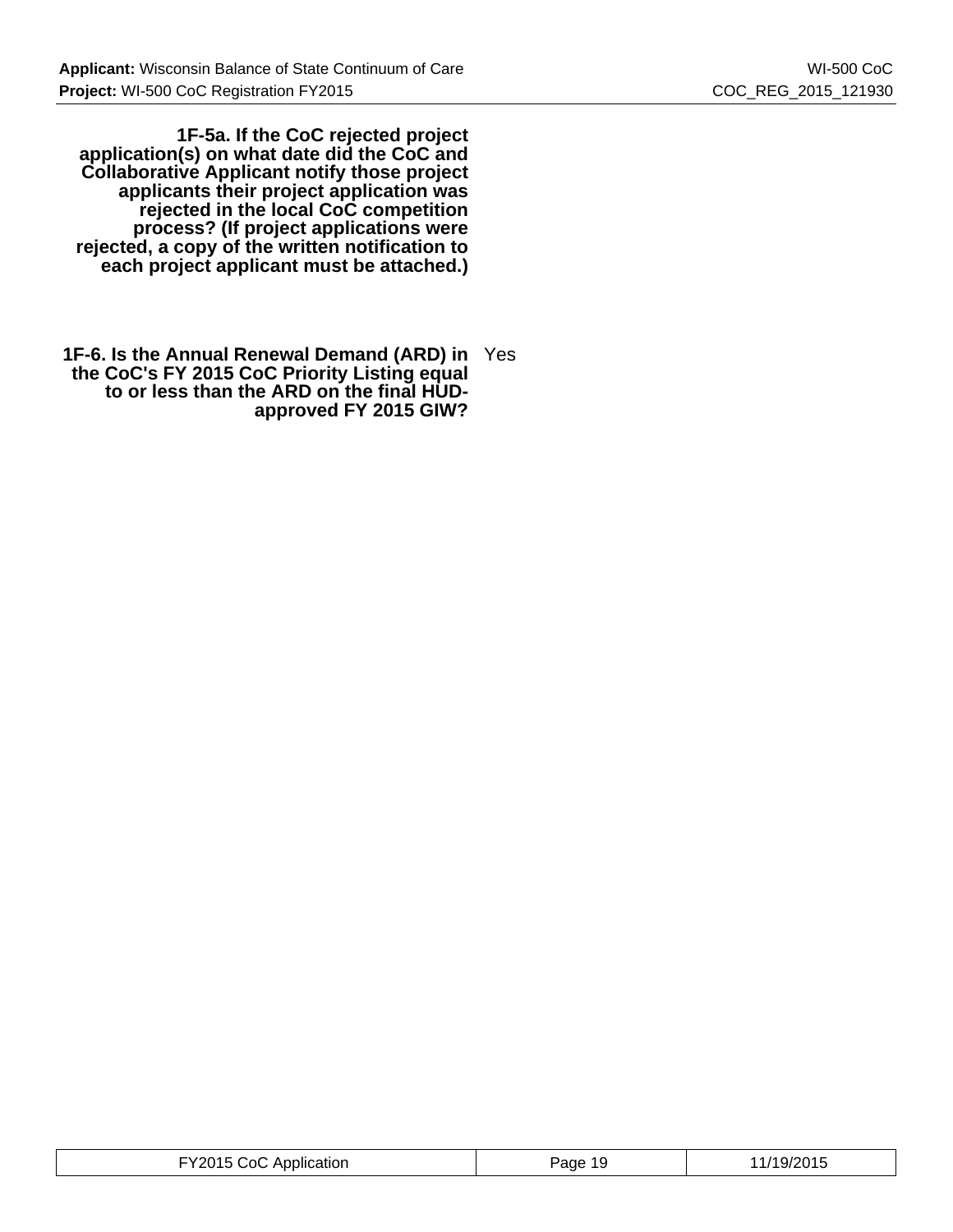## **1G. Continuum of Care (CoC) Addressing Project Capacity**

## **Instructions**

For guidance on completing this form, please reference the FY 2015 CoC Application Detailed Instructions, the CoC Application Instructional Guides and the FY 2015 CoC Program NOFA. Please submit technical questions to the HUDExchange Ask A Question.

### **1G-1. Describe how the CoC monitors the performance of CoC Program recipients. (limit 1000 characters)**

The BOS monitoring policy is comprised of 4 parts. Each recipient submits a quarterly APR from HMIS or DV database to the HMIS/PIT committee. Members evaluate, provide feedback & make recommendations to the PEA committee on housing stability, increasing income, mainstream benefits, data completeness, length of stay, & destination. Each project must submit a copy of the FYAPR to the COC Coord for review of performance, unit utilization, use of federal funding, & timeliness. These factors are used in the Board Scoring tool in the COC competition. COC Coord & HMIS lead work together to identify additional areas of concern. Members of the PEA committee provide desk & in person monitoring for several projects per year based on the Scoring Tool results & feedback from the Board. This process focuses on financial processes, required documentation & eligibility, & client files. Each agency is also required to submit a copy of their annual audit & issues to the Treasurer for review.

**1G-2. Did the Collaborative Applicant review** Yes **and confirm that all project applicants attached accurately completed and current dated form HUD 50070 and form HUD-2880 to the Project Applicant Profile in e-snaps?**

**1G-3. Did the Collaborative Applicant include** Yes **accurately completed and appropriately signed form HUD-2991(s) for all project applications submitted on the CoC Priority Listing?**

| FY2015 CoC Application | Page 20 | 11/19/2015 |
|------------------------|---------|------------|
|------------------------|---------|------------|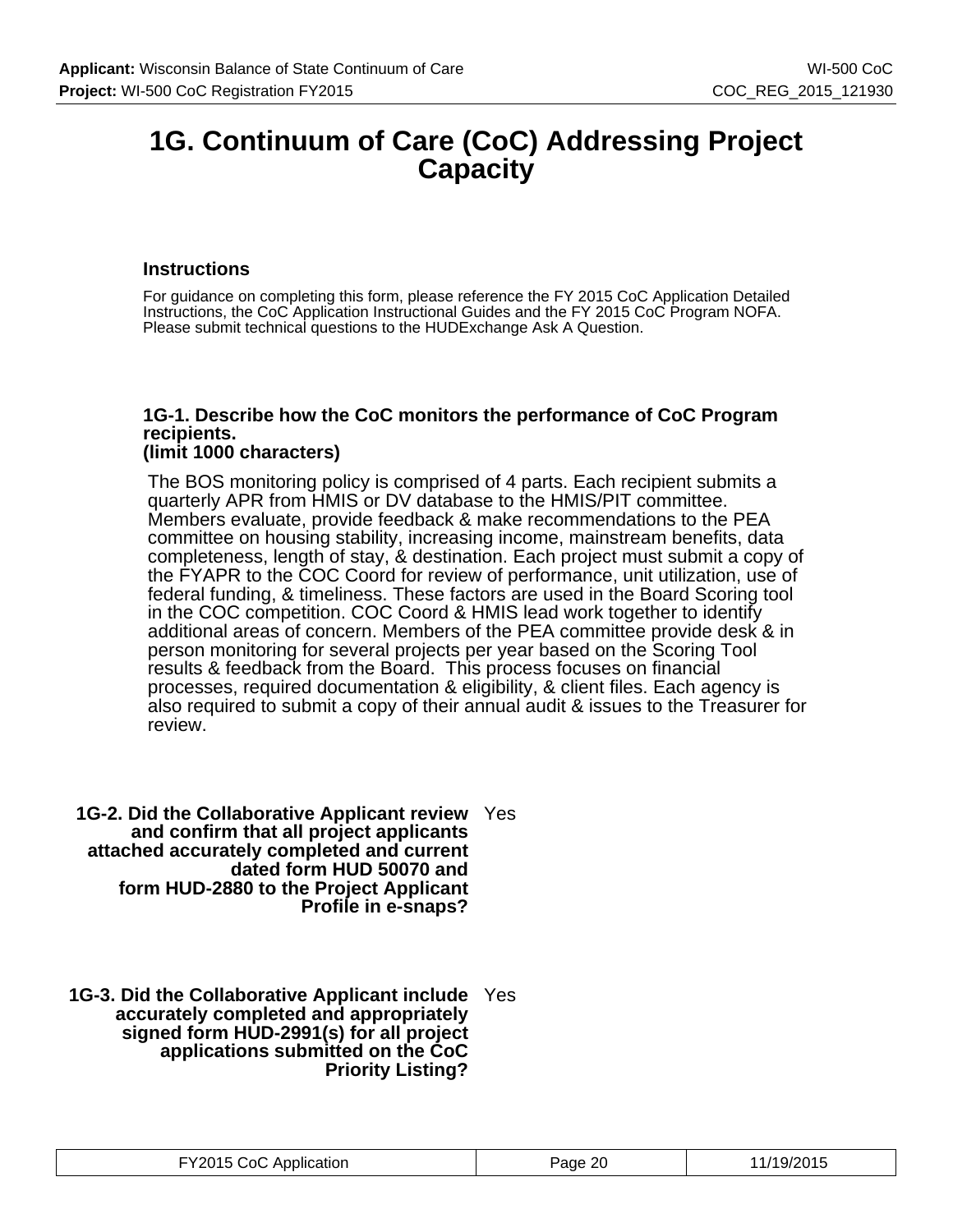## **2A. Homeless Management Information System (HMIS) Implementation**

## **Intructions:**

For guidance on completing this form, please reference the FY 2015 CoC Application Detailed Instructions, the CoC Application Instructional Guides and the FY 2015 CoC Program NOFA. Please submit technical questions to the HUDExchange Ask A Question.

- **2A-1. Does the CoC have a governance** Yes **charter that outlines the roles and responsibilities of the CoC and the HMIS Lead, either within the charter itself or by reference to a separate document like an MOU? In all cases, the CoC's governance charter must be attached to receive credit. In addition, if applicable, any separate document, like an MOU, must also be attached to receive credit.**
- **2A-1a. Include the page number where the roles and responsibilities of the CoC and HMIS Lead can be found in the attached document referenced in 2A-1. In addition, in the textbox indicate if the page number applies to the CoC's attached governance charter or the attached MOU.** GC, 4-5; ALT, 4-7
- **2A-2. Does the CoC have a HMIS Policies and** Yes **Procedures Manual? If yes, in order to receive credit the HMIS Policies and Procedures Manual must be attached to the CoC Application.**
- **2A-3. Are there agreements in place that** Yes **outline roles and responsibilities between the HMIS Lead and the Contributing HMIS Organizations (CHOs)?**

|  | FY2015 CoC Application | age 2 | ,,,,,<br>. |
|--|------------------------|-------|------------|
|--|------------------------|-------|------------|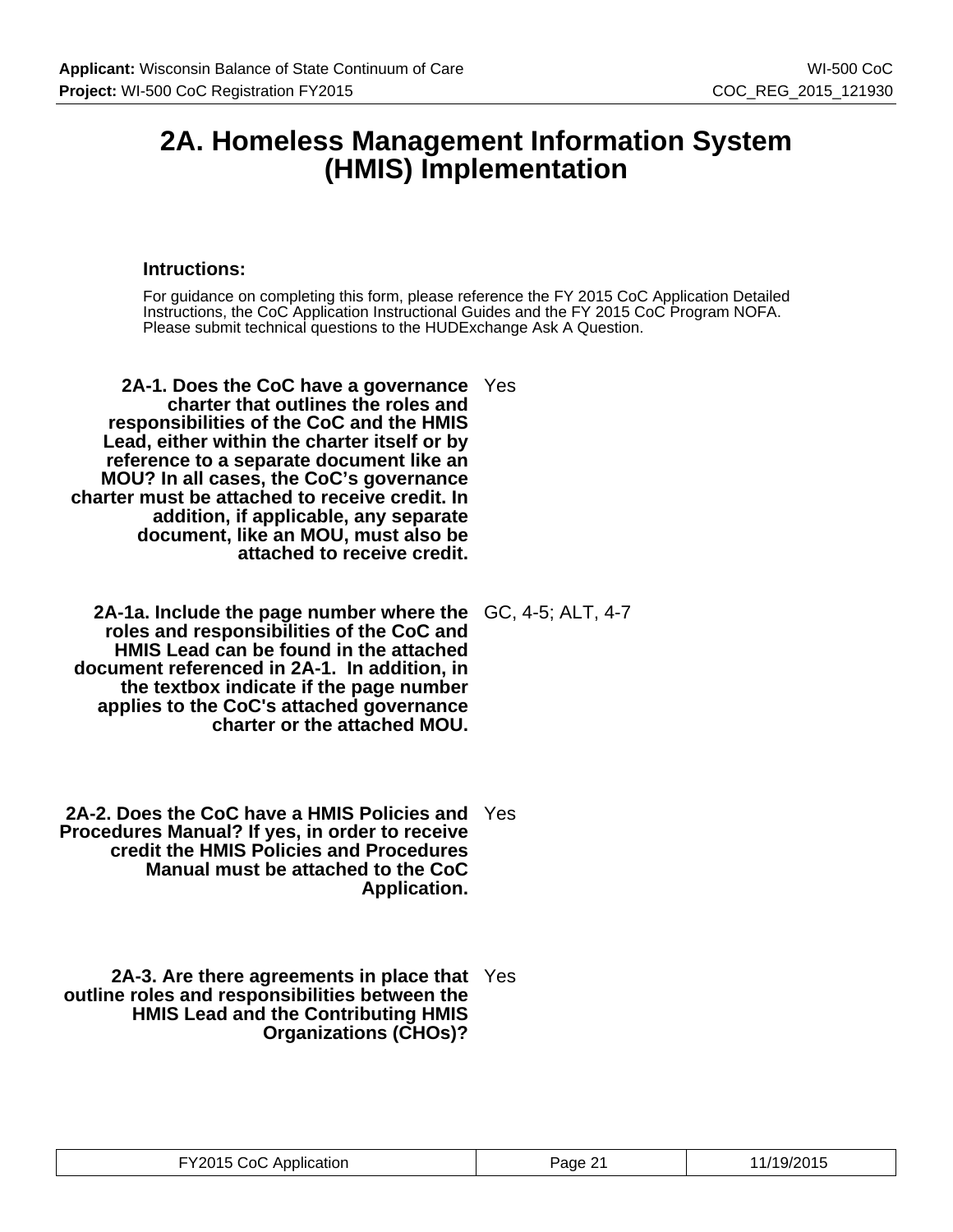## **2A-4. What is the name of the HMIS software** ServicePoint **used by the CoC (e.g., ABC Software)? Applicant will enter the HMIS software name (e.g., ABC Software).**

**2A-5. What is the name of the HMIS software** Bowman Systems **vendor (e.g., ABC Systems)? Applicant will enter the name of the vendor (e.g., ABC Systems).**

| -Y2015 CoC Application | $\sim$           | שונט <i>ו</i> שי |
|------------------------|------------------|------------------|
|                        | Page $2\epsilon$ | .                |
|                        |                  |                  |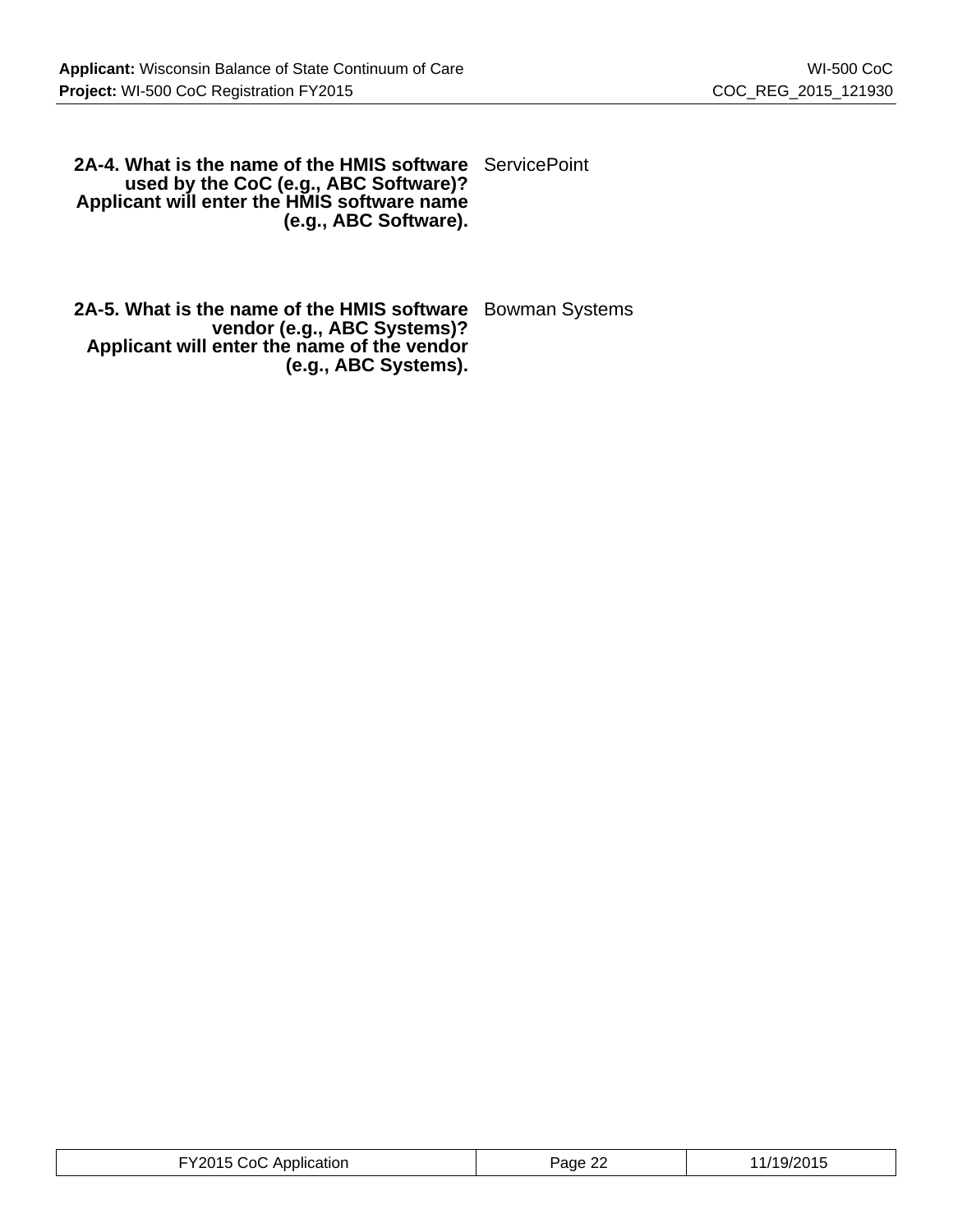## **2B. Homeless Management Information System (HMIS) Funding Sources**

## **Instructions**

For guidance on completing this form, please reference the FY 2015 CoC Application Detailed Instructions, the CoC Application Instructional Guides and the FY 2015 CoC Program NOFA. Please submit technical questions to the HUDExchange Ask A Question.

## **2B-1. Select the HMIS implementation** Statewide **coverage area:**

## **\* 2B-2. In the charts below, enter the amount of funding from each funding source that contributes to the total HMIS budget for the CoC.**

## **2B-2.1 Funding Type: Federal - HUD**

| <b>Funding Source</b>        | <b>Funding</b> |
|------------------------------|----------------|
| CoC                          | \$438,190      |
| <b>ESG</b>                   | \$32,820       |
| <b>CDBG</b>                  | \$0            |
| <b>HOME</b>                  | \$0            |
| <b>HOPWA</b>                 | \$0            |
| Federal - HUD - Total Amount | \$471,010      |

## **2B-2.2 Funding Type: Other Federal**

| <b>Funding Source</b>                   | <b>Funding</b> |
|-----------------------------------------|----------------|
| <b>Department of Education</b>          | \$0            |
| Department of Health and Human Services | \$12,363       |
| <b>Department of Labor</b>              | \$0            |
| <b>Department of Agriculture</b>        | \$0            |
| <b>Department of Veterans Affairs</b>   | \$102,650      |
| <b>Other Federal</b>                    | \$0            |
| <b>Other Federal - Total Amount</b>     | \$115,013      |

| FY2015 CoC Application | Page 23 | 11/19/2015 |
|------------------------|---------|------------|
|------------------------|---------|------------|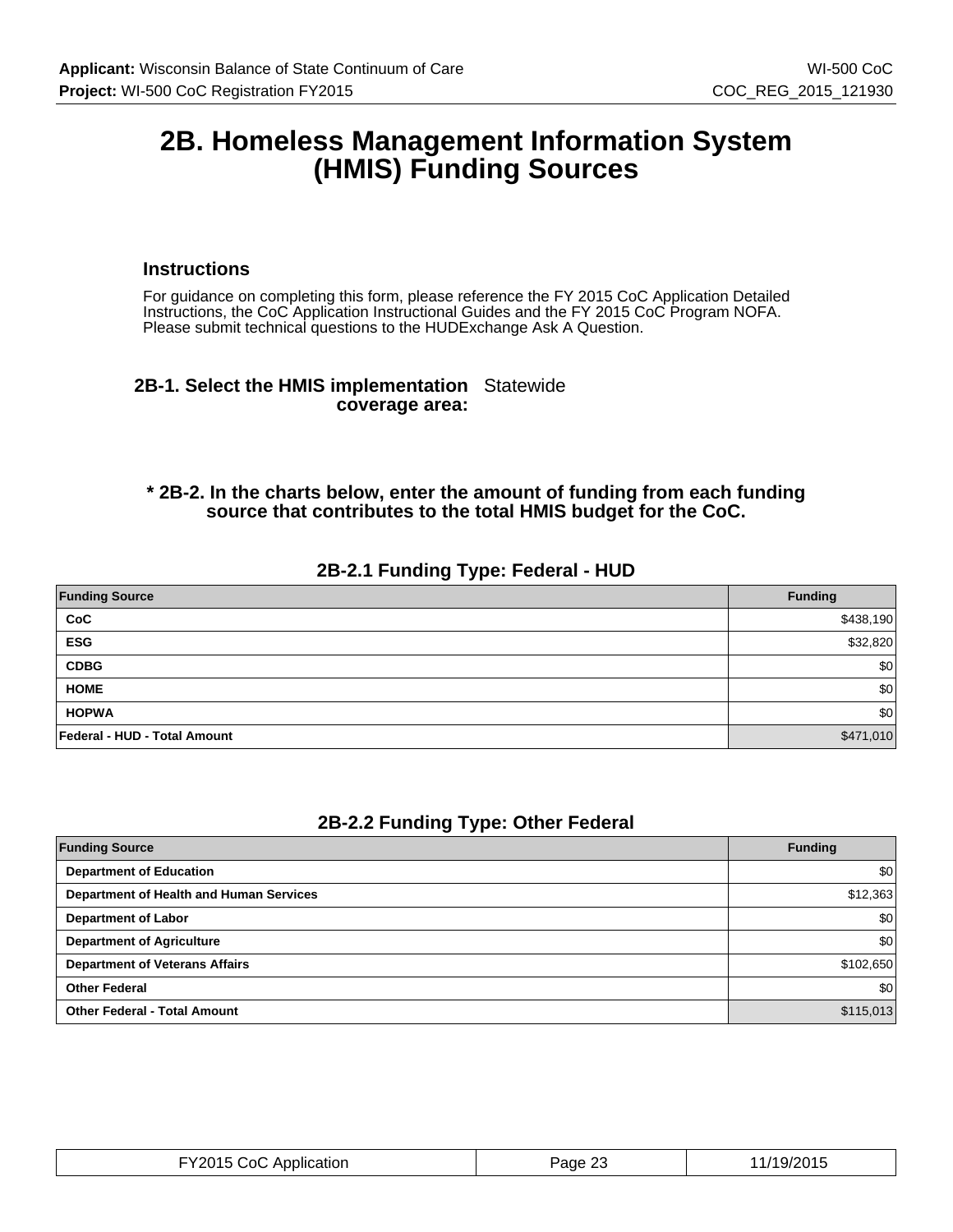## **2B-2.3 Funding Type: State and Local**

| <b>Funding Source</b>          | <b>Funding</b> |
|--------------------------------|----------------|
| City                           | \$0            |
| County                         | \$0            |
| <b>State</b>                   | \$13,694       |
| State and Local - Total Amount | \$13,694       |

## **2B-2.4 Funding Type: Private**

| <b>Funding Source</b>         | <b>Funding</b> |
|-------------------------------|----------------|
| <b>Individual</b>             | \$0            |
| Organization                  | \$52,515       |
| <b>Private - Total Amount</b> | \$52,515       |

## **2B-2.5 Funding Type: Other**

| <b>Funding Source</b>       | <b>Funding</b> |
|-----------------------------|----------------|
| <b>Participation Fees</b>   | \$124,800      |
| <b>Other - Total Amount</b> | \$124,800      |
|                             |                |

| 2B-2.6 Total Budget for Operating Year | \$777,032 |
|----------------------------------------|-----------|
|                                        |           |

| FY2015 CoC Application | Page 24 | 11/19/2015 |
|------------------------|---------|------------|
|------------------------|---------|------------|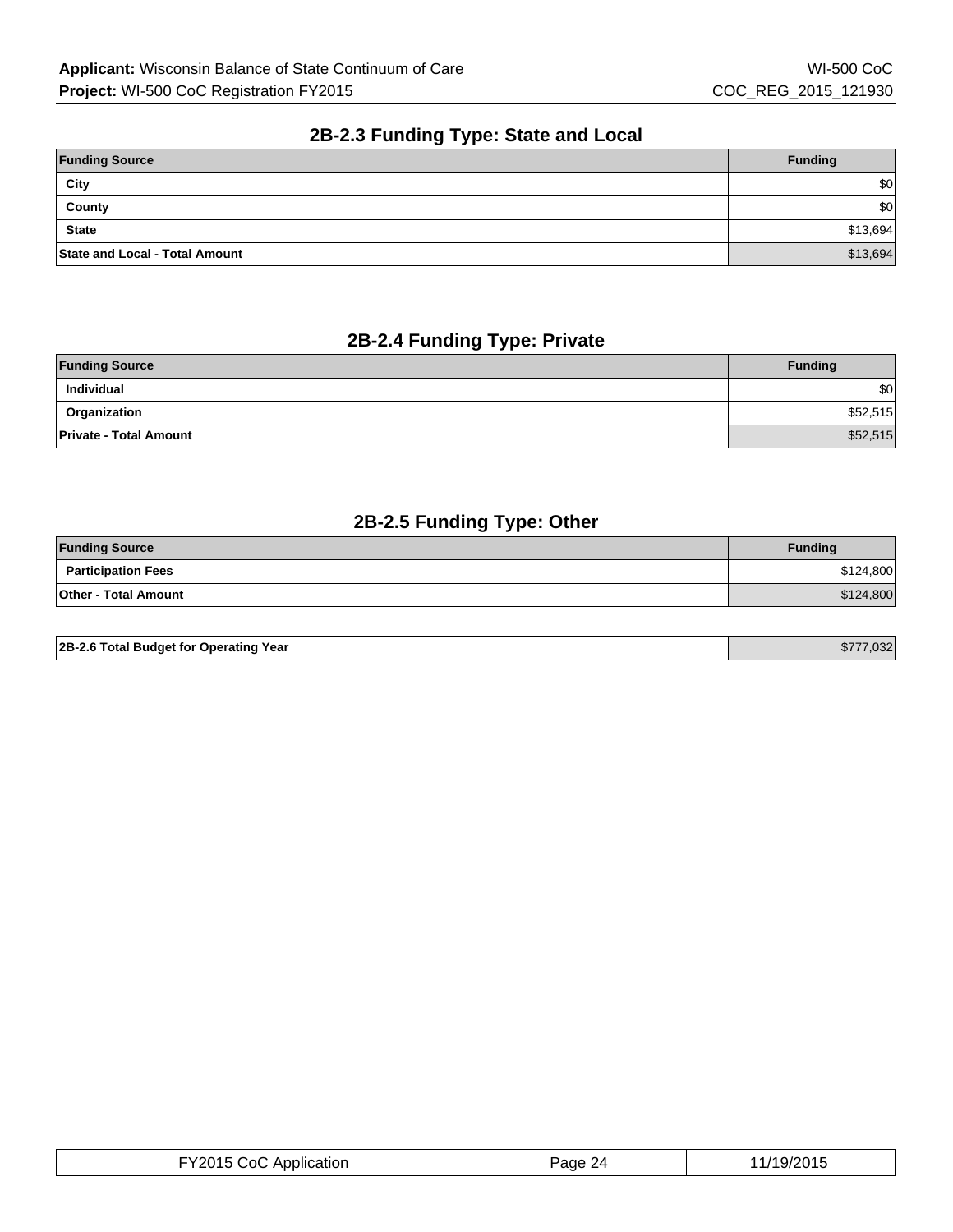## **2C. Homeless Management Information System (HMIS) Bed Coverage**

## **Instructions:**

For guidance on completing this form, please reference the FY 2015 CoC Application Detailed Instructions, the CoC Application Instructional Guides and the FY 2015 CoC Program NOFA. Please submit technical questions to the HUDExchange Ask A Question.

## **2C-1. Enter the date the CoC submitted the** 05/09/2015 **2015 HIC data in HDX, (mm/dd/yyyy):**

### **2C-2. Per the 2015 Housing Inventory Count (HIC) indicate the number of beds in the 2015 HIC and in HMIS for each project type within the CoC. If a particular housing type does not exist in the CoC then enter "0" for all cells in that housing type.**

| <b>Project Type</b>                               | <b>Total Beds</b><br>in 2015 HIC | <b>Total Beds in HIC</b><br><b>Dedicated for DV</b> | <b>Total Beds</b><br>in HMIS | <b>HMIS Bed</b><br><b>Coverage Rate</b> |
|---------------------------------------------------|----------------------------------|-----------------------------------------------------|------------------------------|-----------------------------------------|
| <b>Emergency Shelter beds</b>                     | 2.306                            | 823                                                 | 1.257                        | 84.76%                                  |
| Safe Haven (SH) beds                              |                                  | 0                                                   |                              | 100.00%                                 |
| <b>Transitional Housing (TH)</b><br>beds          | 1,754                            | 347                                                 | 1,287                        | 91.47%                                  |
| <b>Rapid Re-Housing (RRH)</b><br>beds             | 318                              | 0                                                   | 318                          | 100.00%                                 |
| <b>Permanent Supportive</b><br>Housing (PSH) beds | 485                              | 0                                                   | 333                          | 68.66%                                  |
| <b>Other Permanent Housing</b><br>(OPH) beds      | 87                               | 0                                                   | 42                           | 48.28%                                  |

**2C-2a. If the bed coverage rate for any housing type is 85% or below, describe how the CoC plans to increase this percentage over the next 12 months. (limit 1000 characters)**

| FY2015 CoC Application | Page 25 | 11/19/2015 |
|------------------------|---------|------------|
|------------------------|---------|------------|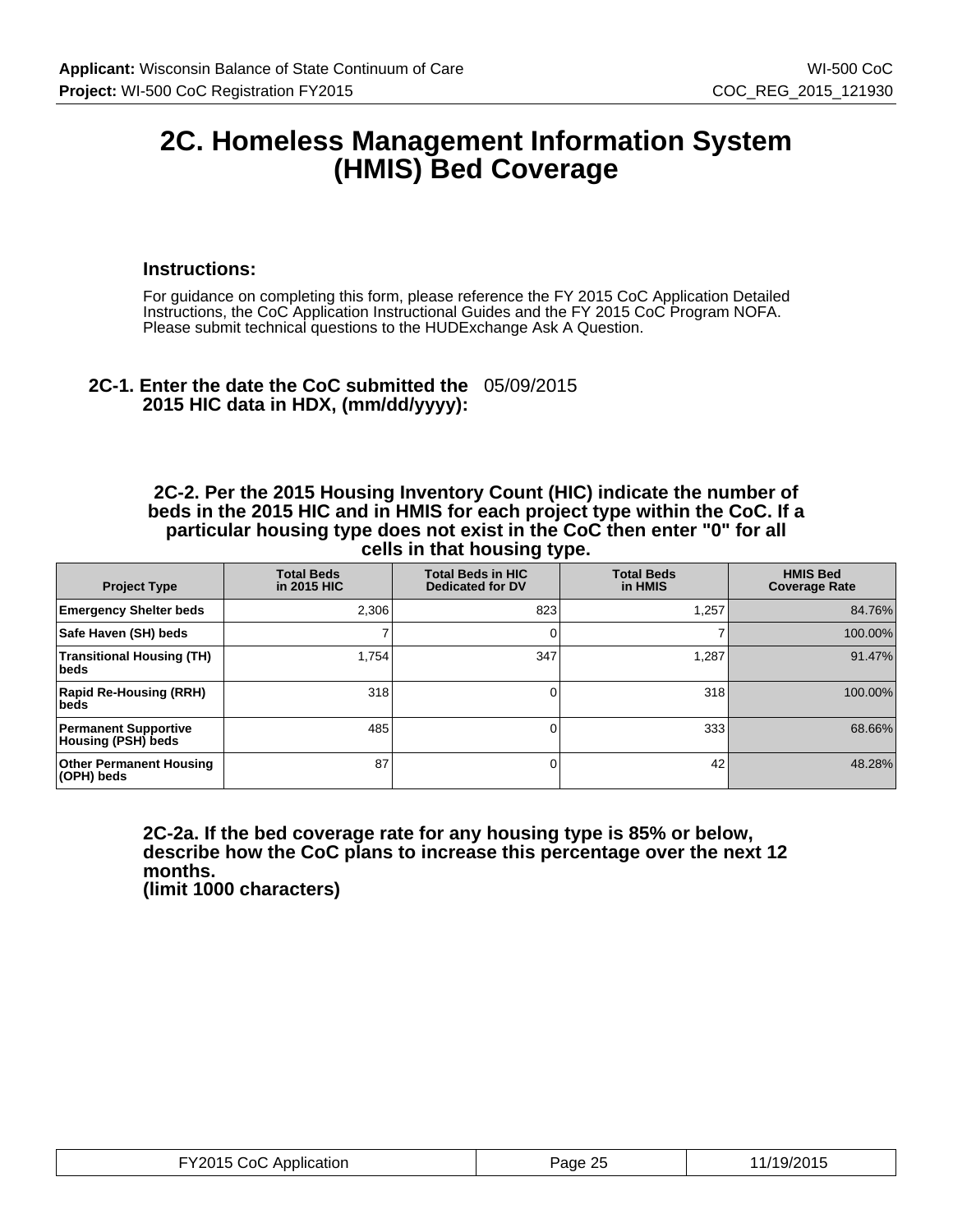Historically, the BOS has excelled at HMIS participation across all project types. ES HMIS bed coverage rounded up is 85%, but two key efforts should increase this %. The COC Coord & HMIS Lead will work together to engage the largest unfunded faith-based shelter (2 projects, 135 beds) that is not using HMIS. A second unfunded faith-based shelter changed their project type after the HDX submission from ES (2 projects, 54 beds) to TH. PSH HMIS bed coverage is 69%. The sole reason for this is the requirement to include HUD-VASH voucher beds in the calculation. Without VASH (2 projects, 152 beds), PSH is 100% represented in HMIS. While the COC Coord & HMIS will try to engage these providers, they are federally funded & should be required through their grants to participate. OPH HMIS bed coverage is 48% solely because of one project (45 beds) not in HMIS. The local continua where the project exists & HMIS lead are working on a plan to bring them onto HMIS by the next HDX submission.

**2C-3. HUD understands that certain projects are either not required to or discouraged from participating in HMIS, and CoCs cannot require this if they are not funded through the CoC or ESG programs. This does NOT include domestic violence providers that are prohibited from entering client data in HMIS. If any of the project types listed in question 2C-2 above has a coverage rate of 85% or below, and some or all of these rates can be attributed to beds covered by one of the following programs types, please indicate that here by selecting all that apply from the list below. (limit 1000 characters)**

| VA Domiciliary (VA DOM):             |   |
|--------------------------------------|---|
| VA Grant per diem (VA GPD):          |   |
| Faith-Based projects/Rescue mission: | X |
| Youth focused projects:              |   |
| <b>HOPWA projects:</b>               |   |
| <b>Not Applicable:</b>               |   |

## **2C-4. How often does the CoC review or** Monthly **assess its HMIS bed coverage?**

| FY2015 CoC Application | 1/19/2015<br>Page 26 |  |
|------------------------|----------------------|--|
|------------------------|----------------------|--|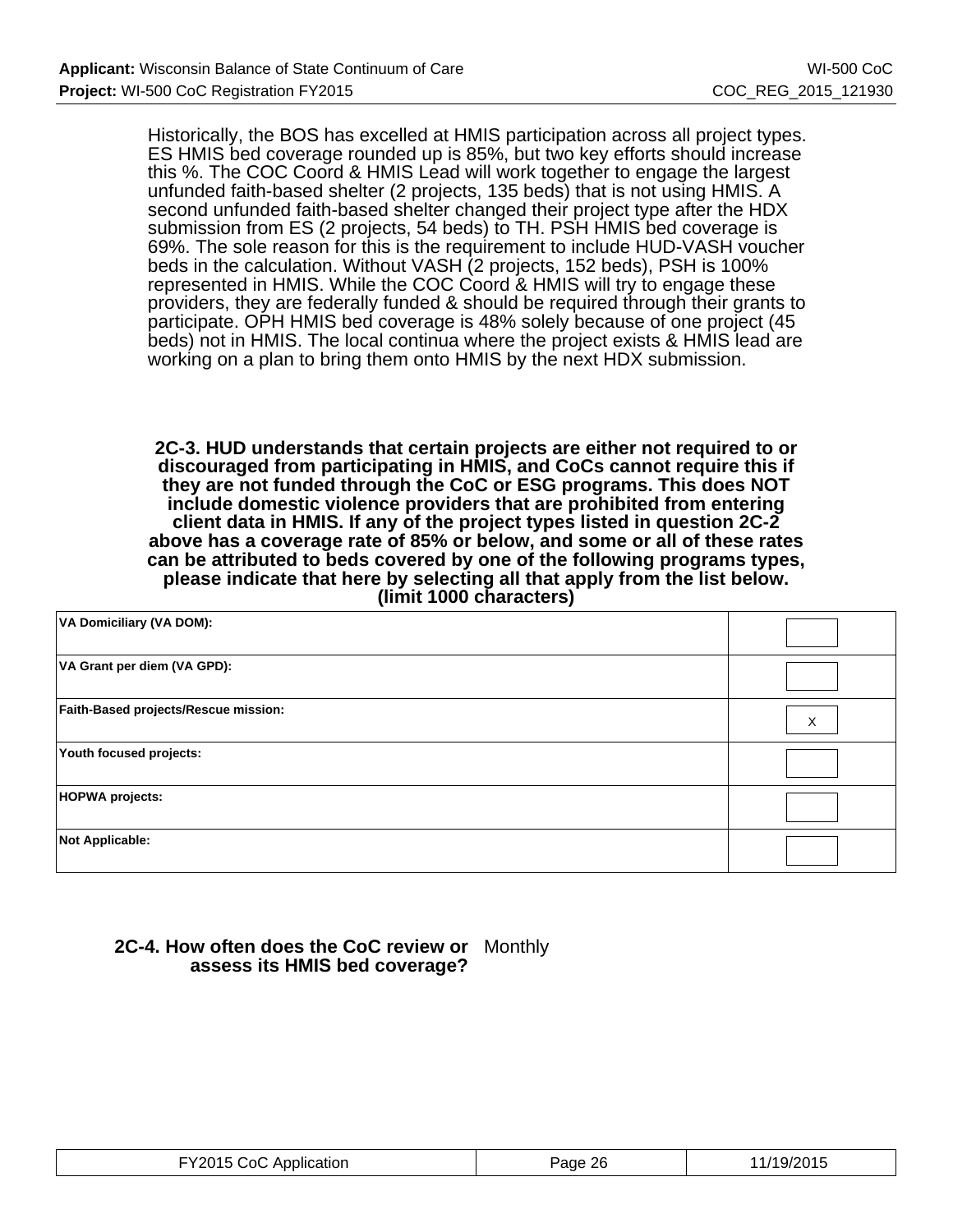## **2D. Homeless Management Information System (HMIS) Data Quality**

### **Instructions:**

For guidance on completing this form, please reference the FY 2015 CoC Application Detailed Instructions, the CoC Application Instructional Guides and the FY 2015 CoC Program NOFA. Please submit technical questions to the HUDExchange Ask A Question.

### **2D-1. Indicate the percentage of unduplicated client records with null or missing values and the percentage of "Client Doesn't Know" or "Client Refused" during the time period of October 1, 2013 through September 30, 2014.**

| <b>Universal</b><br>Data Element                                      | Percentage<br><b>Null or</b><br><b>Missing</b> | Percentage<br><b>Client</b><br>Doesn't<br>Know<br>or Refused |
|-----------------------------------------------------------------------|------------------------------------------------|--------------------------------------------------------------|
| 3.1 Name                                                              | 0%                                             | 0%                                                           |
| 3.2 Social Security Number                                            | 2%                                             | 8%                                                           |
| 3.3 Date of birth                                                     | 1%                                             | 0%                                                           |
| 3.4 Race                                                              | 1%                                             | 0%                                                           |
| 3.5 Ethnicity                                                         | 1%                                             | $0\%$                                                        |
| 3.6 Gender                                                            | 1%                                             | 0%                                                           |
| 3.7 Veteran status                                                    | 0%                                             | 0%                                                           |
| 3.8 Disabling condition                                               | $0\%$                                          | 0%                                                           |
| 3.9 Residence prior to project entry                                  | 0%                                             | 0%                                                           |
| 3.10 Project Entry Date                                               | $0\%$                                          | 0%                                                           |
| 3.11 Project Exit Date                                                | $0\%$                                          | 0%                                                           |
| 3.12 Destination                                                      | 7%                                             | 2%                                                           |
| 3.15 Relationship to Head of Household                                | 7%                                             | 0%                                                           |
| 3.16 Client Location                                                  | 1%                                             | 0%                                                           |
| 3.17 Length of time on street, in an emergency shelter, or safe haven | 6%                                             | 0%                                                           |

## **2D-2. Identify which of the following reports your HMIS generates. Select all that apply:**

| CoC Annual Performance Report (APR):                                      | X        |
|---------------------------------------------------------------------------|----------|
| <b>ESG Consolidated Annual Performance and Evaluation Report (CAPER):</b> | $\times$ |
| Annual Homeless Assessment Report (AHAR) table shells:                    | $\times$ |

| FY2015<br>5 CoC Application<br>______________<br>. | $-$<br>Page | /19/2015 |
|----------------------------------------------------|-------------|----------|
|----------------------------------------------------|-------------|----------|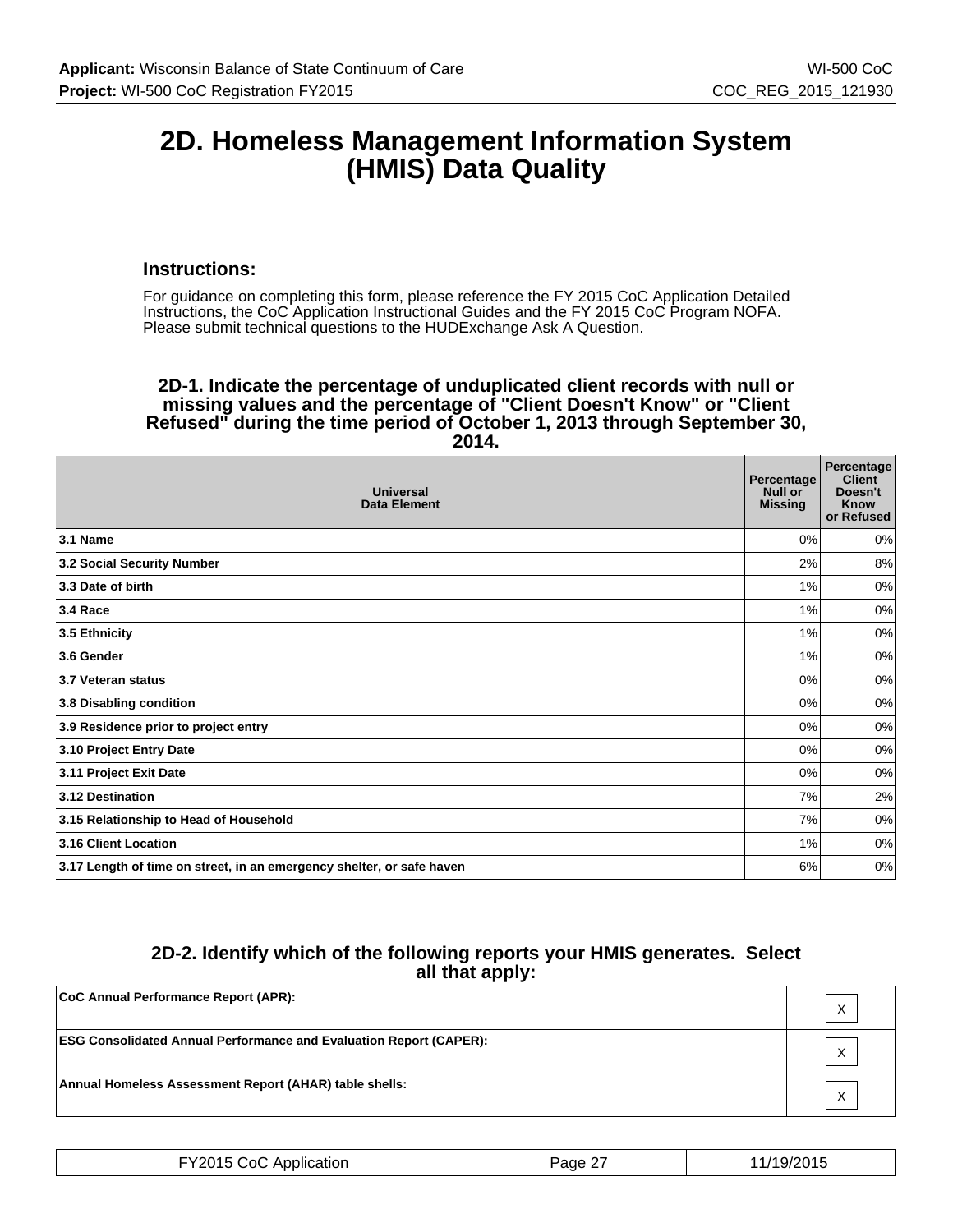X

| VA SSVF, RHY Export, PATH APR/QPR |  |
|-----------------------------------|--|
|-----------------------------------|--|

**None**

**2D-3. If you submitted the 2015 AHAR, how** 12 **many AHAR tables (i.e., ES-ind, ES-family, etc) were accepted and used in the last AHAR?**

**2D-4. How frequently does the CoC review** Monthly **data quality in the HMIS?**

**2D-5. Select from the dropdown to indicate if** Both Project and CoC **standardized HMIS data quality reports are generated to review data quality at the CoC level, project level, or both?**

## **2D-6. From the following list of federal partner programs, select the ones that are currently using the CoC's HMIS.**

| VA Supportive Services for Veteran Families (SSVF):             | X |
|-----------------------------------------------------------------|---|
| VA Grant and Per Diem (GPD):                                    | Х |
| <b>Runaway and Homeless Youth (RHY):</b>                        | X |
| Projects for Assistance in Transition from Homelessness (PATH): | X |
|                                                                 |   |
| None:                                                           |   |

**2D-6a. If any of the federal partner programs listed in 2D-6 are not currently entering data in the CoC's HMIS and intend to begin entering data in the next 12 months, indicate the federal partner program and the anticipated start date. (limit 750 characters)**

| FY2015 CoC Application | Page 28 | 11/19/2015 |
|------------------------|---------|------------|
|------------------------|---------|------------|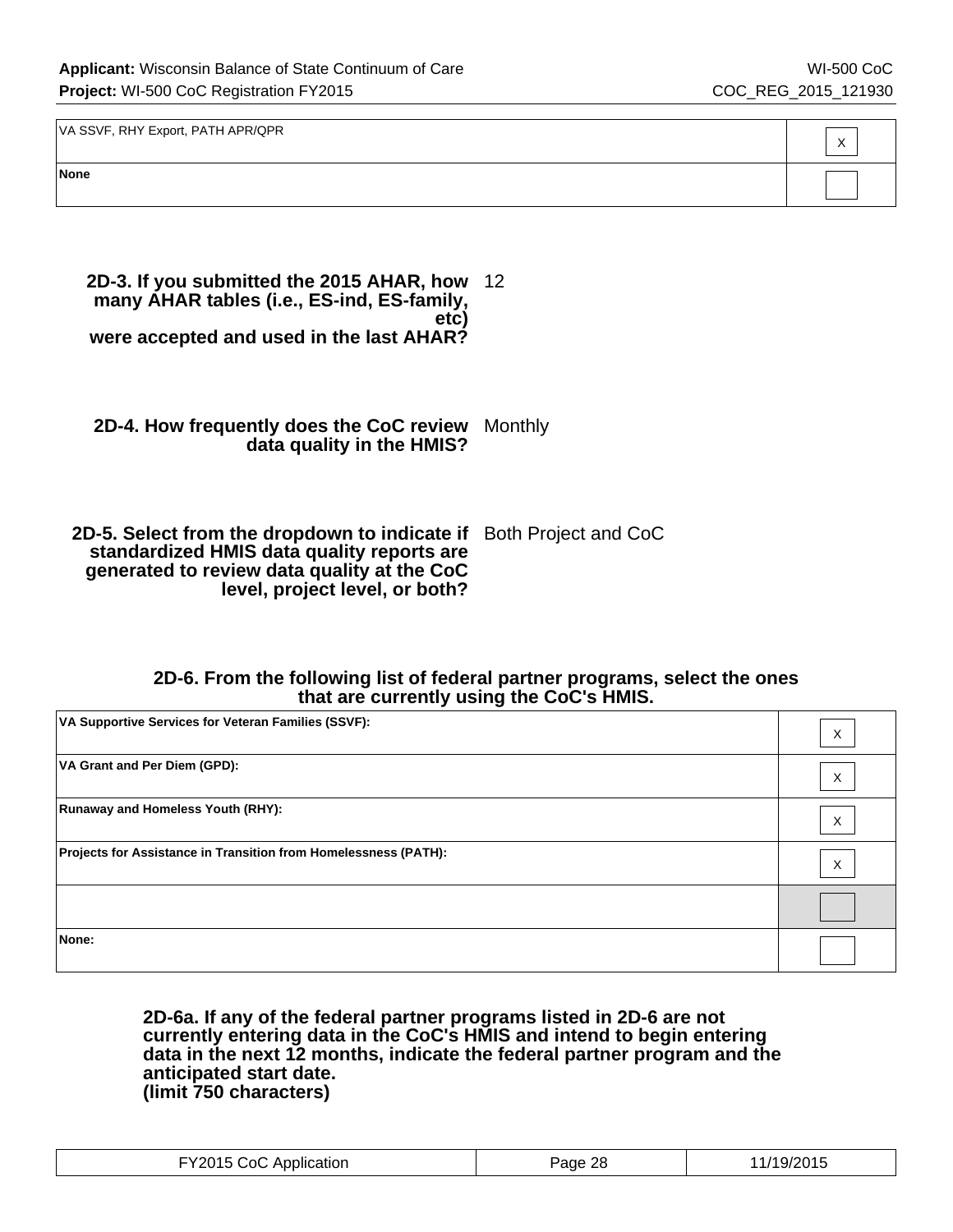Not Applicable.

| FY2015 CoC Application | Page 29 | 1/19/2015 |
|------------------------|---------|-----------|
|------------------------|---------|-----------|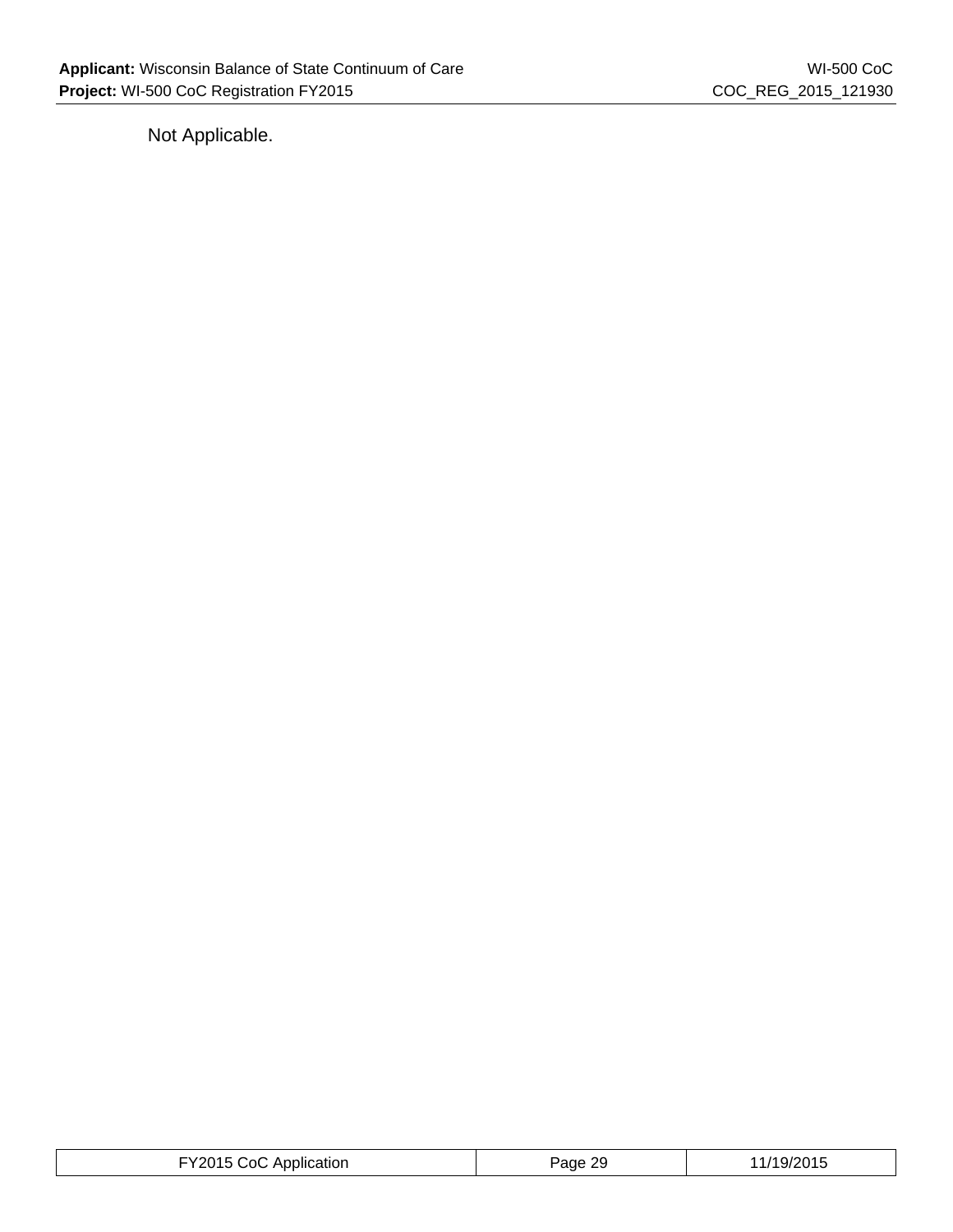## **2E. Continuum of Care (CoC) Sheltered Point-in-Time (PIT) Count**

## **Instructions:**

For guidance on completing this form, please reference the FY 2015 CoC Application Detailed Instructions, the CoC Application Instructional Guides and the FY 2015 CoC Program NOFA. Please submit technical questions to the HUDExchange Ask A Question.

**The data collected during the PIT count is vital for both CoCs and HUD. Communities need accurate data to determine the size and scope of homelessness at the local level so they can best plan for services and programs that will appropriately address local needs and measure progress in addressing homelessness. HUD needs accurate data to understand the extent and nature of homelessness throughout the country, and to provide Congress and the Office of Management and Budget (OMB) with information regarding services provided, gaps in service, and performance. This information helps inform Congress' funding decisions, and it is vital that the data reported is accurate and of high quality.**

**2E-1. Did the CoC approve the final sheltered** Yes **PIT count methodology for the 2015 sheltered PIT count?**

**2E-2. Indicate the date of the most recent** 01/28/2015 **sheltered PIT count (mm/dd/yyyy):**

**2E-2a. If the CoC conducted the sheltered PIT** Not Applicable **count outside of the last 10 days of January 2015, was an exception granted by HUD?**

**2E-3. Enter the date the CoC submitted the** 05/09/2015 **sheltered PIT count data in HDX, (mm/dd/yyyy):**

| FY2015 CoC Application | Page 30 | 11/19/2015 |
|------------------------|---------|------------|
|------------------------|---------|------------|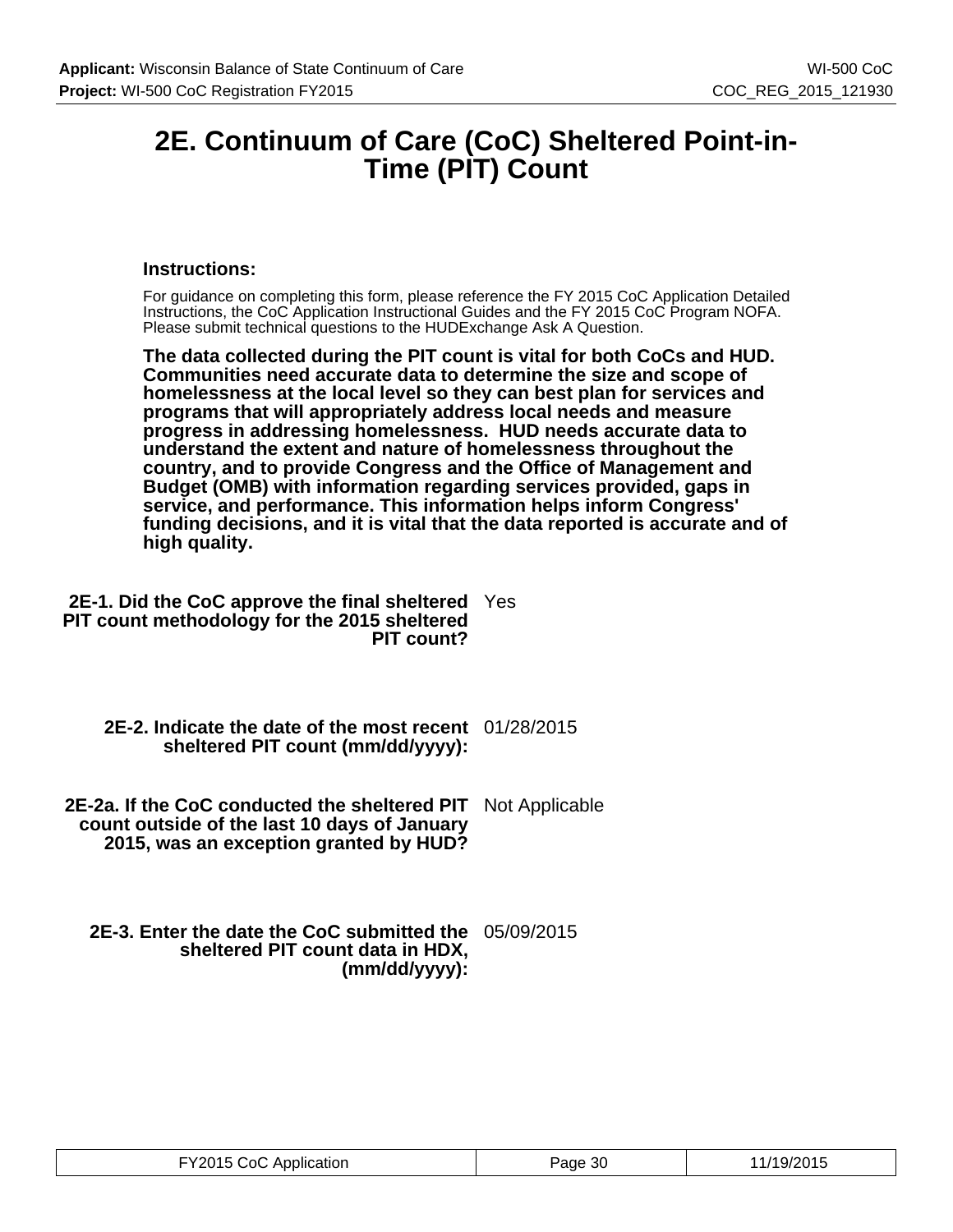## **2F. Continuum of Care (CoC) Sheltered Point-in-Time (PIT) Count: Methods**

## **Instructions:**

For guidance on completing this form, please reference the FY 2015 CoC Application Detailed Instructions, the CoC Application Instructional Guides and the FY 2015 CoC Program NOFA. Please submit technical questions to the HUDExchange Ask A Question.

## **2F-1. Indicate the method(s) used to count sheltered homeless persons during the 2015 PIT count:**

| Complete Census Count:               | X |
|--------------------------------------|---|
| Random sample and extrapolation:     |   |
| Non-random sample and extrapolation: |   |
|                                      |   |

## **2F-2. Indicate the methods used to gather and calculate subpopulation data for sheltered homeless persons:**

| HMIS:                                        | Χ                 |
|----------------------------------------------|-------------------|
| HMIS plus extrapolation:                     |                   |
| Interview of sheltered persons:              | $\checkmark$<br>∧ |
| Sample of PIT interviews plus extrapolation: |                   |
|                                              |                   |

### **2F-3. Provide a brief description of your CoC's sheltered PIT count methodology and describe why your CoC selected its sheltered PIT count methodology. (limit 1000 characters)**

| FY2015 CoC Application | Page 31 | 11/19/2015 |
|------------------------|---------|------------|
|------------------------|---------|------------|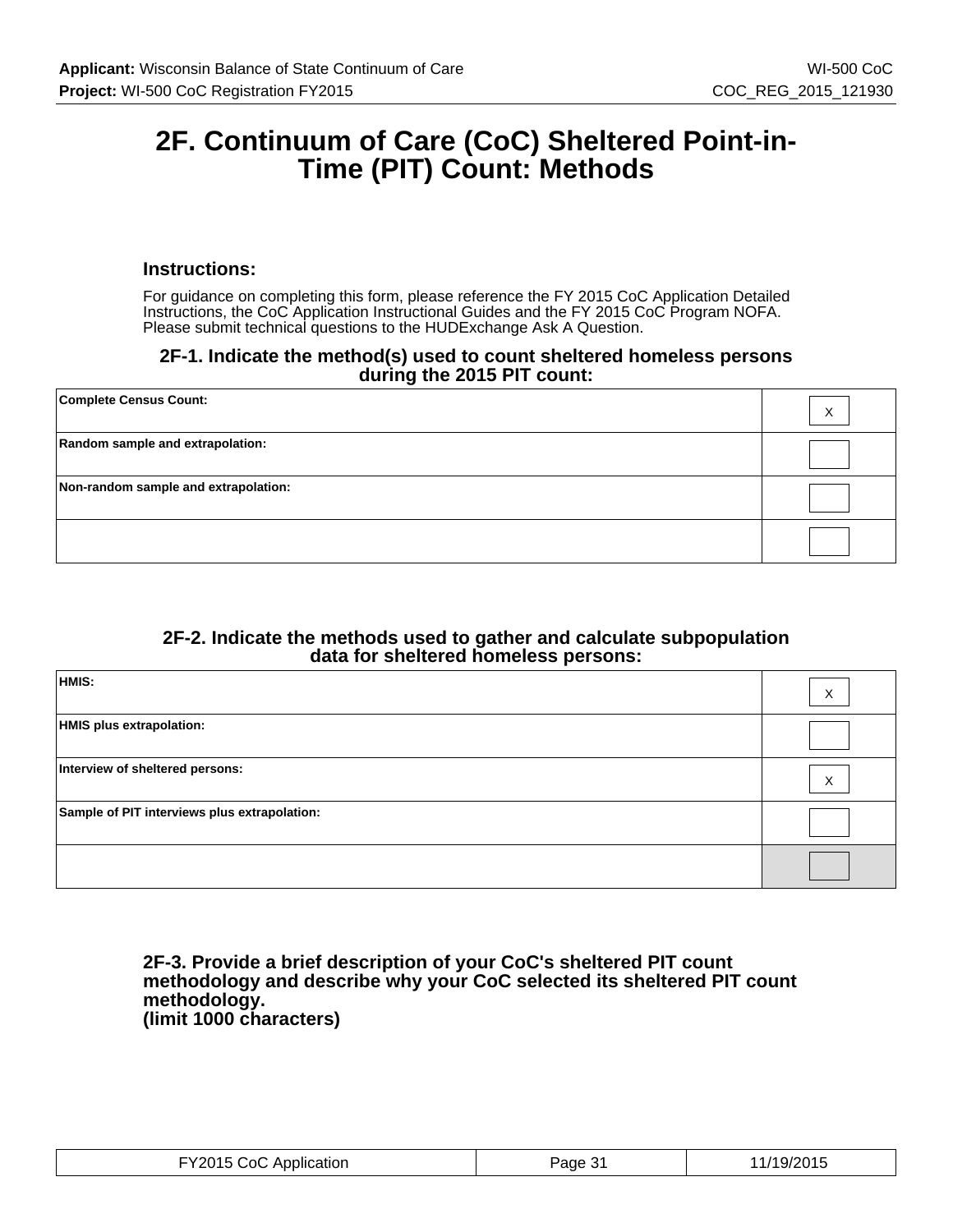Despite its size, the BOS uses a complete census count on one night for the sheltered PIT. This approach was selected to avoid estimation & extrapolation & reduce risk of duplication. Each local continua in the BOS assigns a PIT lead responsible for training, data collection oversight, & adherence to PIT policies. For projects using HMIS, HMIS policies & procedures establish requirements for timely entry of universal data elements. These are the core components of PIT data & can then be extracted directly from HMIS. The PIT lead & HMIS work together to ensure accuracy. For non-HMIS using projects, a provider-level survey or interview is conducted in all sheltered projects in the BOS. The surveys are collected & submitted to the PIT leads. The HMIS data is collated, cleaned, and de-duplicated by the PIT lead & HMIS lead. The non-HMIS data is similarly handled by the PIT lead. The totals and characteristics required for the HIC & PIT are submitted to the COC Coord for additional review.

**2F-4. Describe any change in methodology from your sheltered PIT count in 2014 to 2015, including any change in sampling or extrapolation method, if applicable. Do not include information on changes to the implementation of your sheltered PIT count methodology (e.g., enhanced training and change in partners participating in the PIT count). (limit 1000 characters)**

There have been no changes to the PIT sheltered methodology since 2014. The BOS continues to use a complete census count, HMIS, and interviews in order to ascertain the number, demographics, & subpopulation information required by HUD.

**2F-5. Did your CoC change its provider** Yes **coverage in the 2015 sheltered count?**

#### **2F-5a. If "Yes" in 2F-5, then describe the change in provider coverage in the 2015 sheltered count. (limit 750 characters)**

There were 5 facility-based shelters & 5 voucher programs counted in the 2014 PIT but not in the 2015. This change occurred because a warming shelter, an agency shelter, a temporary shelter, & 2 small unfunded shelters closed. The voucher programs closed & were removed from the HIC because of non-use. There were 7 facility-based new shelters & 20 new voucher programs counted in the 2015 PIT but not in the 2014. This change occurred because 2 single shelters, 4 family shelters, and 1 seasonal shelter opened in places previously without shelter services (6 in rural areas). The new voucher programs were created to fill gaps in communities including 2 for youth and 7 by emergency shelters offering vouchers when facility is at capacity.

| FY2015 CoC Application | Page 32 | 11/19/2015 |
|------------------------|---------|------------|
|------------------------|---------|------------|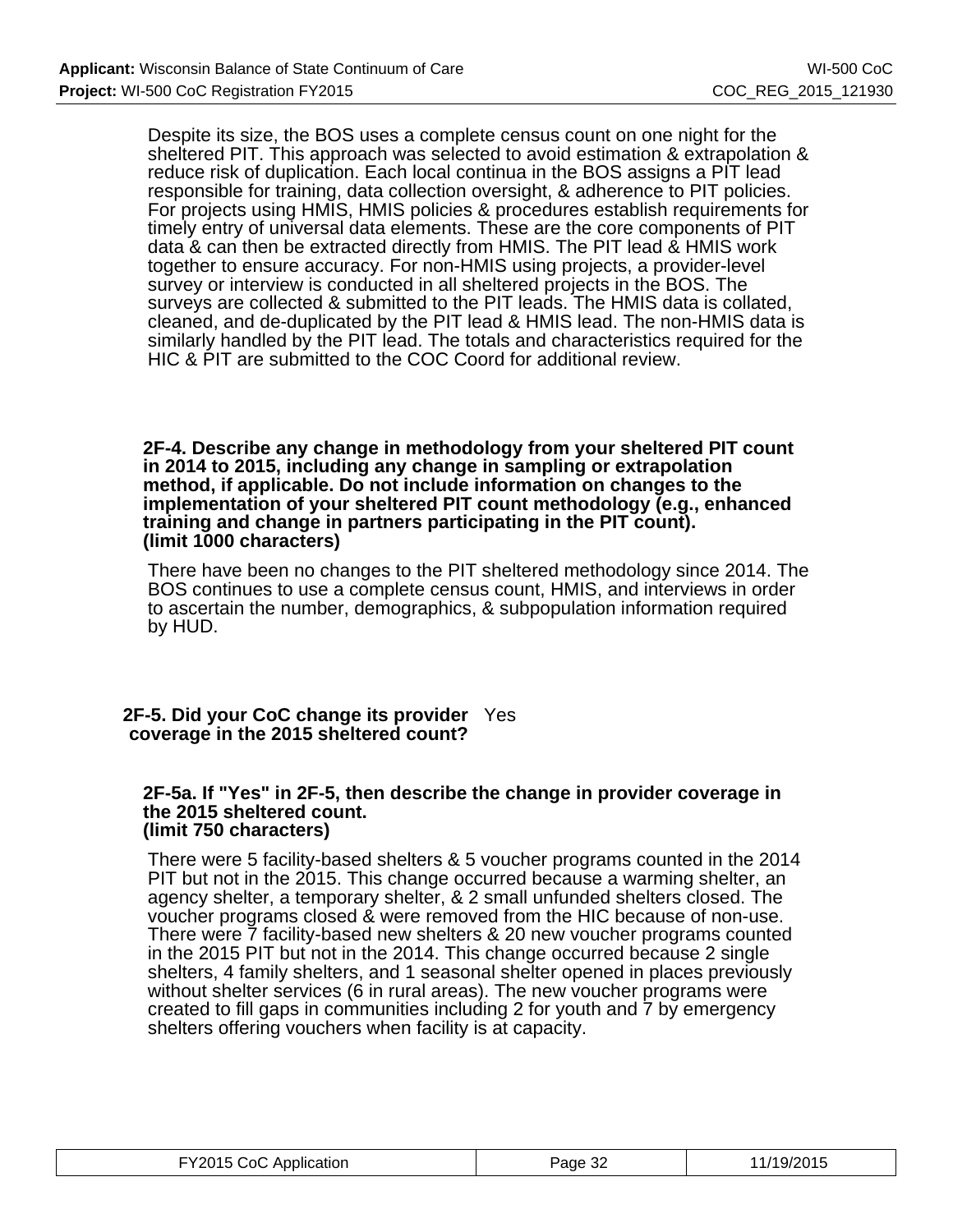## **2G. Continuum of Care (CoC) Sheltered Point-in-Time (PIT) Count: Data Quality**

## **Instructions:**

For guidance on completing this form, please reference the FY 2015 CoC Application Detailed Instructions, the CoC Application Instructional Guides and the FY 2015 CoC Program NOFA. Please submit technical questions to the HUDExchange Ask A Question.

## **2G-1. Indicate the methods used to ensure the quality of the data collected during the sheltered PIT count:**

| Training:                           | ∧                |
|-------------------------------------|------------------|
| Provider follow-up:                 | х                |
| HMIS:                               | $\check{ }$<br>∧ |
| Non-HMIS de-duplication techniques: | ∧                |
|                                     |                  |

**2G-2. Describe any change to the way your CoC implemented its sheltered PIT count from 2014 to 2015 that would change data quality, including changes to training volunteers and inclusion of any partner agencies in the sheltered PIT count planning and implementation, if applicable. Do not include information on changes to actual sheltered PIT count methodology (e.g., change in sampling or extrapolation method). (limit 1000 characters)**

There were no significant changes to the way the BOS implemented the sheltered PIT count that impacts data quality. The data collection process remained the same, although both HMIS req. & reports & non-HMIS client level data forms were updated to reflect HUD changes. Trainings were offered to providers and follow-up, HMIS, & non-HMIS de-duplication. Training was enhanced & targeted by the HMIS/PIT committee & HMIS lead. Moving forward the COC Coord will play a critical role in the oversight of the PIT process. The HMIS lead will work 1:1 with agencies related to specific questions or concerns. Training related to non-HMIS data collection was enhanced to assist those providers meet req., especially for unfunded orgs. This included the number of trainings, the outreach to providers, & scaffolding of the process to ensure understanding.

| FY2015 CoC Application | Page 33 | 11/19/2015 |
|------------------------|---------|------------|
|------------------------|---------|------------|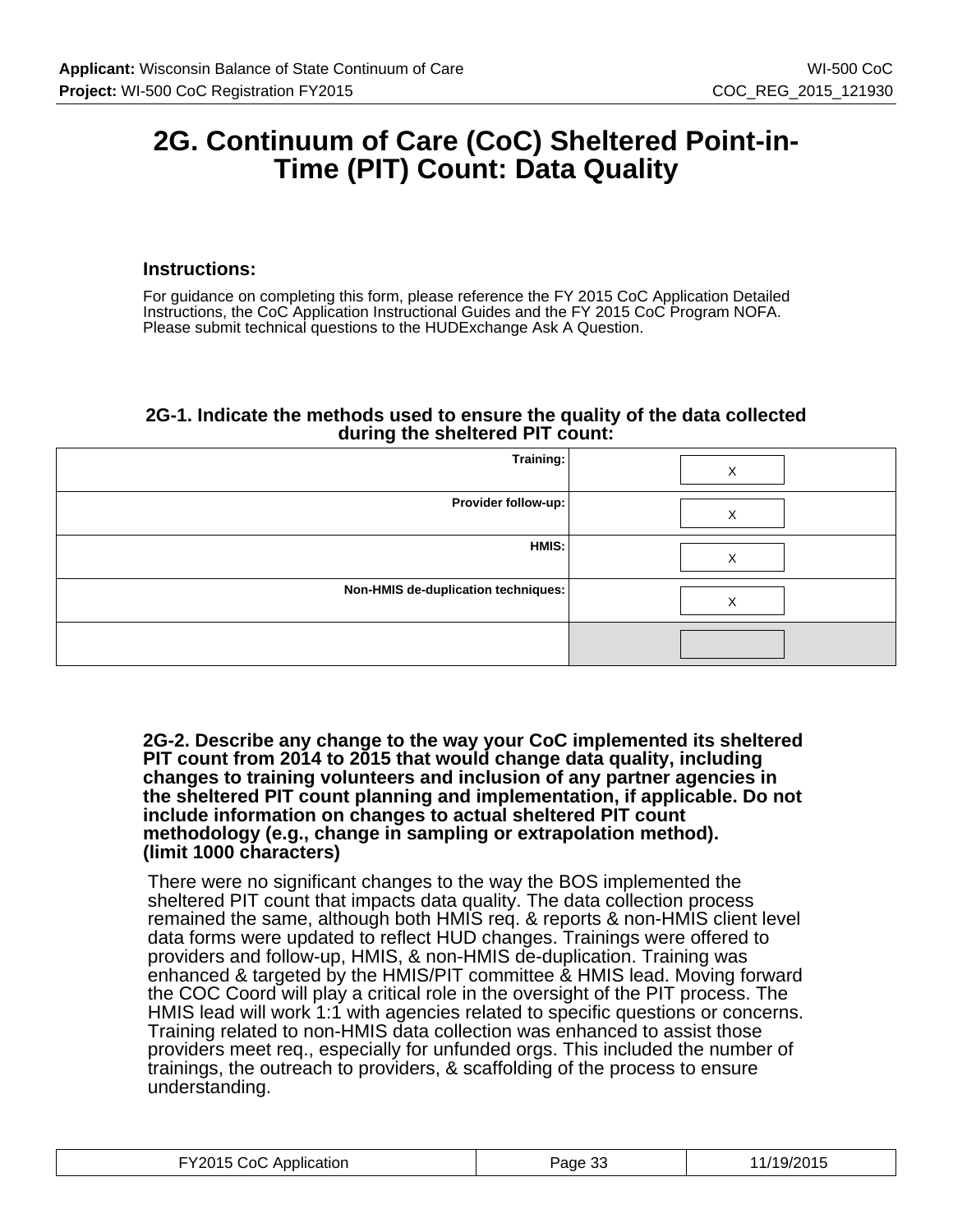## **2H. Continuum of Care (CoC) Unsheltered Pointin-Time (PIT) Count**

## **Instructions:**

For guidance on completing this form, please reference the FY 2015 CoC Application Detailed Instructions, the CoC Application Instructional Guides and the FY 2015 CoC Program NOFA. Please submit technical questions to the HUDExchange Ask A Question.

**The unsheltered PIT count assists communities and HUD to understand the characteristics and number of people with a primary nighttime residence that is a public or private place not designed for or ordinarily used as a regular sleeping accommodation for human beings, including a car, park, abandoned building, bus or train station, airport, or camping ground. CoCs are required to conduct an unsheltered PIT count every 2 years (biennially) during the last 10 days in January; however, CoCs are strongly encouraged to conduct the unsheltered PIT count annually, at the same time that it does the annual sheltered PIT count. The last official PIT count required by HUD was in January 2015.**

**2H-1. Did the CoC approve the final** Yes **unsheltered PIT count methodology for the most recent unsheltered PIT count?**

**2H-2. Indicate the date of the most recent** 01/28/2015 **unsheltered PIT count (mm/dd/yyyy):**

**2H-2a. If the CoC conducted the unsheltered PIT count outside of the last 10 days of January 2015, was an exception granted by HUD?** Not Applicable

**2H-3. Enter the date the CoC submitted the** 05/09/2015 **unsheltered PIT count data in HDX (mm/dd/yyyy):**

| FY2015 CoC Application | Page 34 | 11/19/2015 |
|------------------------|---------|------------|
|------------------------|---------|------------|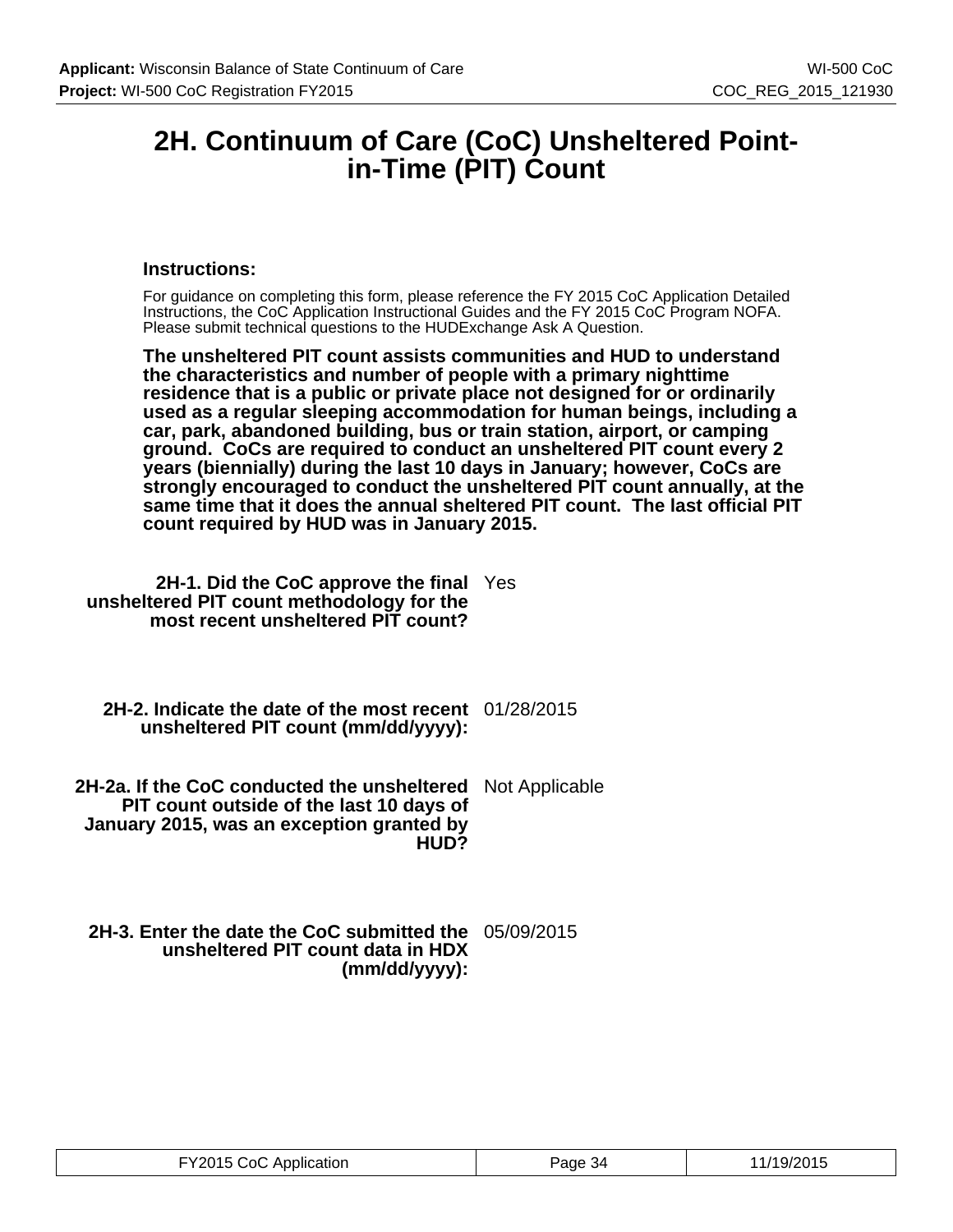## **2I. Continuum of Care (CoC) Unsheltered Pointin-Time (PIT) Count: Methods**

## **Instructions:**

For guidance on completing this form, please reference the FY 2015 CoC Application Detailed Instructions, the CoC Application Instructional Guides and the FY 2015 CoC Program NOFA. Please submit technical questions to the HUDExchange Ask A Question.

## **2I-1. Indicate the methods used to count unsheltered homeless persons during the 2015 PIT count:**

| Night of the count - complete census: | X |
|---------------------------------------|---|
| Night of the count - known locations: | X |
| Night of the count - random sample:   |   |
| Service-based count:                  | X |
| HMIS:                                 | X |
|                                       |   |

### **2I-2. Provide a brief description of your CoC's unsheltered PIT count methodology and describe why your CoC selected its unsheltered PIT count methodology. (limit 1000 characters)**

The BOS uses 2 methods for the unsheltered PIT count: the night of the count & the post-night service-based count. During the night of the count, each PIT lead organizes a complete coverage, known location, or combination in their continua. Options allow for flexibility in the rural, urban, and mixed geographic areas within the BOS. An approved survey tool is used to collect req. info. Blankets, food & personal products are offered to those encountered. An observation only tool is used when persons are sleeping or unwilling to engage. During the post-night count, local continua members conduct surveys at service providers, meal sites, drop-in locations, & those presenting at shelter after the night of the count who disclose they were homeless on the night of the count. A key element is the ability to de-duplicate data within local continua as well as COC-wide. Many providers enter the data directly into HMIS, others use a non-HMIS form & deduplication chart developed by COC Coord.

| FY2015 CoC Application | Page 35 | 11/19/2015 |
|------------------------|---------|------------|
|------------------------|---------|------------|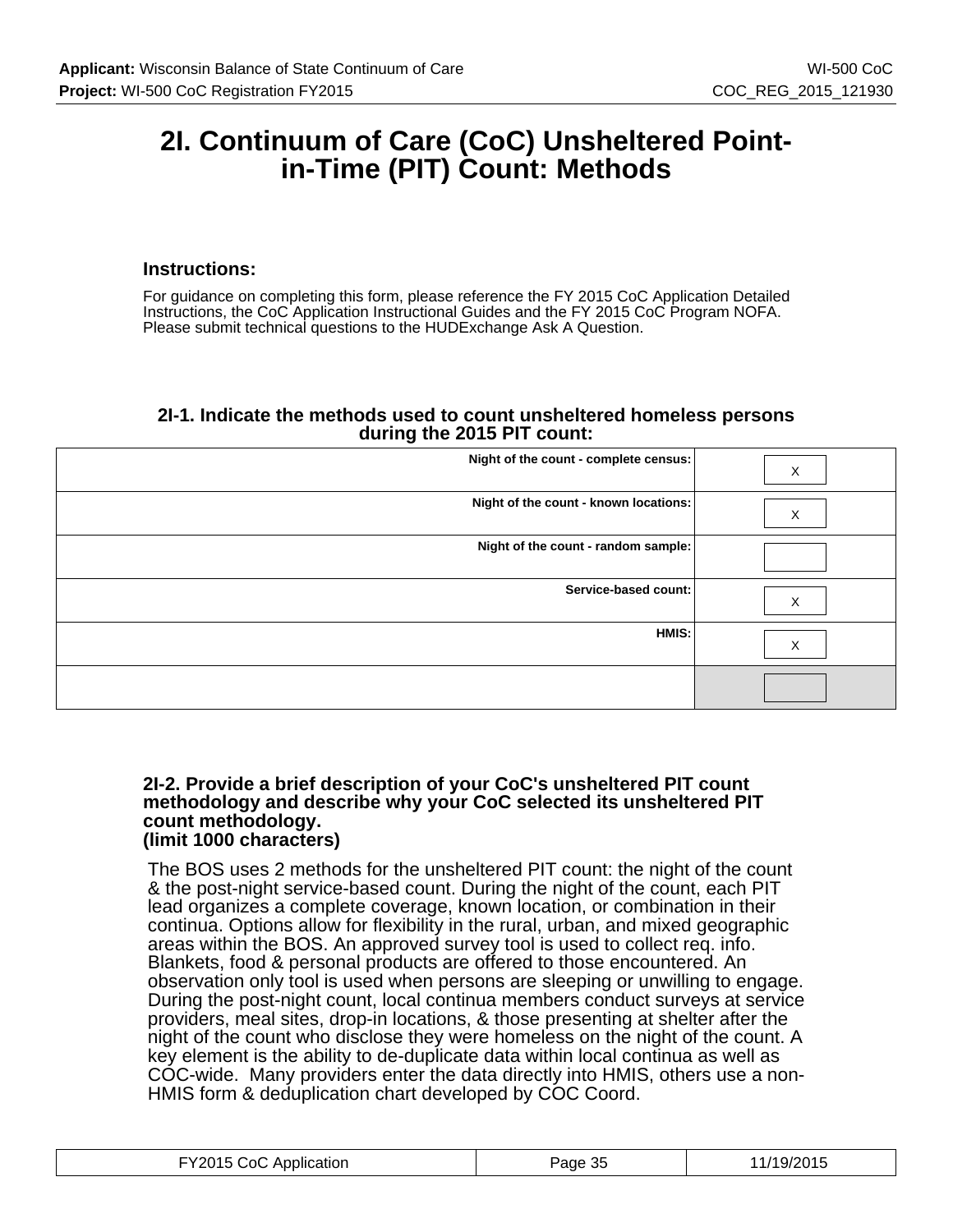**2I-3. Describe any change in methodology from your unsheltered PIT count in 2014 (or 2013 if an unsheltered count was not conducted in 2014) to 2015, including any change in sampling or extrapolation method, if applicable. Do not include information on changes to implementation of your sheltered PIT count methodology (e.g., enhanced training and change in partners participating in the count). (limit 1000 characters)**

Due to the large geographic territory, the BOS allows larger communities to conduct a complete coverage count & the rural areas to conduct a known location count. In 2015, the BOS added to the unsheltered count process a post-night service-based count & use of a deduplication chart. Because of geographic challenges, weather, lack of volunteers, and/or the inability to locate people on the night of the count, the BOS opened up the possibility to count people who report they were homeless on the PIT night but interviewed afterwards. Throughout the BOS, this option has provided more opportunities for outreach, engagement, & expanding the territory previously covered during the known location count. In allowing for the post-night service-based count, a new process of deduplication was required. Some enter data into HMIS, otherwise use the non-HMIS chart. Everyone uses the deduplication chart to ensure that people are not counted more than once within a local continua or COC-wide.

## **2I-4. Does your CoC plan on conducting** Yes  **an unsheltered PIT count in 2016?**

(If "Yes" is selected, HUD expects the CoC to conduct an unsheltered PIT count in 2016. See the FY 2015 CoC Program NOFA, Section VII.A.4.d. for full information.)

| FY2015 CoC Application | Page 36 | 11/19/2015 |
|------------------------|---------|------------|
|------------------------|---------|------------|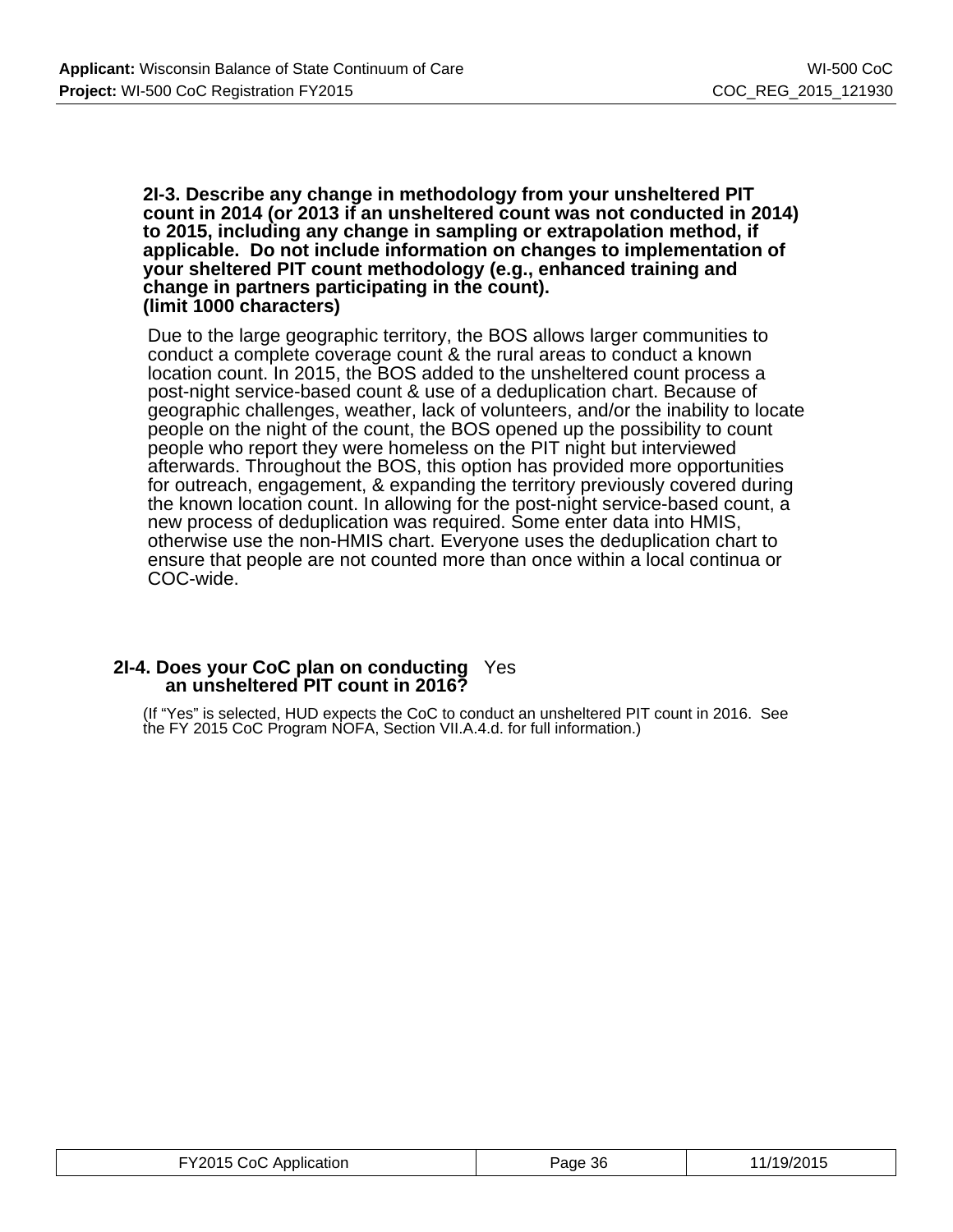## **2J. Continuum of Care (CoC) Unsheltered Pointin-Time (PIT) Count: Data Quality**

## **Instructions:**

For guidance on completing this form, please reference the FY 2015 CoC Application Detailed Instructions, the CoC Application Instructional Guides and the FY 2015 CoC Program NOFA. Please submit technical questions to the HUDExchange Ask A Question.

## **2J-1. Indicate the steps taken by the CoC to ensure the quality of the data collected for the 2015 unsheltered population PIT count:**

| Training:                      | X           |
|--------------------------------|-------------|
| "Blitz" count:                 | $\mathsf X$ |
| Unique identifier:             | X           |
| Survey question:               | X           |
| <b>Enumerator observation:</b> | X           |
|                                |             |
| None:                          |             |

**2J-2. Describe any change to the way the CoC implemented the unsheltered PIT count from 2014 (or 2013 if an unsheltered count was not conducted in 2014) to 2015 that would affect data quality. This includes changes to training volunteers and inclusion of any partner agencies in the unsheltered PIT count planning and implementation, if applicable. Do not include information on changes to actual methodology (e.g., change in sampling or extrapolation method). (limit 1000 characters)**

| FY2015 CoC Application | Page 37 | 11/19/2015 |
|------------------------|---------|------------|
|------------------------|---------|------------|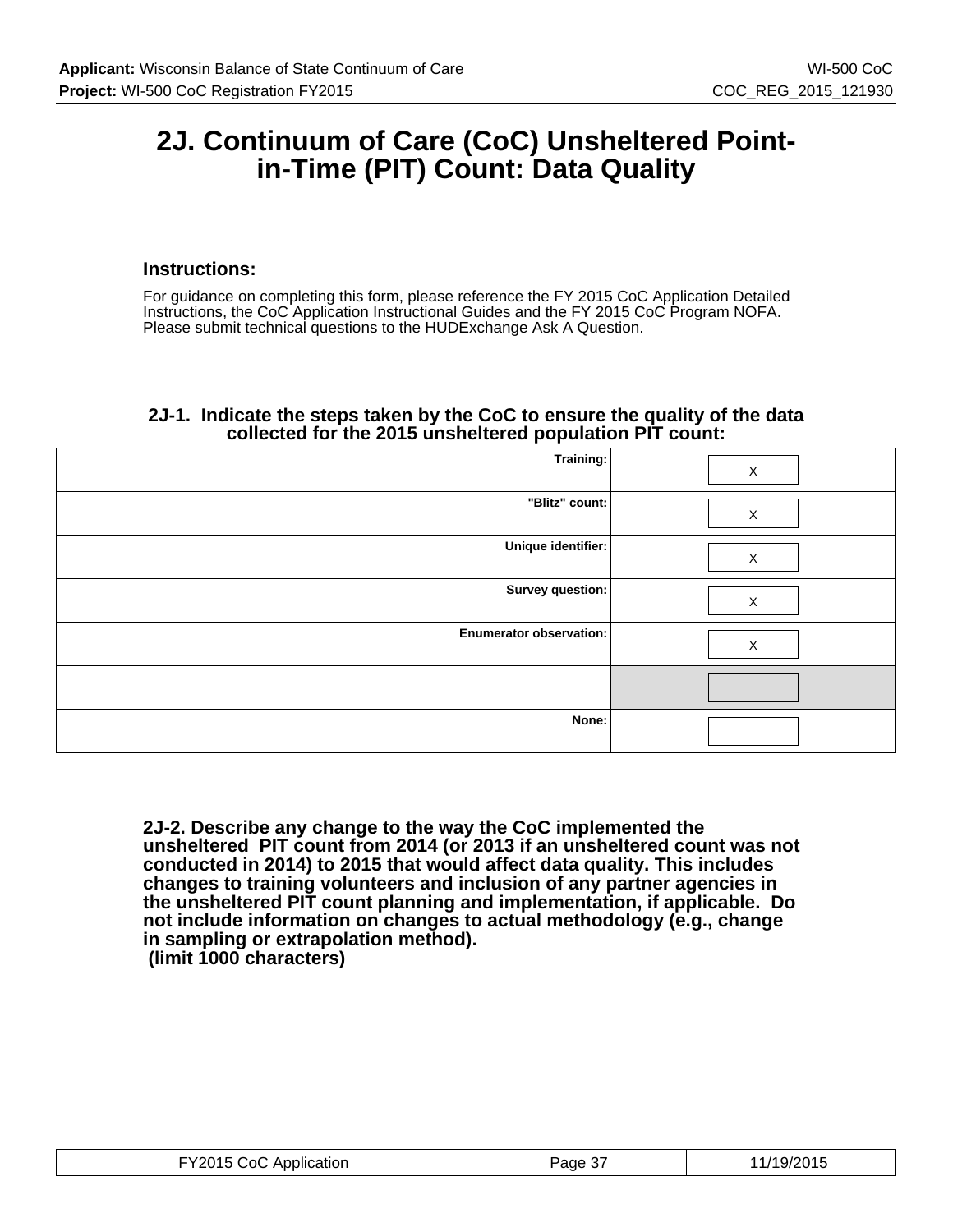The general data collection process remained the same including a blitz count, collecting unique identifiers, demographics, & other subpopulation information through the use of a survey; using observational data on a limited basis; & providing training to HMIS & non-HMIS orgs participating in the unsheltered count. However by allowing more time to engage people who were homeless on the night of the count, additional training was required to ensure deduplication occurred at a local and COC-wide level. Then, by re-branding the PIT count as an outreach opportunity rather than just counting people results in better engagement & recruitment in the process. PIT leads were encouraged to reach out to youth providers (RHY & non-RHY) to specifically assist with identifying locations and setting up the count. Doing a service-based count allowed for other types of providers to be involved in a different way. All of these enhancements result in a more strategic and well executed unsheltered count.

| FY2015 CoC Application | Page 38 | 1/19/2015 |
|------------------------|---------|-----------|
|------------------------|---------|-----------|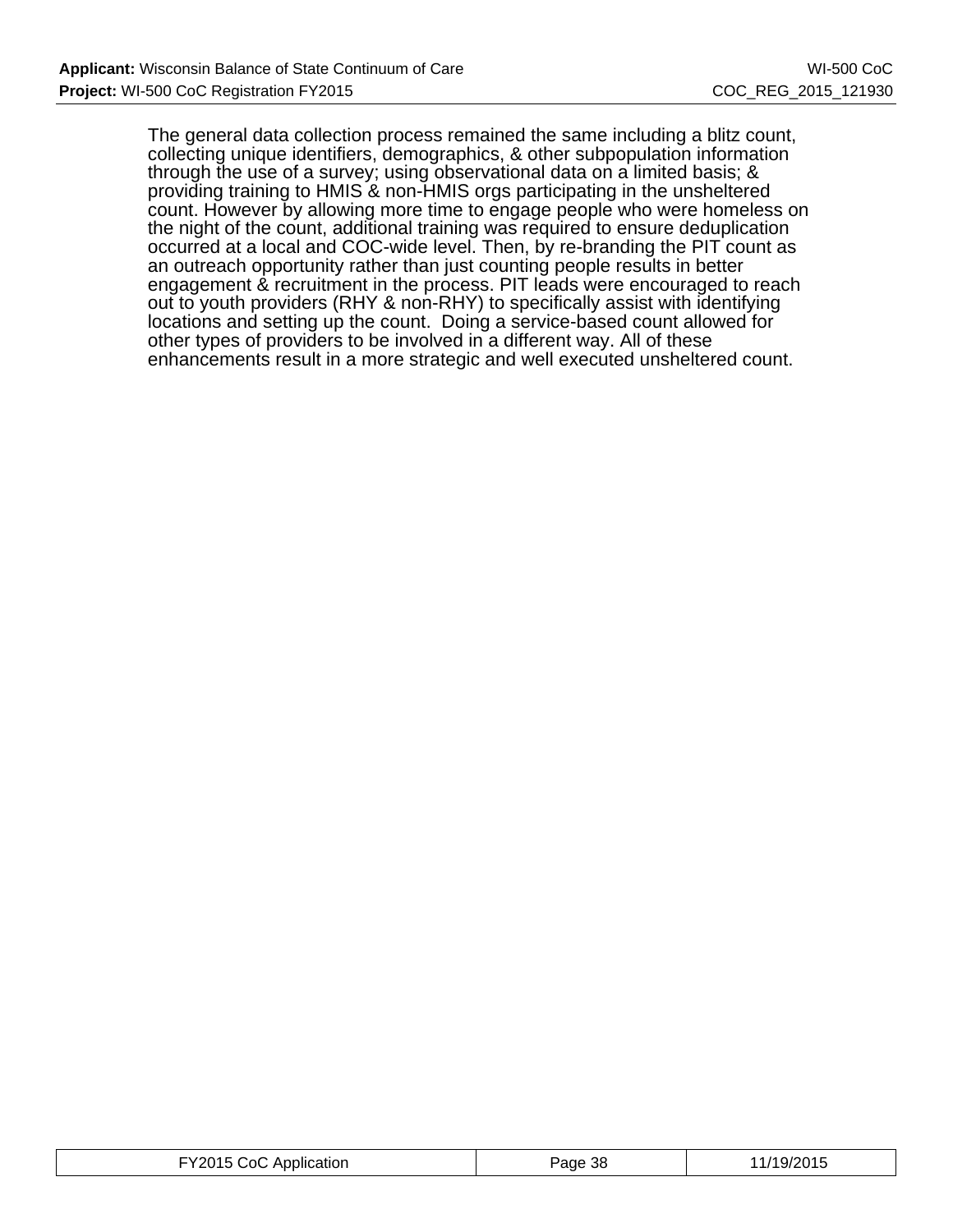## **3A. Continuum of Care (CoC) System Performance**

### **Instructions**

For guidance on completing this form, please reference the FY 2015 CoC Application Detailed Instructions, the CoC Application Instructional Guides and the FY 2015 CoC Program NOFA. Please submit technical questions to the HUDExchange Ask A Question.

## **3A-1. Performance Measure: Number of Persons Homeless - Point-in-Time Count.**

## **\* 3A-1a. Change in PIT Counts of Sheltered and Unsheltered Homeless Persons**

Using the table below, indicate the number of persons who were homeless at a Point-in-Time (PIT) based on the 2014 and 2015 PIT counts as recorded in the Homelessness Data Exchange (HDX).

|                                                                      | <b>2014 PIT</b><br>(for unsheltered count, most<br>recent year conducted) | <b>2015 PIT</b> | <b>Difference</b> |
|----------------------------------------------------------------------|---------------------------------------------------------------------------|-----------------|-------------------|
| Universe: Total PIT Count<br>of sheltered and<br>unsheltered persons | 3,569                                                                     | 3,597           | 28                |
| <b>Emergency Shelter</b><br><b>Total</b>                             | 1,924                                                                     | 1,920           | $-4$              |
| <b>Safe Haven Total</b>                                              |                                                                           |                 | 0                 |
| <b>Transitional Housing</b><br><b>Total</b>                          | 1,515                                                                     | 1,463           | $-52$             |
| <b>Total Sheltered Count</b>                                         | 3,446                                                                     | 3,390           | $-56$             |
| <b>Total Unsheltered Count</b>                                       | 123                                                                       | 207             | 84                |

## **3A-1b. Number of Sheltered Persons Homeless - HMIS.**

Using HMIS data, CoCs must use the table below to indicate the number of homeless persons who were served in a sheltered environment between October 1, 2013 and September 30, 2014.

|                                                            | <b>Between</b><br><b>October 1, 2013</b><br>and<br>September 30, 2014 |
|------------------------------------------------------------|-----------------------------------------------------------------------|
| Universe: Unduplicated Total<br>sheltered homeless persons | 13,099                                                                |
| <b>Emergency Shelter Total</b>                             | 11,242                                                                |
| Safe Haven Total                                           | 23                                                                    |
| <b>Transitional Housing Total</b>                          | 2,305                                                                 |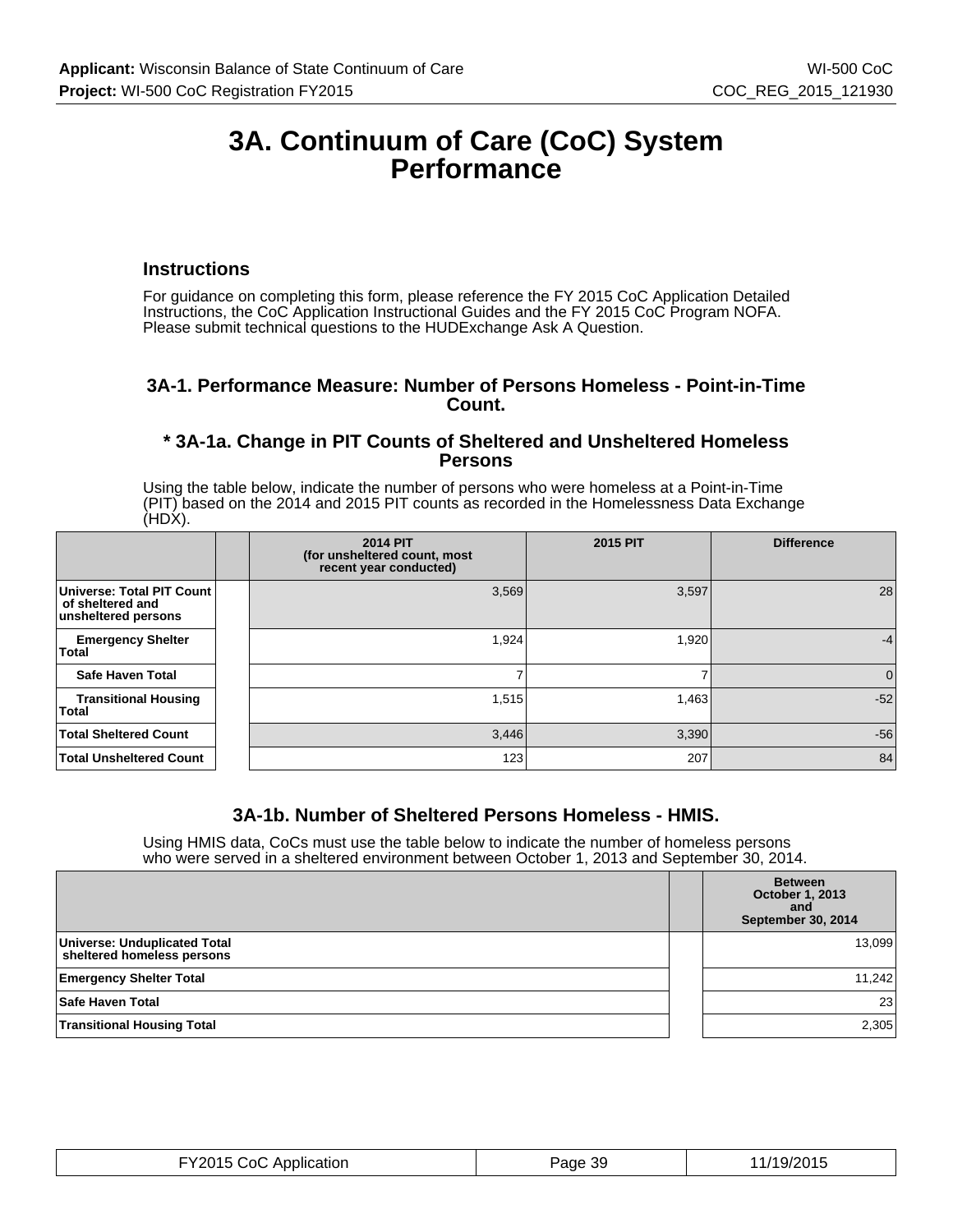## **3A-2. Performance Measure: First Time Homeless.**

**Describe the CoC's efforts to reduce the number of individuals and families who become homeless for the first time. Specifically, describe what the CoC is doing to identify risk factors for becoming homeless for the first time. (limit 1000 characters)**

The CE process often begins at shelter. Assessment for service & precipitating factors result in a common theme for 1st time homeless persons. Factors include loss of job, DV, recent illness, loss of reliable transportation, or mental health. To divert & prevent homelessness, the BOS coordinates with shelters, prevention agencies, & others providing access points to CE to collect data. Training, resources, & data enhance the identification of barriers to stability & guide the strategies to overcome those obstacles. In BOS, communities coordinate efforts & pool resources for prevention including rental assistance, referrals to job centers, mainstream benefits, legal services, landlord negotiation/mediation, & overall use of available community resources to maximum extent possible. The Board & COC Coord will develop training & community awareness, the CE committee is developing diversion process for CE, & HMIS lead to assist with data collection related to 1st time homeless issues.

## **3A-3. Performance Measure: Length of Time Homeless.**

**Describe the CoC's efforts to reduce the length of time individuals and families remain homeless. Specifically, describe how your CoC has reduced the average length of time homeless, including how the CoC identifies and houses individuals and families with the longest lengths of time homeless.**

## **(limit 1000 characters)**

HMIS lead created reports that help track & record LOT homeless data. Evaluation occurs on 5 levels: project, agency, community, COC, & statewide. The data elements are required for all projects using HMIS, including COC & ESG funded. HMIS lead provides training to all HMIS users, Board & COC Coord provide training on overall impact & strategies. The BOS approved policies for PSH, TH, & RRH to ensure those with longest homeless histories were identified & prioritized. Over the last 2 years, 2 TH programs & 3 SSO projects reallocated into RRH, reducing those with homeless status & moving them into permanent housing. The remaining TH projects are scatter site & do not require length of stay. All COC projects voluntarily chose to adopt the housing first model ensuring that people will be transitioned into permanent housing quickly & without barriers. Finally, the CE policy & training provides a streamlined process for housing options & services to minimize each length of time.

| FY2015 CoC Application | Page 40 | 11/19/2015 |
|------------------------|---------|------------|
|------------------------|---------|------------|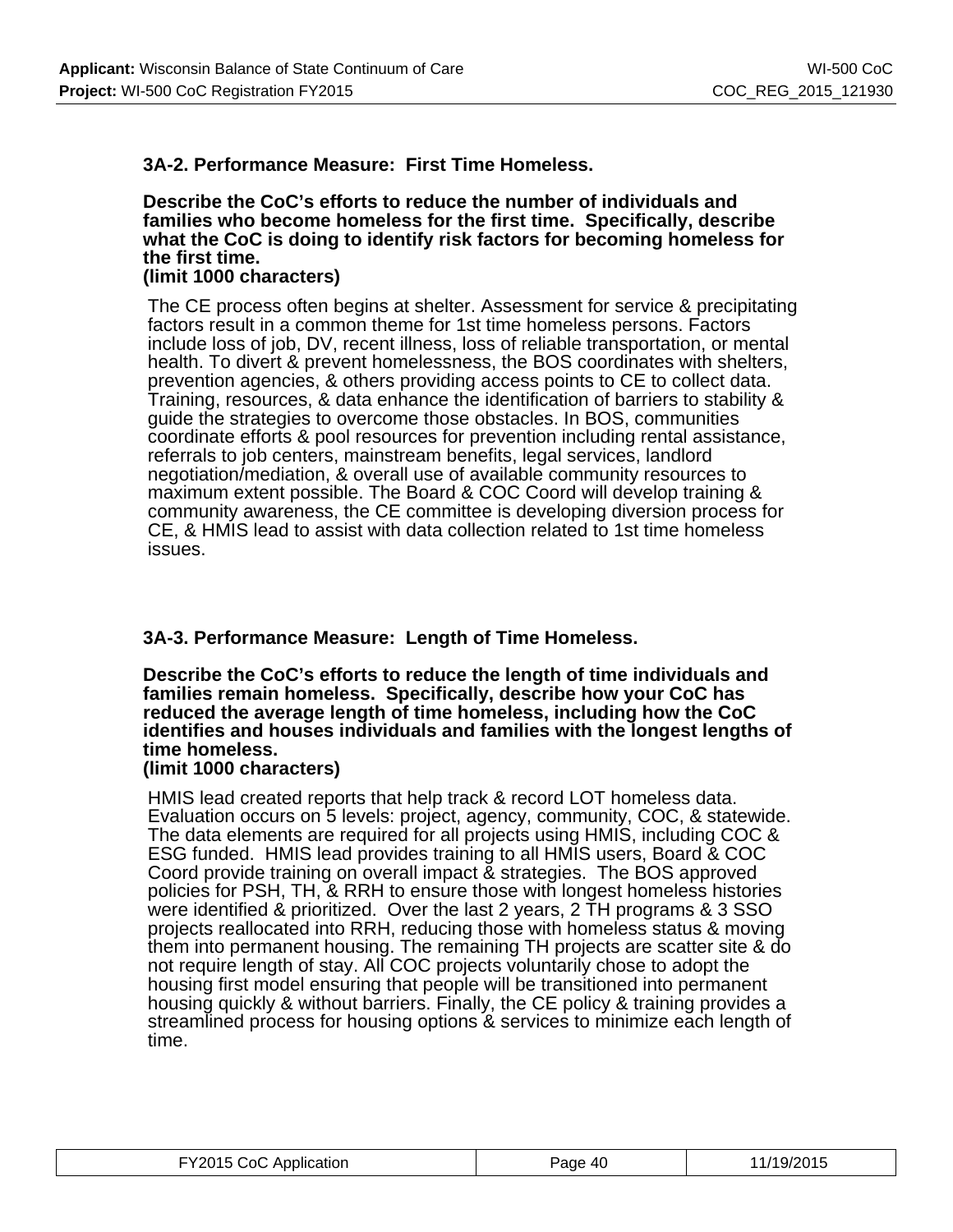## **\* 3A-4. Performance Measure: Successful Permanent Housing Placement or Retention.**

 **In the next two questions, CoCs must indicate the success of its projects in placing persons from its projects into permanent housing.**

## **3A-4a. Exits to Permanent Housing Destinations:**

In the chart below, CoCs must indicate the number of persons in CoC funded supportive services only (SSO), transitional housing (TH), and rapid re-housing (RRH) project types who exited into permanent housing destinations between October 1, 2013 and September 30, 2014.

|                                                                                                 | <b>Between</b><br><b>October 1, 2013</b><br>and<br><b>September 30, 2014</b> |
|-------------------------------------------------------------------------------------------------|------------------------------------------------------------------------------|
| Universe: Persons in SSO, TH and<br><b>PH-RRH who exited</b>                                    | 1,679                                                                        |
| Of the persons in the Universe<br>above, how many of those exited<br>to permanent destinations? | 1,329                                                                        |
| ∣% Successful Exits                                                                             | 79.15%                                                                       |

## **3A-4b. Exit To or Retention Of Permanent Housing:**

In the chart below, CoCs must indicate the number of persons who exited from any CoC funded permanent housing project, except rapid re-housing projects, to permanent housing destinations or retained their permanent housing between October 1, 2013 and September 31, 2014.

|                                                                                                                                                                      | <b>Between</b><br><b>October 1, 2013</b><br>and<br><b>September 30, 2014</b> |
|----------------------------------------------------------------------------------------------------------------------------------------------------------------------|------------------------------------------------------------------------------|
| Universe: Persons in all PH projects<br>except PH-RRH                                                                                                                | 372                                                                          |
| Of the persons in the Universe above,<br>indicate how many of those remained<br>in applicable PH projects and how many<br>of those exited to permanent destinations? | 336                                                                          |
| % Successful Retentions/Exits                                                                                                                                        | 90.32%                                                                       |

## **3A-5. Performance Measure: Returns to Homelessness:**

**Describe the CoC's efforts to reduce the rate of individuals and families who return to homelessness. Specifically, describe at least three strategies your CoC has implemented to identify and minimize returns to homelessness, and demonstrate the use of HMIS or a comparable database to monitor and record returns to homelessness. (limit 1000 characters)**

| FY2015 CoC Application | Page 41 | 11/19/2015 |
|------------------------|---------|------------|
|------------------------|---------|------------|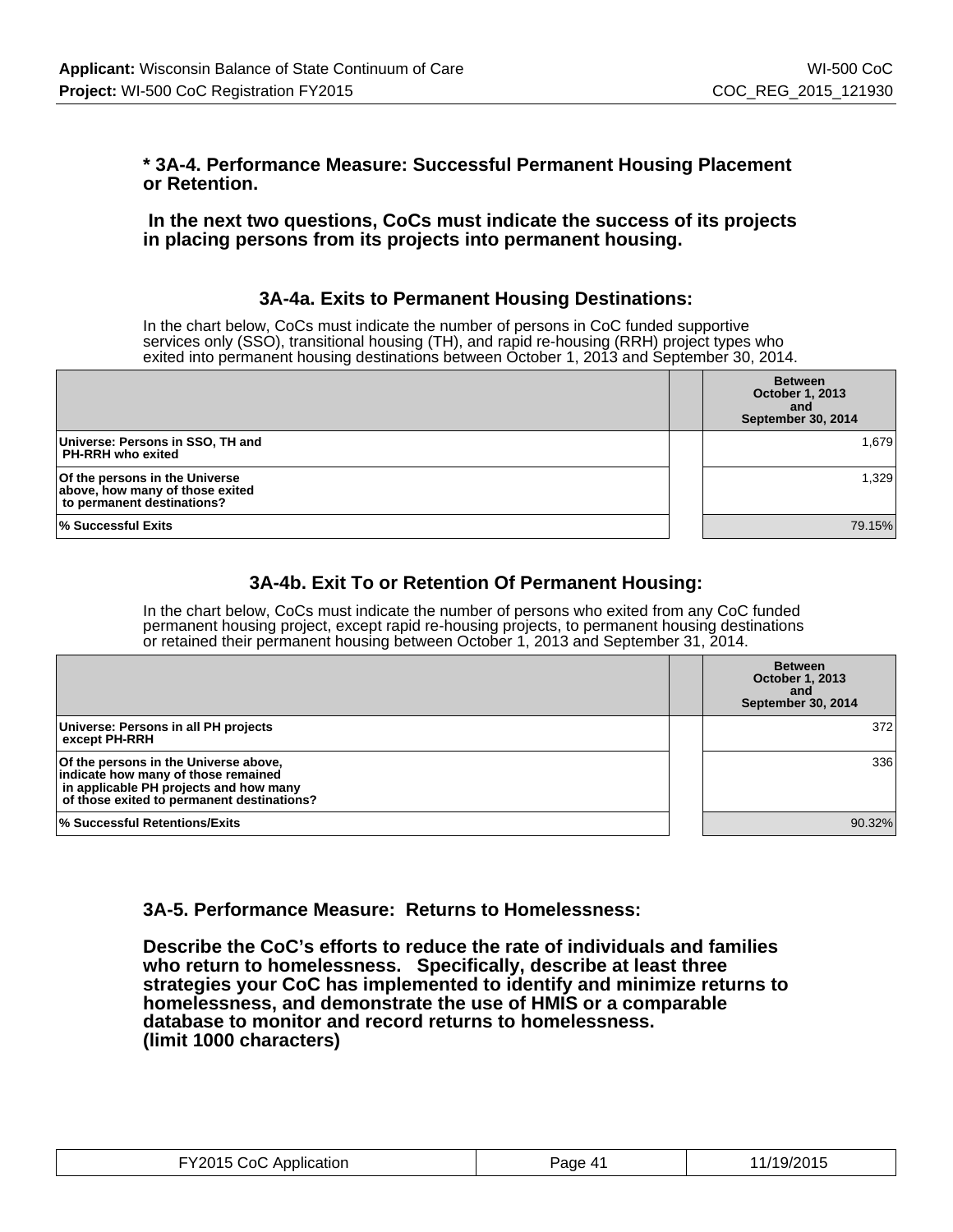Because the foundation of the statewide HMIS system is shared visibility, the HMIS lead was able to create comprehensive reports for all project types (ES, housing, service only) covering the entire HMIS system & over any time period to analyze & evaluate reoccurrences of homelessness. This includes exits to PH & non-PH destinations, where re-entry into the system occurs geographically, length of time between entry into system, type (enter system through prevention vs. ES), & other demographic factors associated with those reoccurring. Strategies to identify & minimize additional returns to homelessness include: (1) the Board & COC Coord receive reports from HMIS lead, review patterns & trends, & collaborate to identify potential solutions. Understanding why the return occurs influences solutions; (2) encourage 30/60 day follow-up services & outreach for those exiting programs; (3) adoption of housing first model that embraces re-housing people rather than terminating from the program.

**3A-6. Performance Measure: Job and Income Growth.**

**Describe specific strategies implemented by CoC Program-funded projects to increase the rate by which homeless individuals and families increase income from employment and non-employment sources (include at least one specific strategy for employment income and one for nonemployment related income, and name the organization responsible for carrying out each strategy).**

**(limit 1000 characters)**

In BOS, multiple COC-funded agencies have engaged in different strategies to increase the rate of income growth. ECIHN & Western Dairyland were funded by the local United Way agency to hire an Employment Specialist to work with homeless adults & assist with employment & education with the goal of increasing income. The grant was fully funded for 3 years, used for match & outcomes are tracked in HMIS. ADVOCAP is the designated employment & training agency in their region with funding from WIOA & the Workforce Development Board. Homeless adults served by ADVOCAP are assisted with job readiness skills, skill development & follow-up to ensure retention. Couleecap & West CAP have SOAR trained staff to assist homeless adults with expedited SSI/SSDI applications to increase non-employment income. These positions are funded through a variety of other sources & used as match & outcomes are tracked in HMIS. CWCAC assists clients with the online ACCESS application for mainstream benefits.

## **3A-6a. Describe how the CoC is working with mainstream employment organizations to aid homeless individuals and families in increasing their income.**

**(limit 1000 characters)**

| FY2015 CoC Application | Page 42 | 11/19/2015 |
|------------------------|---------|------------|
|------------------------|---------|------------|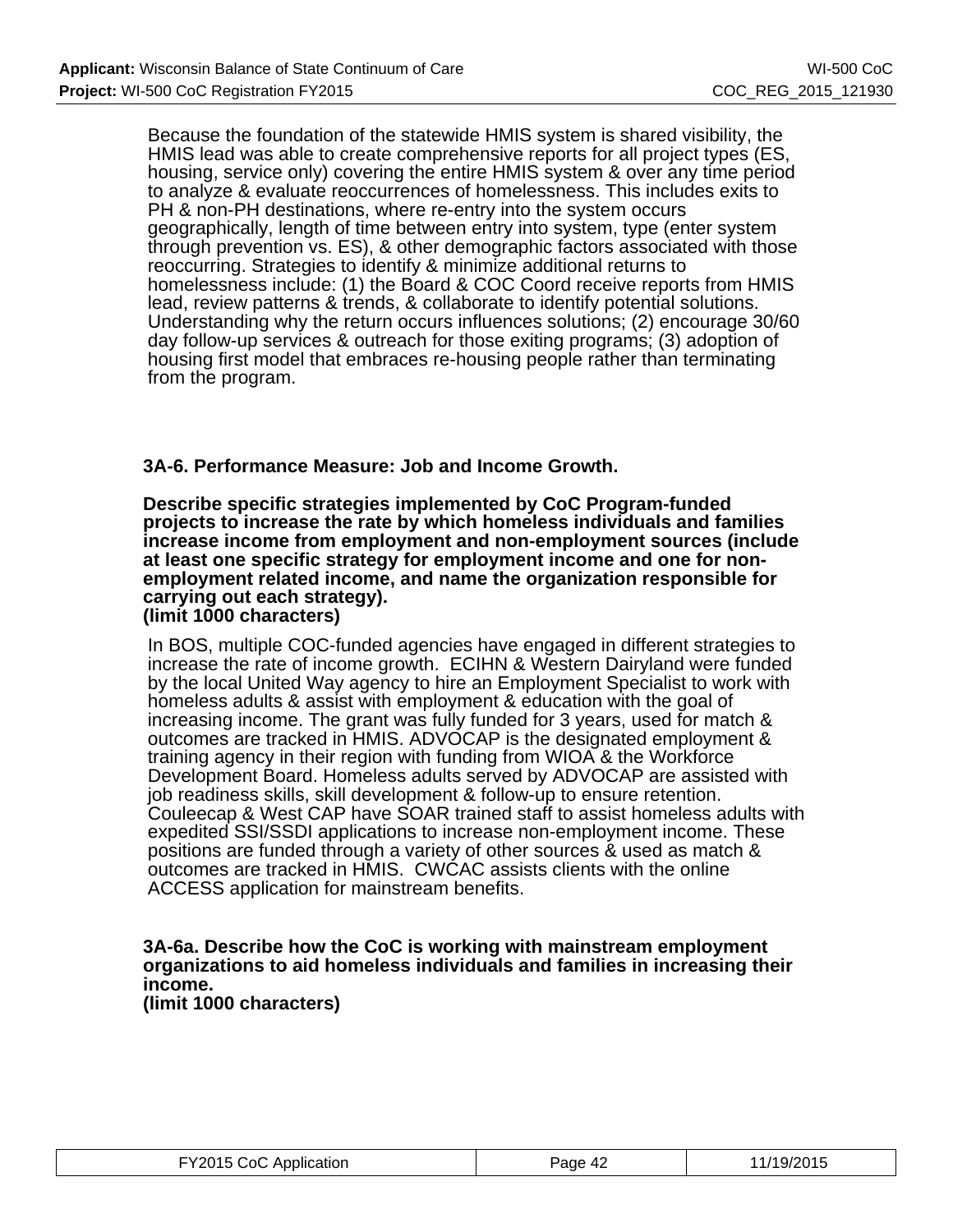There are 40 COC-funded housing projects in the BOS including 1 SH, 15 PSH, 18 TH, & 6 RRH projects. 95% have a clear & defined relationship with mainstream employment organizations in their community. 2 do not, a congregate TH dedicated to DV & a rural scatter-site PSH project. Employment organizations include: Workforce Resource, Workforce Connections, Dept. of Voc. Rehab, Forward Service Corp, Goodwill Prosperity Center, L.E. Phillips Career Dev. Center, & Great Lakes Training Corp. Goal plans for employment developed with homeless participants are an essential case management component for both employment & homeless services organizations. Employment organizations provide assistance with training or education, job readiness skills, resumes, applications, job supports, job search and placement, and interview prep. The employment organizations partner with homeless services case managers to provide child care, transportation, clothing & other supports to increase outcomes.

## **3A-7. Performance Measure: Thoroughness of Outreach.**

## **How does the CoC ensure that all people living unsheltered in the CoC's geographic area are known to and engaged by providers and outreach teams?**

## **(limit 1000 characters)**

Due to size the BOS has 2 methods to identify unsheltered; all tracking occurs in HMIS. Urban communities identify unsheltered through PATH outreach programs, certified peer specialists, crisis centers & county funded mental health/AODA outreach teams. Rural communities rely on churches, schools, human services, food pantries & meal sites, drop-in centers, campgrounds, hospitals, shelters, & police to identify unsheltered persons. In all areas, the CE system is the main strategy to move unsheltered persons into sheltered or permanent housing. In a trauma informed & person-centered manner, staff quickly identify immediate needs & then determine available housing & service options. The Board, CE committee, & COC Coord provide ongoing training & assistance for CE access point staff & education to community members & funders to ensure buy-in, resolve issues/concerns, & enhance collaboration among providers. Social media & website use provides integral role in advertising the system.

**3A-7a. Did the CoC exclude geographic areas** Yes  **from the 2015 unsheltered PIT count where the CoC determined that there were no unsheltered homeless people, including areas that are uninhabitable (e.g., deserts)?**

> **3A-7b. What was the the criteria and decision-making process the CoC used to identify and exclude specific geographic areas from the CoC's unsheltered PIT count? (limit 1000 characters)**

| FY2015 CoC Application | Page 43 | 11/19/2015 |
|------------------------|---------|------------|
|------------------------|---------|------------|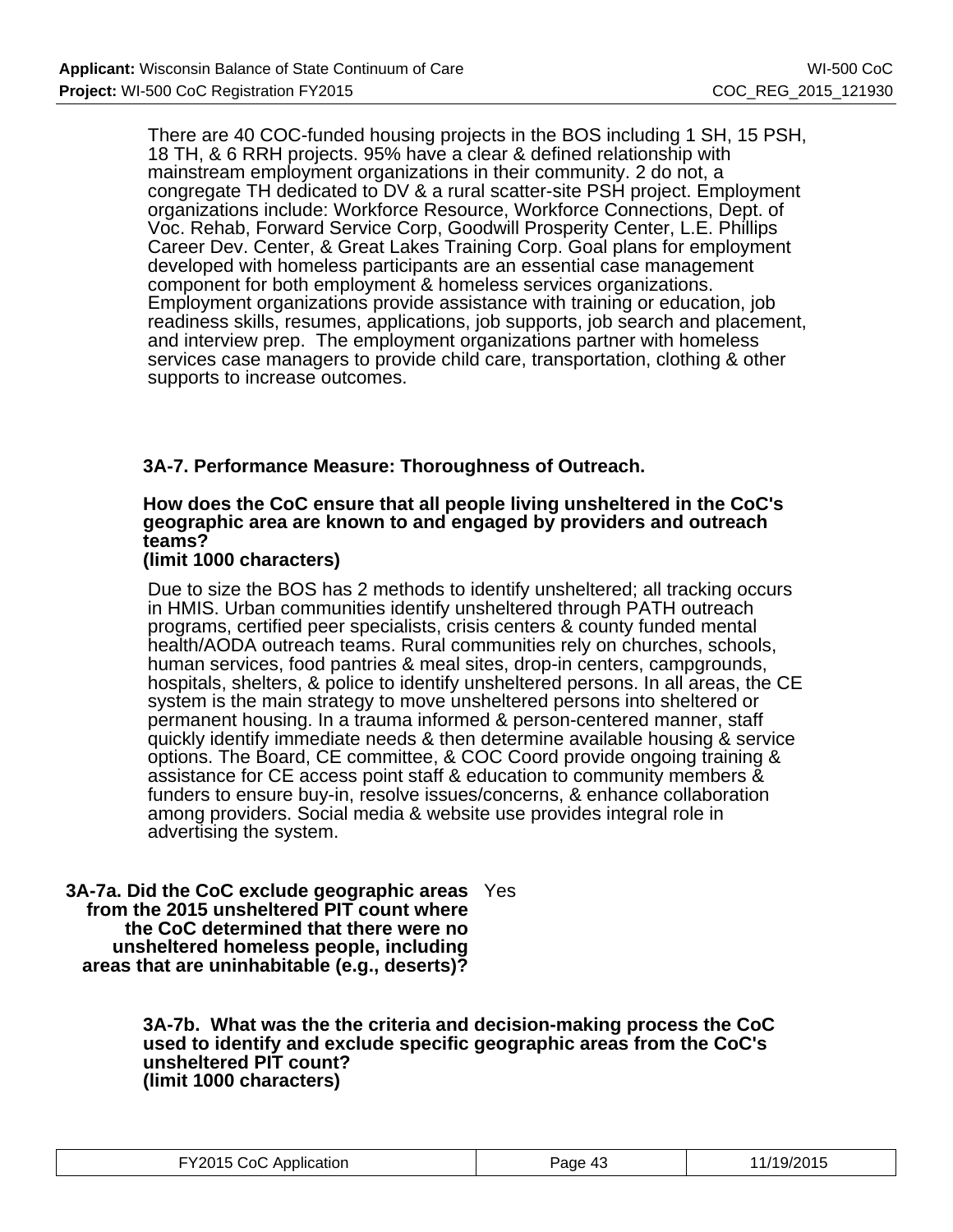Due to the huge rural territory covered by BOS, the HMIS/PIT committee established & Board approved an exclusion policy for unsheltered PIT counts. The BOS participates in a statewide unsheltered count in Jan. & July. Seasonal counts allow the COC to track data, trends & info. The COC Coord provides training, TA & evaluation of the PIT process. Automatic exclusions include: swamps/lakes, private property/vacation resorts, reservations, dense forest, & farmland. Request for additional exclusions can be based on the following: towns in which there are no shelters, no 24hr establishments, no major roads, & data demonstrates that no one has come from those locations in the last 2 yrs. If an area has been visited during the previous seasonal PIT count & no one has been identified, additional information will be requested before allowing the exclusion. Multiple attempts to identify unsheltered persons in a particular location with no success is a reason to shift attention to other areas.

| -Y2015 CoC Application<br>$\cdot$ $\cdot$ $\cdot$ $\cdot$ $\cdot$ $\cdot$ $\cdot$ $\cdot$ | Page 44 | 9/2015 |
|-------------------------------------------------------------------------------------------|---------|--------|
|-------------------------------------------------------------------------------------------|---------|--------|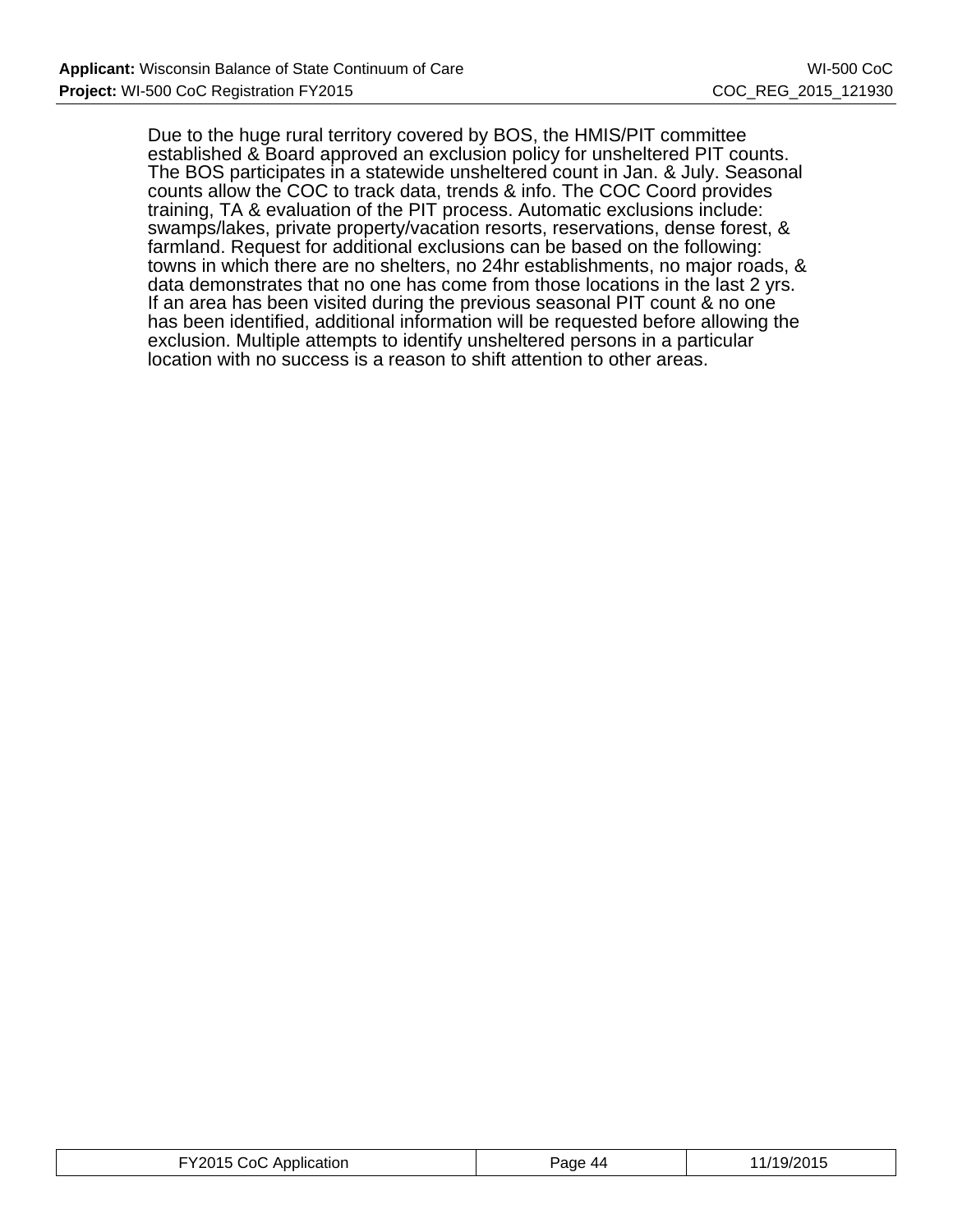## **3B. Continuum of Care (CoC) Performance and Strategic Planning Objectives**

## **Objective 1: Ending Chronic Homelessness**

## **Instructions:**

For guidance on completing this form, please reference the FY 2015 CoC Application Detailed Instructions, the CoC Application Instructional Guides and the FY 2015 CoC Program NOFA. Please submit technical questions to the HUDExchange Ask A Question.

**Opening Doors, Federal Strategic Plan to Prevent and End Homelessness (as amended in 2015) establishes the national goal of ending chronic homelessness. Although the original goal was to end chronic homelessness by the end of 2015, that goal timeline has been extended to 2017. HUD is hopeful that communities that are participating in the Zero: 2016 technical assistance initiative will continue to be able to reach the goal by the end of 2016. The questions in this section focus on the strategies and resources available within a community to help meet this goal.**

#### **3B-1.1. Compare the total number of chronically homeless persons, which includes persons in families, in the CoC as reported by the CoC for the 2015 PIT count compared to 2014 (or 2013 if an unsheltered count was not conducted in 2014).**

|                                                                                              | 2014<br>(for unsheltered count,<br>most recent<br>year conducted) | 2015 | <b>Difference</b> |
|----------------------------------------------------------------------------------------------|-------------------------------------------------------------------|------|-------------------|
| Universe: Total PIT Count of<br>sheltered and<br>unsheltered chronically homeless<br>persons | 246                                                               | 238  | -8                |
| <b>Sheltered Count of chronically</b><br>homeless persons                                    | 239                                                               | 218  | $-21$             |
| <b>Unsheltered Count of chronically</b><br>homeless persons                                  |                                                                   | 20   | 13                |

**3B-1.1a. Using the "Differences" calculated in question 3B-1.1 above, explain the reason(s) for any increase, decrease, or no change in the overall TOTAL number of chronically homeless persons in the CoC, as well as the change in the unsheltered count, as reported in the PIT count in 2015 compared to 2014. To possibly receive full credit, both the overall total and unsheltered changes must be addressed. (limit 1000 characters)**

| FY2015 CoC Application | Page 45 | 11/19/2015 |
|------------------------|---------|------------|
|------------------------|---------|------------|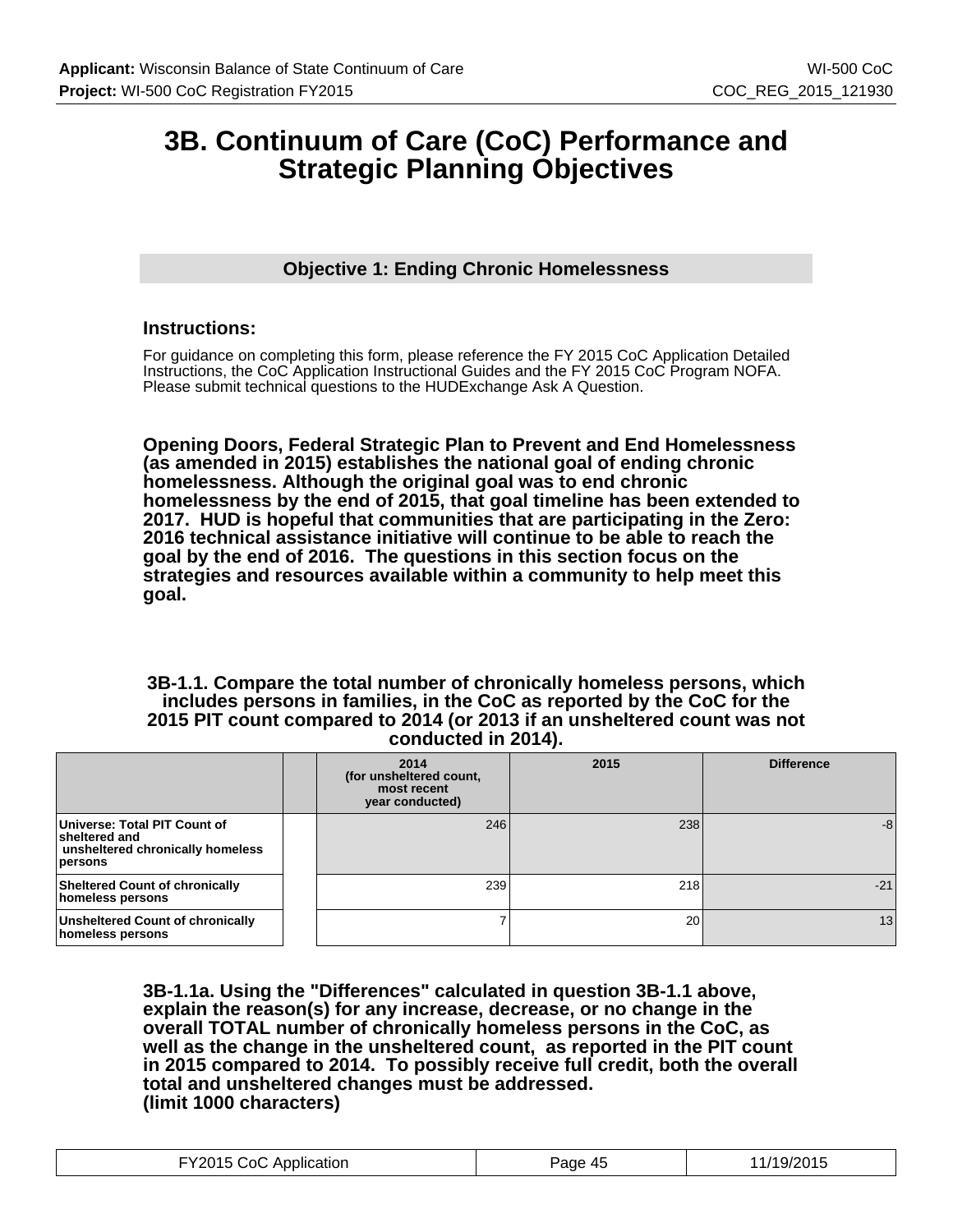In 2015, the total # of CH persons counted in the PIT (sheltered & unsheltered) decreased (-8). The reason for the net decrease in CH occurred because the  $\#$ of sheltered CH decreased (-21) & the # of unsheltered CH increased (+13) between 2014 & 2015. In 2014, a massive snow storm & frigid temps forced more families to doubled up, less people outside & those that were became even more difficult to find. Only 123 unsheltered persons were identified. In 2015, the mild WI winter resulted in less people seeking shelter, more outreach activities & direct engagement planned, & unsheltered persons easier to locate. 207 unsheltered persons were identified. This increase is reflected in the increase of CH # as well. Because more people were counted, statistically, more of them were also CH. The decrease in sheltered CH # can be attributed to BOS system change including more beds dedicated to CH, the BOS prioritization policy for programs, & more training related to housing first & CH.

**3B-1.2. From the FY 2013/FY 2014 CoC Application: Describe the CoC's two year plan (2014-2015) to increase the number of permanent supportive housing beds available for chronically homeless persons and to meet the proposed numeric goals as indicated in the table above. Response should address the specific strategies and actions the CoC will take to achieve the goal of ending chronic homelessness by the end of 2015. (read only)**

The BOSCOC board has instituted policy requiring that all new projects be PSH that are dedicated to chronically homeless utilizing a Housing First model. Two new PSH projects were submitted as a result of reallocation in this year's competition. The total beds dedicated to chronic homeless in these projects is 40. The bonus project from FY12 is yet included in the above numbers but will be included in FY14 totaling 15 beds dedicated to chronic homeless. The BOSCOC board has also strongly encouraged that current permanent supportive housing projects either dedicate beds to chronic homeless or nondedicated and prioritize beds for chronic homeless. In the current competition all 233 PSH beds will be either dedicated or non-dedicated and prioritized for chronic homeless. See the FY13 Chronic Prioritization attachment. These strategies are incorporated in the strategic plan and progress will be monitored by the HMIS/PIT committee.

#### **3B-1.2a. Of the strategies listed in the FY 2013/FY 2014 CoC Application represented in 3B-1.2, which of these strategies and actions were accomplished? (limit 1000 characters)**

| FY2015 CoC Application | Page 46 | 11/19/2015 |
|------------------------|---------|------------|
|------------------------|---------|------------|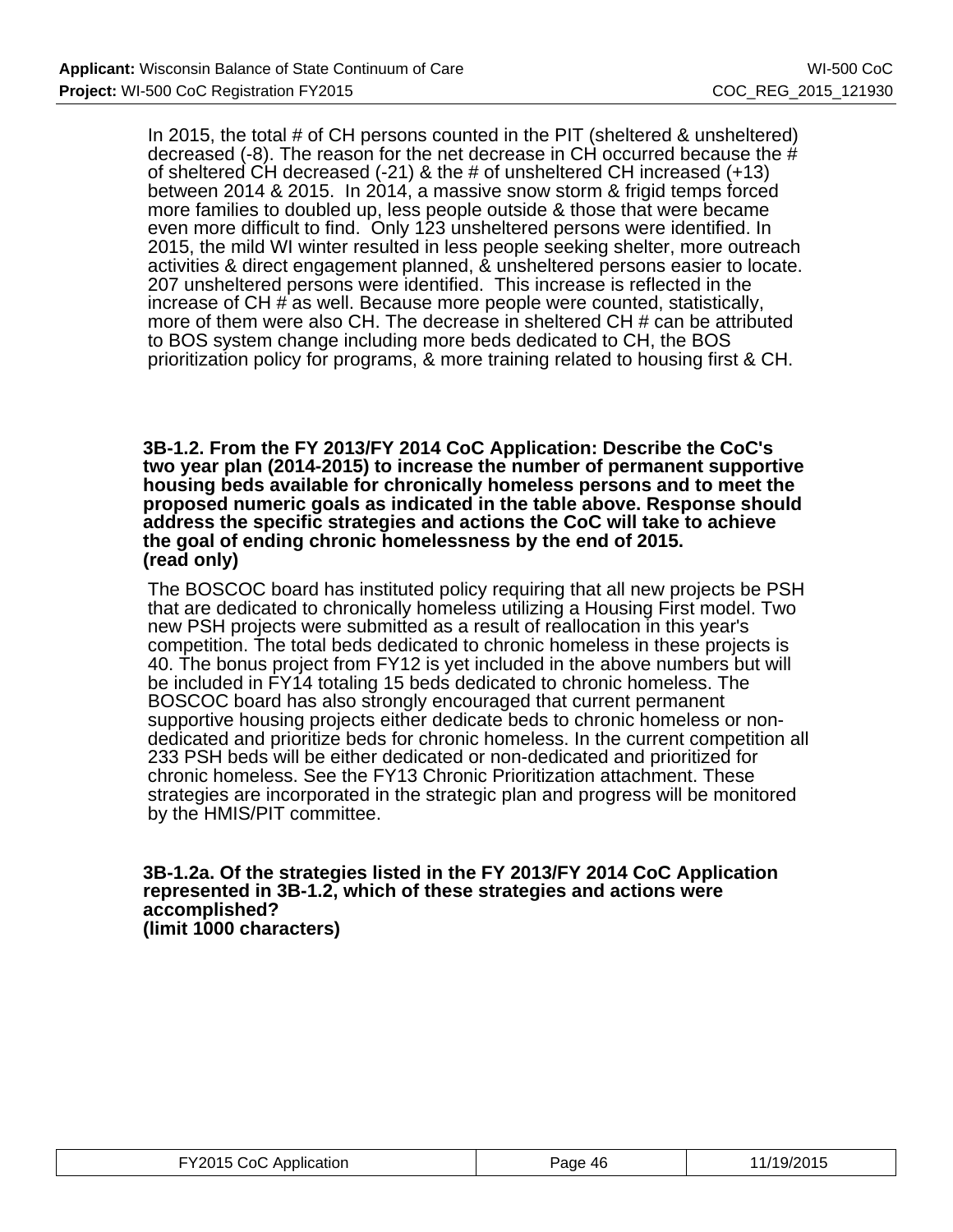In 13/14, new PSH projects were required to dedicate all beds to CH & use housing first. Western Dairyland reallocated SSO funds to PSH, adopted housing first, & dedicated 28 beds to CH. The project began Dec. 2014. In June 2014, Youth & Family PSH under housing first model started enrolling clients with 15 dedicated CH beds. In Jan. 2015, ADVOCAP PSH began serving clients under housing first with 7 dedicated to CH beds. In 13/14, the Board encouraged current PSH to dedicate or prioritize beds. All 233 PSH beds were prioritized or dedicated in the grant application. In FY2015, 222 of the 312 COCfunded PSH beds are dedicated to CH. Of the other 90 beds, 31 will be available through turnover & prioritized. BOS added a strategy for ending CH by approving PSH written standards & adopting prioritization for dedicated & nondedicated beds. These went into effect July 2015. All PSH projects use the VI-SPDAT for assessment, belong to the CE system, & prioritize length of time homeless.

## **3B-1.3. Compare the total number of PSH beds (CoC Program and non-CoC Program funded) that were identified as dedicated for use by chronically homeless persons on the 2015 Housing Inventory Count, as compared to those identified on the 2014 Housing Inventory Count.**

|                                                                                                                                           | 2014 | 2015            | <b>Difference</b> |
|-------------------------------------------------------------------------------------------------------------------------------------------|------|-----------------|-------------------|
| Number of CoC Program and non-CoC Program funded PSH beds dedicated<br>for use by chronically homelessness persons identified on the HIC. |      | .4 <sub>c</sub> | 65                |

### **3B-1.3a. Explain the reason(s) for any increase, decrease or no change in the total number of PSH beds (CoC Program and non CoC Program funded) that were identified as dedicated for use by chronically homeless persons on the 2015 Housing Inventory Count compared to those identified on the 2014 Housing Inventory Count. (limit 1000 characters)**

On the HIC, 47 PSH beds in 2014 were dedicated to CH & 112 PSH beds in 2015 were dedicated to CH. The increase (+65) resulted from projects electing to increase the # of dedicated CH beds during the COC Competition as well as improved data quality. The COC Coord & HMIS lead worked together to ensure data quality & accurate recording of HIC required elements. In 2015, each project listed on the HIC was analyzed to determine which had CH persons currently in the dedicated beds, which had dedicated beds but were serving non-CH clients, & ensured that the number listed on the HIC was correct. There has been an overall increase in training around CH, including the definition, documentation, & PSH prioritization policies passed by the BOS. As of July 2015, all COC-funded PSH beds were dedicated or prioritized for CH. Each new opening was required to be filled through coordinated entry & the written standards, prioritization policy focusing on CH, length of homelessness, & VI-SPDAT score.

| FY2015 CoC Application | Page 47 | 11/19/2015 |
|------------------------|---------|------------|
|------------------------|---------|------------|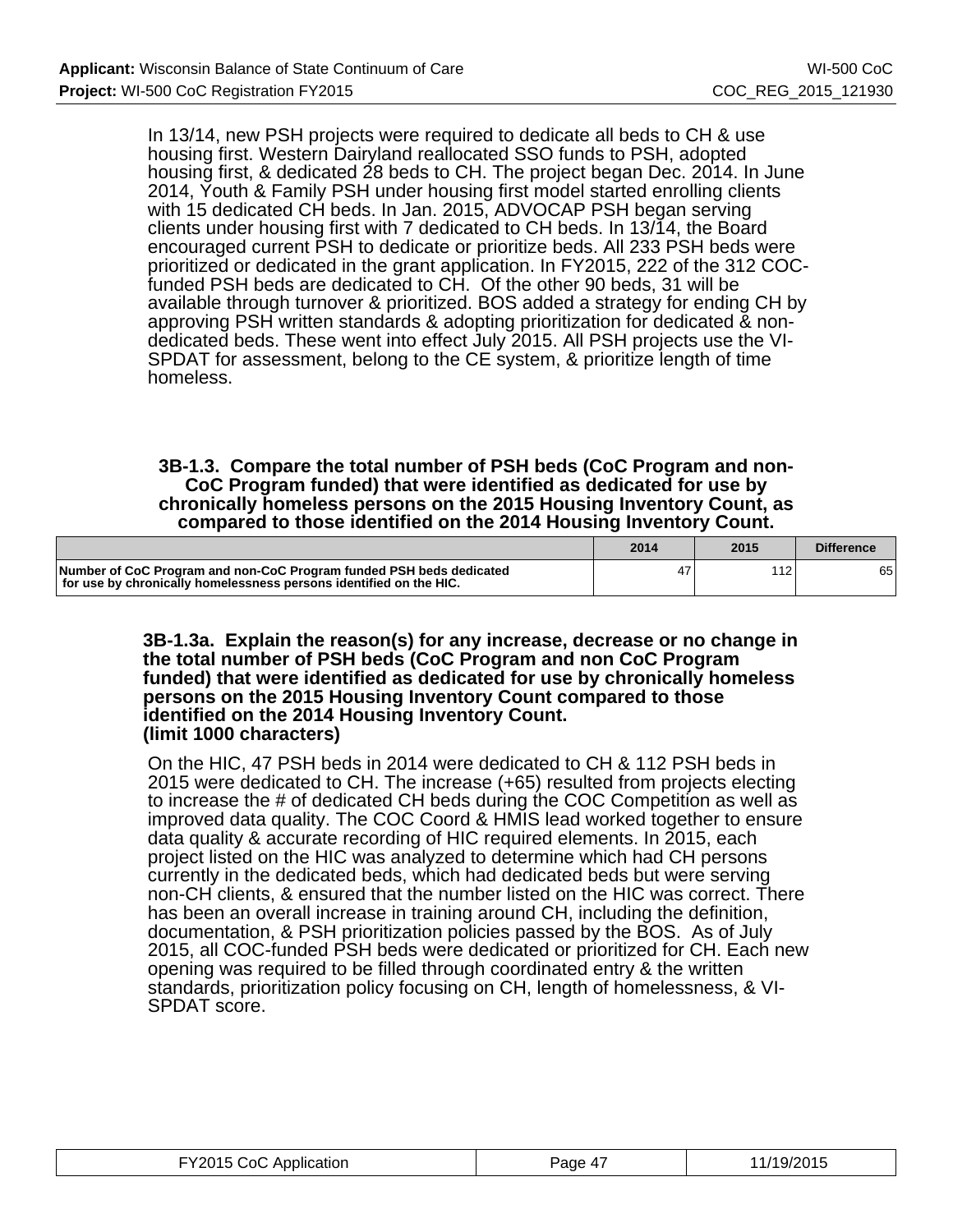**3B-1.4. Did the CoC adopt the orders of** Yes **priority in all CoC Program-funded PSH as described in Notice CPD-14-012: Prioritizing Persons Experiencing Chronic Homelessness in Permanent Supportive Housing and Recordkeeping Requirements for Documenting Chronic Homeless Status ?**

**3B-1.4a. If "Yes", attach the CoC's written** 9-12 **standards that were updated to incorporate the order of priority in Notice CPD-14-012 and indicate the page(s) that contain the CoC's update.**

#### **3B-1.5. CoC Program funded Permanent Supportive Housing Project Beds prioritized for serving people experiencing chronic homelessness in FY2015 operating year.**

| Percentage of CoC Program funded PSH beds<br>prioritized for chronic homelessness                                                                                                                                                                                                                                                                               | FY2015 Project<br><b>Application</b> |
|-----------------------------------------------------------------------------------------------------------------------------------------------------------------------------------------------------------------------------------------------------------------------------------------------------------------------------------------------------------------|--------------------------------------|
|                                                                                                                                                                                                                                                                                                                                                                 |                                      |
| Based on all of the renewal project applications for PSH, enter the<br>estimated number of CoC-funded PSH beds in projects being<br>renewed in the FY 2015 CoC Program Competition that are not<br>designated as dedicated beds for persons experiencing chronic<br>homelessness.                                                                               | 90                                   |
|                                                                                                                                                                                                                                                                                                                                                                 |                                      |
| Based on all of the renewal project applications for PSH, enter the<br>estimated number of CoC-funded PSH beds in projects being<br>renewed in the FY 2015 CoC Program Competition that are not<br>designated as dedicated beds for persons experiencing chronic<br>homelessness that will be made available through turnover in the<br>FY 2015 operating year. | 31                                   |
|                                                                                                                                                                                                                                                                                                                                                                 |                                      |
| Based on all of the renewal project applications for PSH, enter the<br>estimated number of PSH beds made available through turnover that<br>will be prioritized beds for persons experiencing chronic<br>homelessness in the FY 2015 operating year.                                                                                                            | 31                                   |
|                                                                                                                                                                                                                                                                                                                                                                 |                                      |
| This field estimates the percentage of turnover beds that will be<br>prioritized beds for persons experiencing chronic homelessness<br>in the FY 2015 operating year.                                                                                                                                                                                           | 100.00%                              |

## **3B-1.6. Is the CoC on track to meet the goal** Yes  **of ending chronic homelessness by 2017?**

This question will not be scored.

| TY2015 CoC Application | Page 48 | 11/19/2015 |
|------------------------|---------|------------|
|------------------------|---------|------------|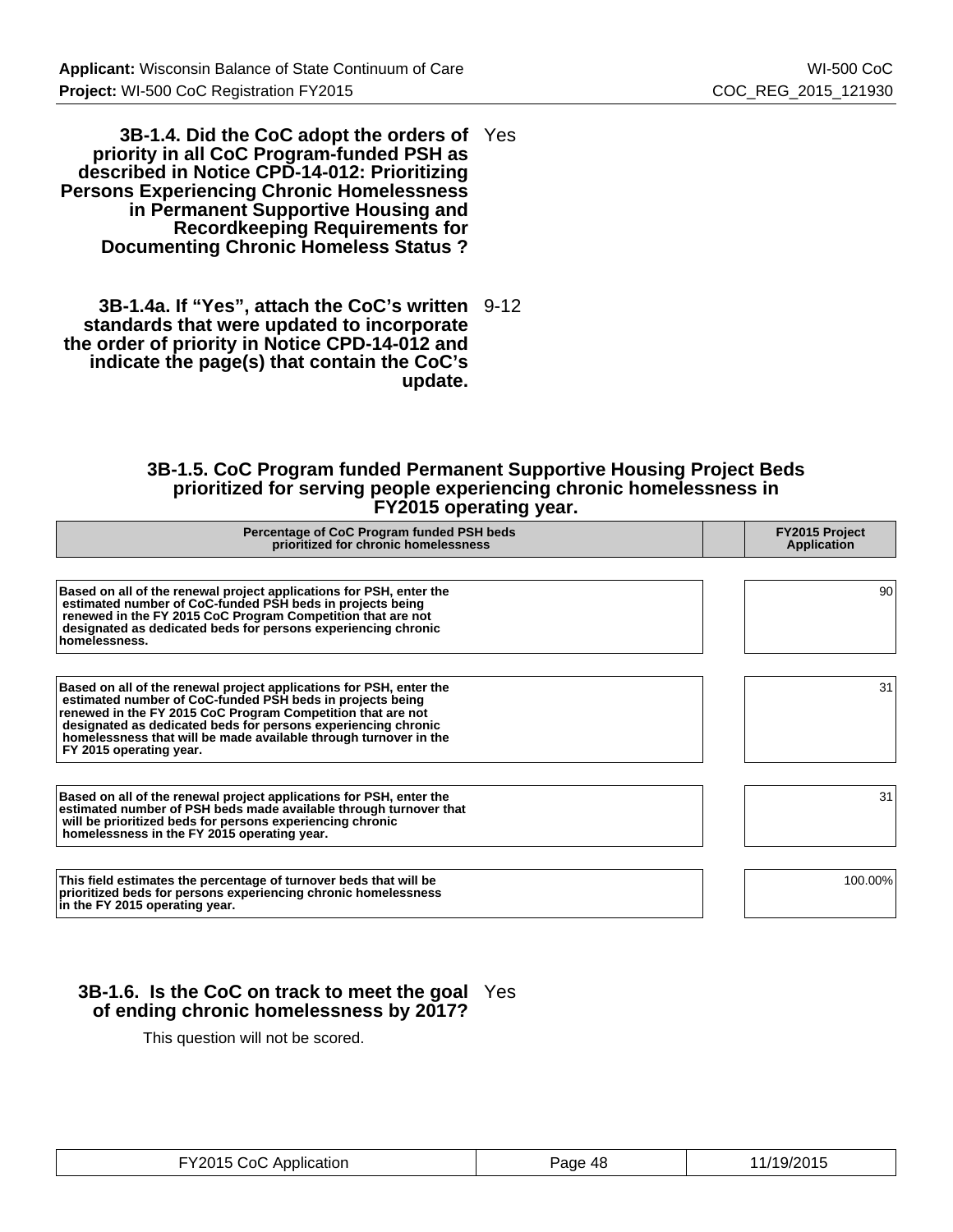#### **3B-1.6a. If "Yes," what are the strategies implemented by the CoC to maximize current resources to meet this goal? If "No," what resources or technical assistance will be implemented by the CoC to reach the goal of ending chronically homeless by 2017? (limit 1000 characters)**

Strategies implemented by BOS to end CH include: training, increase & effective use of resources, collaboration & awareness. The COC Coord will provide training & TA on the prioritization policy, CH definition & documentation reqs. HMIS lead will train to ensure accurate CH data collection, evaluate progress & report at project, community & COC level. CE committee will continue to provide training & evaluate the system. 2 new PSH project apps were submitted in this competition, 1 of which is for the area in the BOS where 25% of CH are counted. The Board & COC Coord will reach out to HUD-VASH providers to ensure that CH vets are prioritized & served in their programs. The Public Awareness committee & COC Coord will continue to actively promote community awareness on the issue of CH. The Board Pres & COC Coord will continue to work towards a statewide interagency council approved 10 year plan to end homelessness (including CH) supporting strategies outlined by the BOS & other HUD COCs.

| FY2015 CoC Application | Page 49 | 11/19/2015 |
|------------------------|---------|------------|
|------------------------|---------|------------|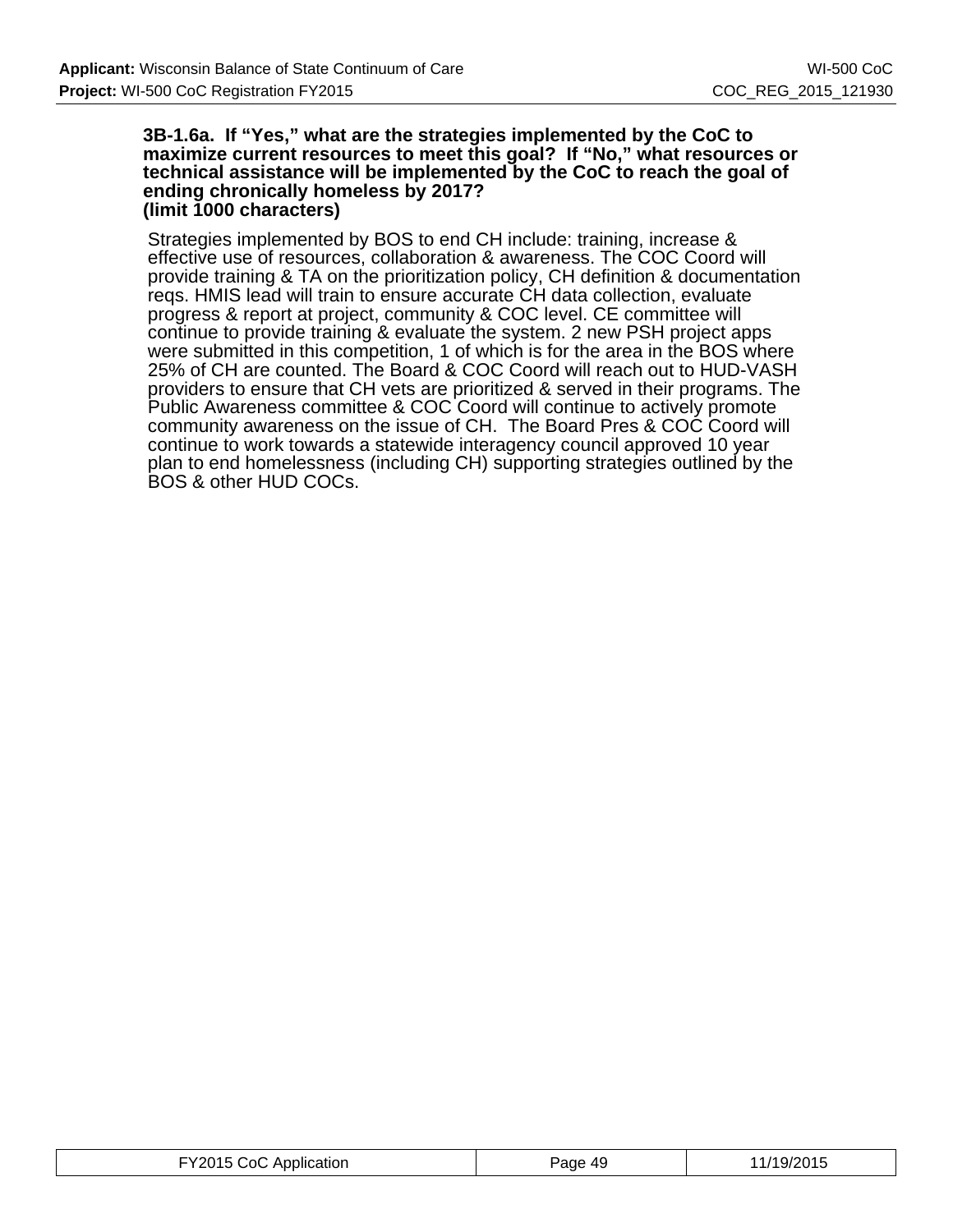## **3B. Continuum of Care (CoC) Strategic Planning Objectives**

## **Objective 2: Ending Homelessness Among Households with Children and Ending Youth Homelessness**

## **Instructions:**

For guidance on completing this form, please reference the FY 2015 CoC Application Detailed Instructions, the CoC Application Instructional Guides and the FY 2015 CoC Program NOFA. Please submit technical questions to the HUDExchange Ask A Question.

**Opening Doors outlines the goal of ending family (Households with Children) and youth homelessness by 2020. The following questions focus on the various strategies that will aid communities in meeting this goal.**

**3B-2.1. What factors will the CoC use to prioritize households with children during the FY2015 Operating year? (Check all that apply).**

| Vulnerability to victimization:                                            | X        |
|----------------------------------------------------------------------------|----------|
| Number of previous homeless episodes:                                      | X        |
| <b>Unsheltered homelessness:</b>                                           | X        |
| <b>Criminal History:</b>                                                   |          |
| Bad credit or rental history (including<br>not having been a leaseholder): |          |
| Head of household has mental/physical disabilities:                        | $\times$ |
|                                                                            |          |
|                                                                            |          |
| $N/A$ :                                                                    |          |

| FY2015 CoC Application | <sup>50</sup> aqe 50 | $1/4$ $\Omega$ $\Omega$ $\Omega$ $\Gamma$<br>≟⊺ש∠∨ו∶ |
|------------------------|----------------------|------------------------------------------------------|
|------------------------|----------------------|------------------------------------------------------|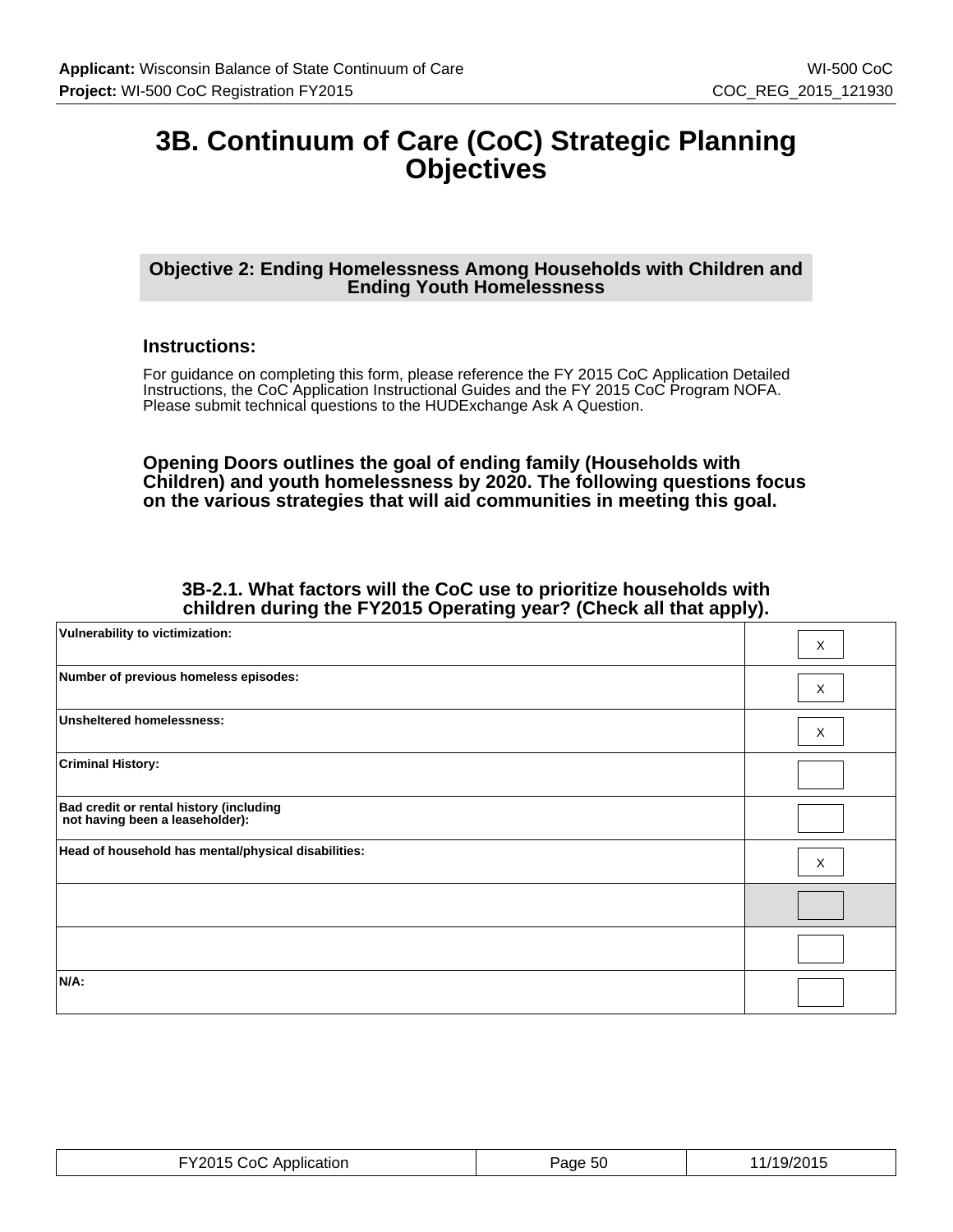#### **3B-2.2. Describe the CoC's plan to rapidly rehouse every family that becomes homeless within 30 days of becoming homeless on the street or entering shelter. (limit 1000 characters)**

The BOS adopted RRH written standards & prioritization policies in 2014. These standards require programs to be active in CE & have minimal entry requirements to ensure the most vulnerable families are being served. Programs can't disqualify a family due to poor rental history, criminal history, or credit history. Families are prioritized for RRH based on VISPDAT score & the number & severity of barriers to obtaining & maintaining housing. Providers have worked hard to enhance relationships with landlords, develop networks of housing search & placement assistance, & efficiently negotiate lease terms including rent/utilities. The BOS holds roundtables at quarterly meetings so RRH staff can share best practices for rapid housing placement, brainstorm ideas, sharing creative techniques, & how to communicate effectively with private landlords. The ESG grant admin sets a minimum each recipient must allocate to RRH. ESG RRH is used for families that need flexible housing solutions.

## **3B-2.3. Compare the number of RRH units available to serve families from the 2014 and 2015 HIC.**

|                                                          | 2014 | 2015 | <b>Nifference</b> |
|----------------------------------------------------------|------|------|-------------------|
| <b>RRH</b> units available to serve families in the HIC: |      |      | 30                |

### **3B-2.4. How does the CoC ensure that emergency shelters, transitional housing, and permanent housing (PSH and RRH) providers within the CoC do not deny admission to or separate any family members from other members of their family based on age, sex, or gender when entering shelter or housing? (check all strategies that apply)**

| CoC policies and procedures prohibit involuntary family separation:                       |   |
|-------------------------------------------------------------------------------------------|---|
| There is a method for clients to alert CoC when involuntarily separated:                  |   |
| CoC holds trainings on preventing involuntary family separation,<br>at least once a year: | ⋏ |
| Required as part of the COC Certification process for ESG funded agencies                 | x |
| HUD staff provided training on fair housing & other related policies at membership mtg.   | x |
| None:                                                                                     |   |

| -Y2015 C<br>കവ<br>Application<br>. | age 5 | (19/204)<br>. |
|------------------------------------|-------|---------------|
|------------------------------------|-------|---------------|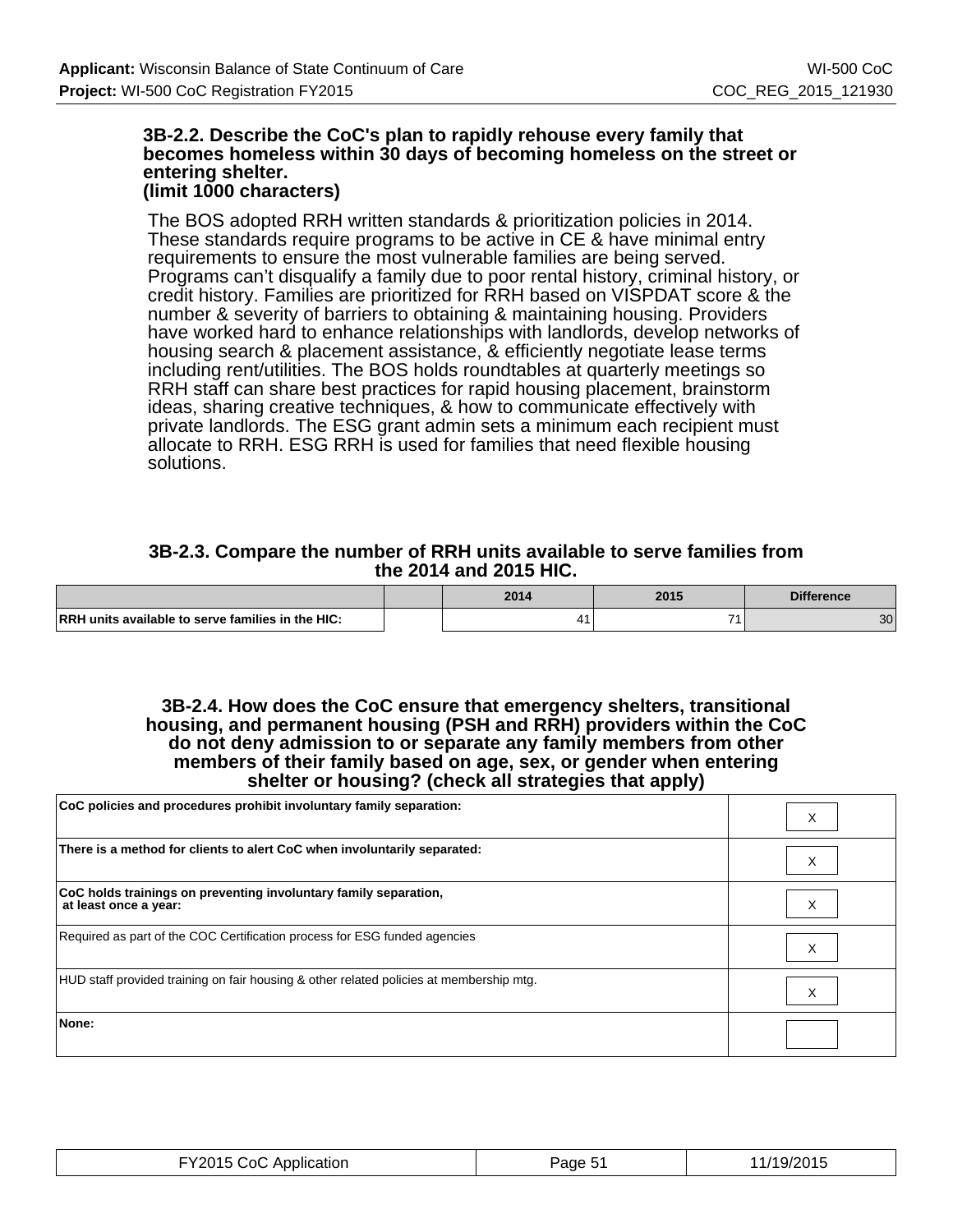## **3B-2.5. Compare the total number of homeless households with children in the CoC as reported by the CoC for the 2015 PIT count compared to 2014 (or 2013 if an unsheltered count was not conducted in 2014).**

|                                                                                                           | 2014<br>(for unsheltered count,<br>most recent year conducted) | 2015            | <b>Difference</b> |
|-----------------------------------------------------------------------------------------------------------|----------------------------------------------------------------|-----------------|-------------------|
| Universe:<br><b>Total PIT Count of sheltered</b><br>and unsheltered homeless<br>households with children: | 694                                                            | 651             | $-43$             |
| <b>Sheltered Count of homeless</b><br>households with children:                                           | 669                                                            | 621             | $-48$             |
| Unsheltered Count of homeless<br>households with children:                                                | 25                                                             | 30 <sup>1</sup> |                   |

## **PIT Count of Homelessness Among Households With Children**

### **3B-2.5a. Explain the reason(s) for any increase, decrease or no change in the total number of homeless households with children in the CoC as reported in the 2015 PIT count compared to the 2014 PIT count. (limit 1000 characters)**

In the 2015 PIT count, the total # of homeless HH with children decreased (-43) as compared to 2014. The total # of sheltered HH with children (shelter & transitional) decreased (-48), but the total # of unsheltered HH with children increased (but only by 5). As previously stated, the # of unsheltered persons counted in the PIT increased from 2014 to 2015. The increase was small, only 5 HH with children. The larger decrease in the # of sheltered HH with children is directly related to the increase in RRH beds available in the BOS (ESG & COC funded) & BOS written standards & prioritization policies for RRH. In FY14, 2 TH projects reallocated funds to RRH and 4 SSO projects reallocated into 3 RRH projects. The ESG grant admin continues to emphasize RRH funding as a priority. The BOS collaborated with the ESG grant admin on program standards & prioritization. The COC Coord provides ongoing technical assistance and training to ensure & enhance the quality of ESG RRH programming.

#### **3B-2.6. Does the CoC have strategies to address the unique needs of unaccompanied homeless youth (under age 18, and ages 18-24), including the following:**

| Human trafficking and other forms of exploitation?                                                                                               | Yes |
|--------------------------------------------------------------------------------------------------------------------------------------------------|-----|
| <b>LGBTQ youth homelessness?</b>                                                                                                                 | Yes |
| <b>Exits from foster care into homelessness?</b>                                                                                                 | Yes |
| <b>Family reunification and community engagement?</b>                                                                                            | Yes |
| Positive Youth Development, Trauma Informed Care,<br>and the use of Risk and Protective Factors in<br>assessing youth housing and service needs? | Yes |
| Unaccompanied minors/youth below the age of 18?                                                                                                  | Yes |

| Yes |  |  |
|-----|--|--|
| Yes |  |  |
| Yes |  |  |
| Yes |  |  |
| Yes |  |  |
|     |  |  |
| Yes |  |  |

| FY2015 CoC Application | Page 52 | 11/19/2015 |
|------------------------|---------|------------|
|------------------------|---------|------------|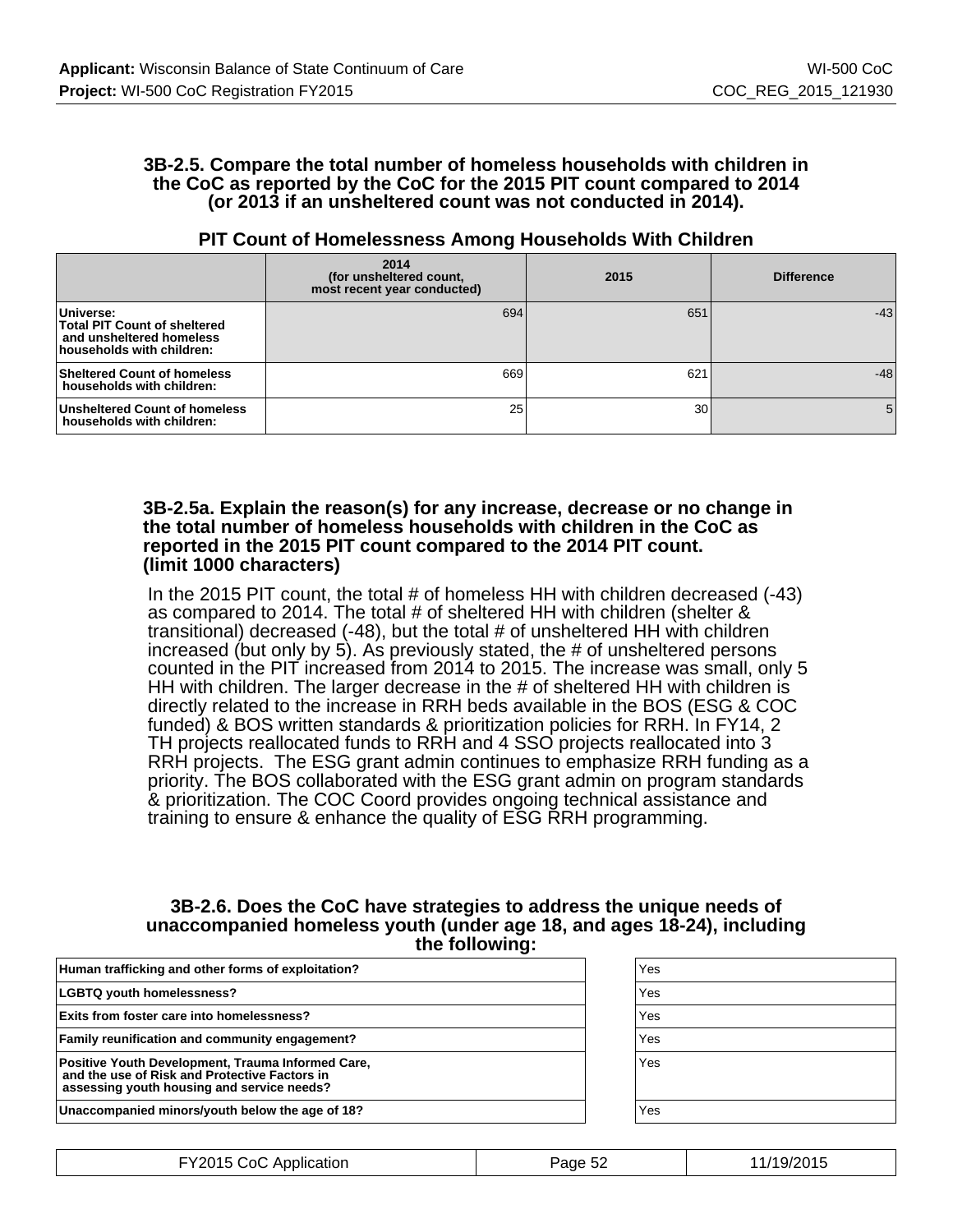## **3B-2.6a. Select all strategies that the CoC uses to address homeless youth trafficking and other forms of exploitation.**

| Diversion from institutions and decriminalization of youth actions that stem from being trafficked: |  |
|-----------------------------------------------------------------------------------------------------|--|
| Increase housing and service options for youth fleeing or attempting to flee trafficking:           |  |
| Specific sampling methodology for enumerating and characterizing local youth trafficking:           |  |
| Cross systems strategies to quickly identify and prevent occurrences of youth trafficking:          |  |
| Community awareness training concerning youth trafficking:                                          |  |
|                                                                                                     |  |
| N/A:                                                                                                |  |

## **3B-2.7. What factors will the CoC use to prioritize unaccompanied youth (under age 18, and ages 18-24) for housing and services during the FY2015 operating year? (Check all that apply)**

| Vulnerability to victimization:                          | $\times$                  |
|----------------------------------------------------------|---------------------------|
| Length of time homeless:                                 | $\times$                  |
| <b>Unsheltered homelessness:</b>                         | $\boldsymbol{\mathsf{X}}$ |
| Lack of access to family and community support networks: | $\times$                  |
| Disability                                               | X                         |
| Aging out of Foster Care                                 | $\boldsymbol{\mathsf{X}}$ |
| N/A:                                                     |                           |

**3B-2.8. Using HMIS, compare all unaccompanied youth (under age 18, and ages 18-24) served in any HMIS contributing program who were in an unsheltered situation prior to entry in FY 2013 (October 1, 2012 - September 30, 2013) and FY 2014 (October 1, 2013 - September 30, 2014).**

| FY2015 CoC App<br>Application | $\sim$ $\sim$<br>Page 55 | /19/2015<br>⊣ບ |
|-------------------------------|--------------------------|----------------|
|-------------------------------|--------------------------|----------------|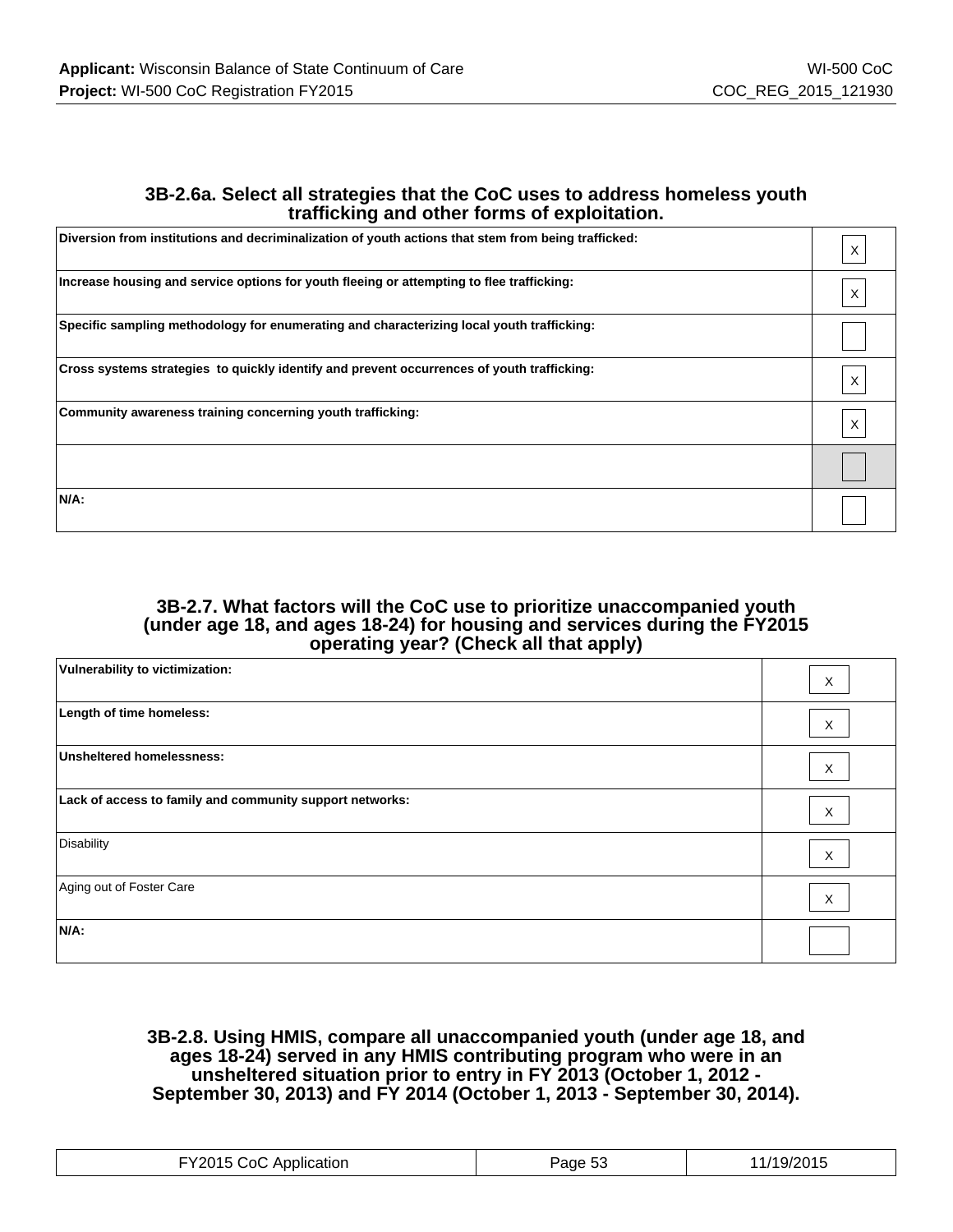|                                                                                                                                     | FY 2013<br>(October 1, 2012 -<br>September 30, 2013) | FY 2014<br>(October 1, 2013 -<br>September 30, 2104) | <b>Difference</b> |
|-------------------------------------------------------------------------------------------------------------------------------------|------------------------------------------------------|------------------------------------------------------|-------------------|
| Total number of unaccompanied youth served<br>in HMIS contributing programs who were in an<br>unsheltered situation prior to entry: | 286                                                  | 303 <sub>1</sub>                                     | 17                |

#### **3B-2.8a. If the number of unaccompanied youth and children, and youthheaded households with children served in any HMIS contributing program who were in an unsheltered situation prior to entry in FY 2014 is lower than FY 2013, explain why. (limit 1000 characters)**

Not applicable as the number of unaccompanied youth & chidlren and youthheaded households with children served in programs that use HMIS who were in an unsheltered situation prior to entry in FY14 is higher than in FY2013.

## **3B-2.9. Compare funding for youth homelessness in the CoC's geographic area in CY 2015 to projected funding for CY 2016.**

|                                                                                                                          | <b>Calendar Year 2015</b> | Calendar Year 2016 | <b>Difference</b> |
|--------------------------------------------------------------------------------------------------------------------------|---------------------------|--------------------|-------------------|
| Overall funding for youth<br>homelessness dedicated<br>projects (CoC Program and non-<br>CoC Program funded):            | \$1,654,463.00            | \$1,814,463.00     | \$160,000.00      |
| CoC Program funding for youth<br>homelessness dedicated projects:                                                        | \$234.463.00              | \$314,463.00       | \$80,000.00       |
| Non-CoC funding for youth<br>homelessness dedicated projects<br>(e.g. RHY or other Federal, State<br>and Local funding): | \$1,420,000.00            | \$1,500,000.00     | \$80,000.00       |

### **3B-2.10. To what extent have youth housing and service providers and/or State or Local educational representatives, and CoC representatives participated in each other's meetings over the past 12 months?**

| <b>Cross-Participation in Meetings</b>                                                                                                               | # Times         |
|------------------------------------------------------------------------------------------------------------------------------------------------------|-----------------|
| CoC meetings or planning events attended by LEA or SEA representatives:                                                                              |                 |
| LEA or SEA meetings or planning events (e.g. those about child welfare,<br>juvenille justice or out of school time) attended by CoC representatives: | 62 <sub>1</sub> |
| CoC meetings or planning events attended by youth housing and service<br>providers (e.g. RHY providers):                                             | 41              |

### **3B-2.10a. Given the responses in 3B-2.10, describe in detail how the CoC collaborates with the McKinney-Vento local eduction liaisons and State educational coordinators. (limit 1000 characters)**

| FY2015 CoC Application | Page 54 | 11/19/2015 |
|------------------------|---------|------------|
|------------------------|---------|------------|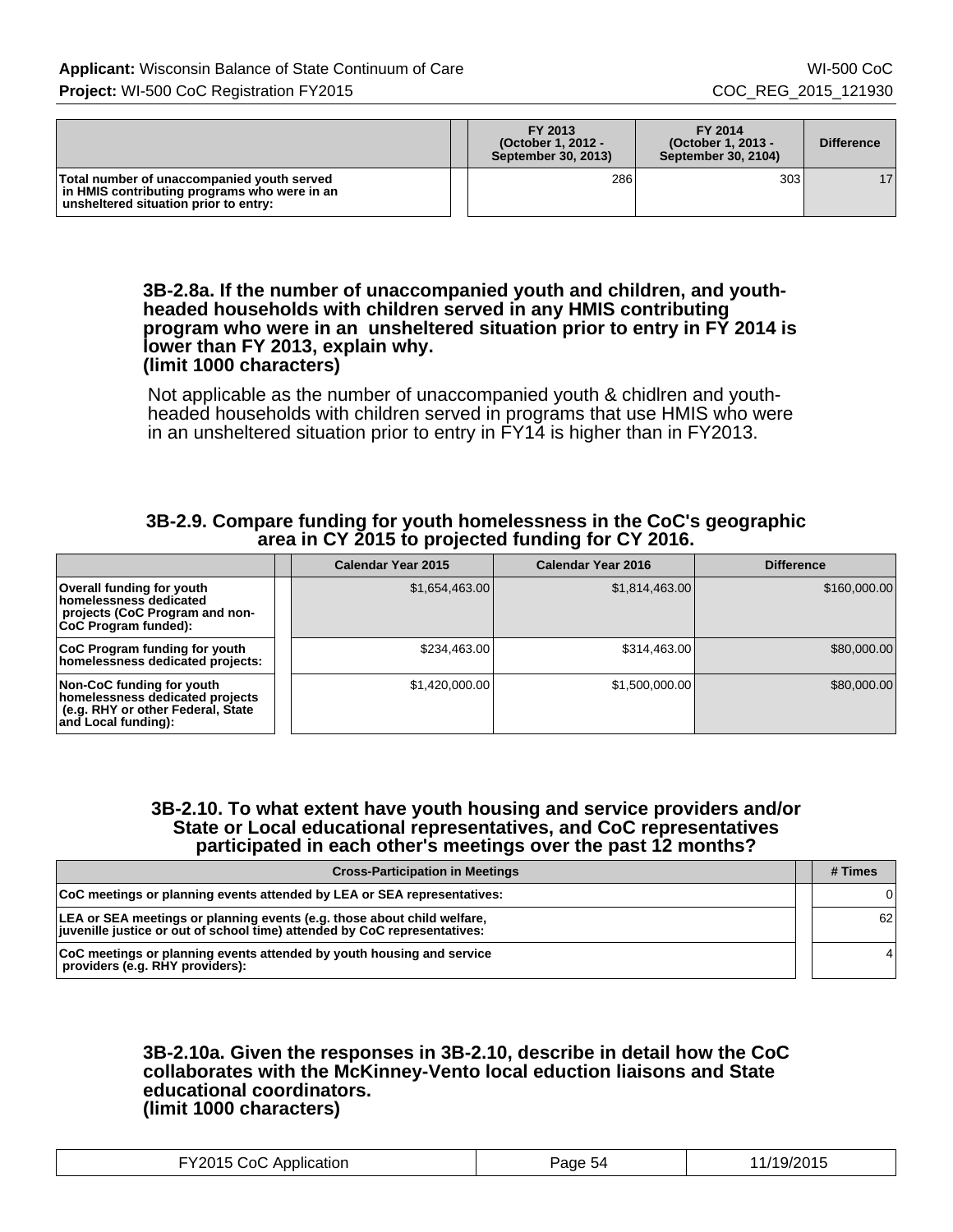The WI interagency workgroup includes a DPI rep to address issues & barriers experienced by homeless students & their families on a statewide level and help revitalize the new 10 year plan to end homelessness in WI. This partnership provides an opportunity for the same message to be shared with schools as homeless service providers regarding eligibility, gaps, & services available in the BOS. The BOS encourages DPI staff to attend BOS mtgs, encourages SEA/LEA to be involved in local &/or BOS level, provides resource & referrals. Locally, school liaison involvement varies. In some, they actively participate in the strategic planning, PIT count, & homeless community awareness events. In others, school liaisons have difficulty attending meetings due to limited budget for this type of travel, & the dual roles many play within their schools. COC & ESG funded agencies have referral processes in place with local school districts to ensure those identified can access the CE system.

**3B-2.11. How does the CoC make sure that homeless participants are informed of their eligibility for and receive access to educational services? Include the policies and procedures that homeless service providers (CoC and ESG Programs) are required to follow. In addition, include how the CoC, together with its youth and educational partners (e.g. RHY, schools, juvenilee justice and children welfare agencies), identifies participants who are eligible for CoC or ESG programs. (limit 2000 characters)**

BOS policies require that all families & unaccompanied youth are informed of their educational rights & work with local school liaisons to ensure that students' educational needs are met in the most efficient & effective manner possible. To do this, schools can be included in the CE system to identify homeless youth & their families & make certain that they are referred to programs for housing. COC & ESG funded agencies provide information on programs for homeless students & their families through brochures, website, & social media. Agencies also attend school meetings to educate school personnel about the services available in the community & the CE system. Educational partners & other youth service providers are invited to BOS meetings, included in trainings, & sent information regarding BOS policies & strategies to serve homeless students. The BOS provides ongoing training to ensure that COC & ESG funded agencies understand the policies & requirements necessary to comply with the COC & ESG Interim Rule & provide the supports needed for successful student outcomes. COC & ESG funded agencies work directly with school liaisons to reduce student discrimination, transitions, & truancy due to a number of factors. Case managers & school staff coordinate to provide transportation, school supplies, meals, testing fees & other student needs. ESG funded agencies must be certified to receive funding from the ESG grant admin. A certification will not be granted unless the agency agrees to comply with all policies related to education & enrollment in school or early childhood education programs (as appropriate). The BOS Board & COC Coord is working on policies pertaining to the collaboration & partnership with local school district liaison(s), informational materials for families & unaccompanied youth and their educational rights, and training for providers across the geographic region.

| FY2015 CoC Application | Page 55 | 11/19/2015 |
|------------------------|---------|------------|
|------------------------|---------|------------|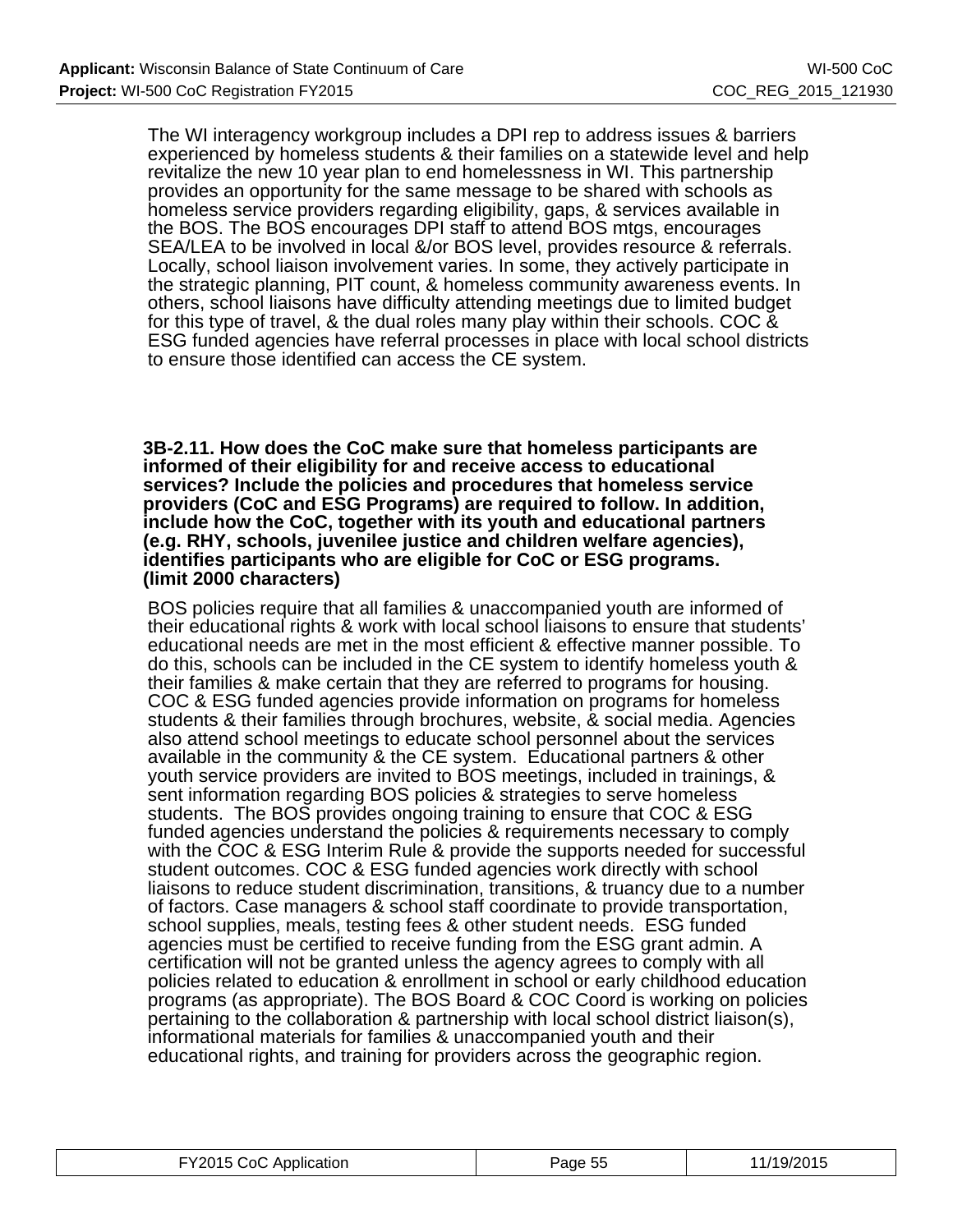## **3B. Continuum of Care (CoC) Performance and Strategic Planning Objectives**

## **Objective 3: Ending Veterans Homelessness**

## **Instructions:**

For guidance on completing this form, please reference the FY 2015 CoC Application Detailed Instructions, the CoC Application Instructional Guides and the FY 2015 CoC Program NOFA. Please submit technical questions to the HUDExchange Ask A Question.

**Opening Doors outlines the goal of ending Veteran homelessness by the end of 2015. The following questions focus on the various strategies that will aid communities in meeting this goal.**

**3B-3.1. Compare the total number of homeless Veterans in the CoC as reported by the CoC for the 2015 PIT count compared to 2014 (or 2013 if an unsheltered count was not conducted in 2014).**

|                                                                              | 2014 (for unsheltered<br>count, most recent<br>vear conducted) | 2015 | <b>Difference</b> |
|------------------------------------------------------------------------------|----------------------------------------------------------------|------|-------------------|
| Universe: Total PIT count of sheltered<br>and unsheltered homeless veterans: | 259                                                            | 246  | $-13$             |
| Sheltered count of homeless veterans:                                        | 256                                                            | 243  | $-13$             |
| Unsheltered count of homeless<br>veterans:                                   |                                                                |      |                   |

**3B-3.1a. Explain the reason(s) for any increase, decrease or no change in the total number of homeless veterans in the CoC as reported in the 2015 PIT count compared to the 2014 PIT count. (limit 1000 characters)**

| FY2015 CoC Application | Page 56 | 11/19/2015 |
|------------------------|---------|------------|
|------------------------|---------|------------|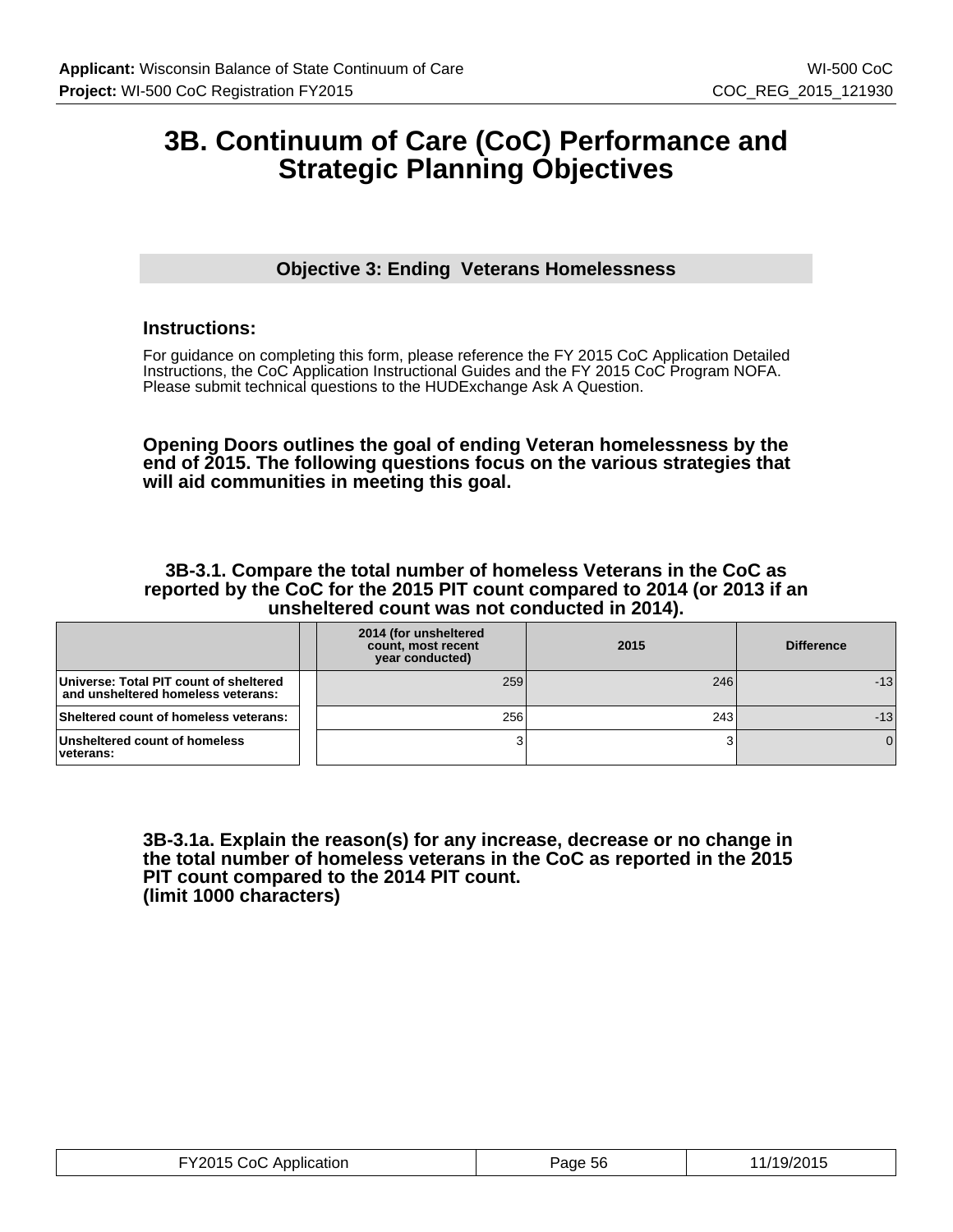The total # of vets counted in the 2015 PIT (sheltered & unsheltered) decreased  $(-13)$  compared to 2014. The total # of sheltered vets (shelter & TH & SH) decreased (-13). The largest decrease in sheltered vets is in the TH numbers alone (-20). In 2014, there were 179 vets but in 2015 there were 159. The use of SSVF RRH shifted the focus from site based GPD TH to scatter-site permanent housing. Vets are more quickly identified at shelter intake & routed to the service provider in that area for services. As a result, less vets are served in COC-funded projects or GPD TH because they are able to secure permanent housing. The total # of unsheltered vets remained the same. NOTE, there were only 3 unsheltered vets in 2014 & in 2015. For a large geographic area, this is a minimal #. With the use of CE, partnership with SSVF & WIDVA staff and VORP program funded SAMHSA, the possibility of reaching functional zero remains high.

#### **3B-3.2. How is the CoC ensuring that Veterans that are eligible for VA services are identified, assessed and referred to appropriate resources, i.e. HUD-VASH and SSVF? (limit 1000 characters)**

Due to size, the BOS relies on CE to quickly identify & assess homeless people. However, VA funded programs are not participating directly in CE. Instead the initial id falls on the COC & ESG funded agencies. Changing the approach to asking about military service instead of "are you a vet?" has helped and use of the SQUARES Tool. PATH outreach occurs in limited urban areas, but are trained to assess & inquire about vet status & use HMIS. Veteran Outreach and Recovery Program (VORP) assists homeless & CH vets receive housing & support for behavioral health treatment services. This outreach is provided in the northern rural counties. VORP also uses HMIS. Upon id, vets seeking housing services are immediately referred to SSVF, GPD program staff, and/or HUD-VASH case manager. Eligibility determination for VA services are done by VAMC staff, SSVF staff & State DVA. However, COC & ESG funded agencies are often asked to provide the documentation for the determination.

**3B-3.3. For Veterans who are not eligible for homeless assistance through the U.S Department of Veterans Affairs Programs, how is the CoC prioritizing CoC Program-funded resources to serve this population? (limit 1000 characters)**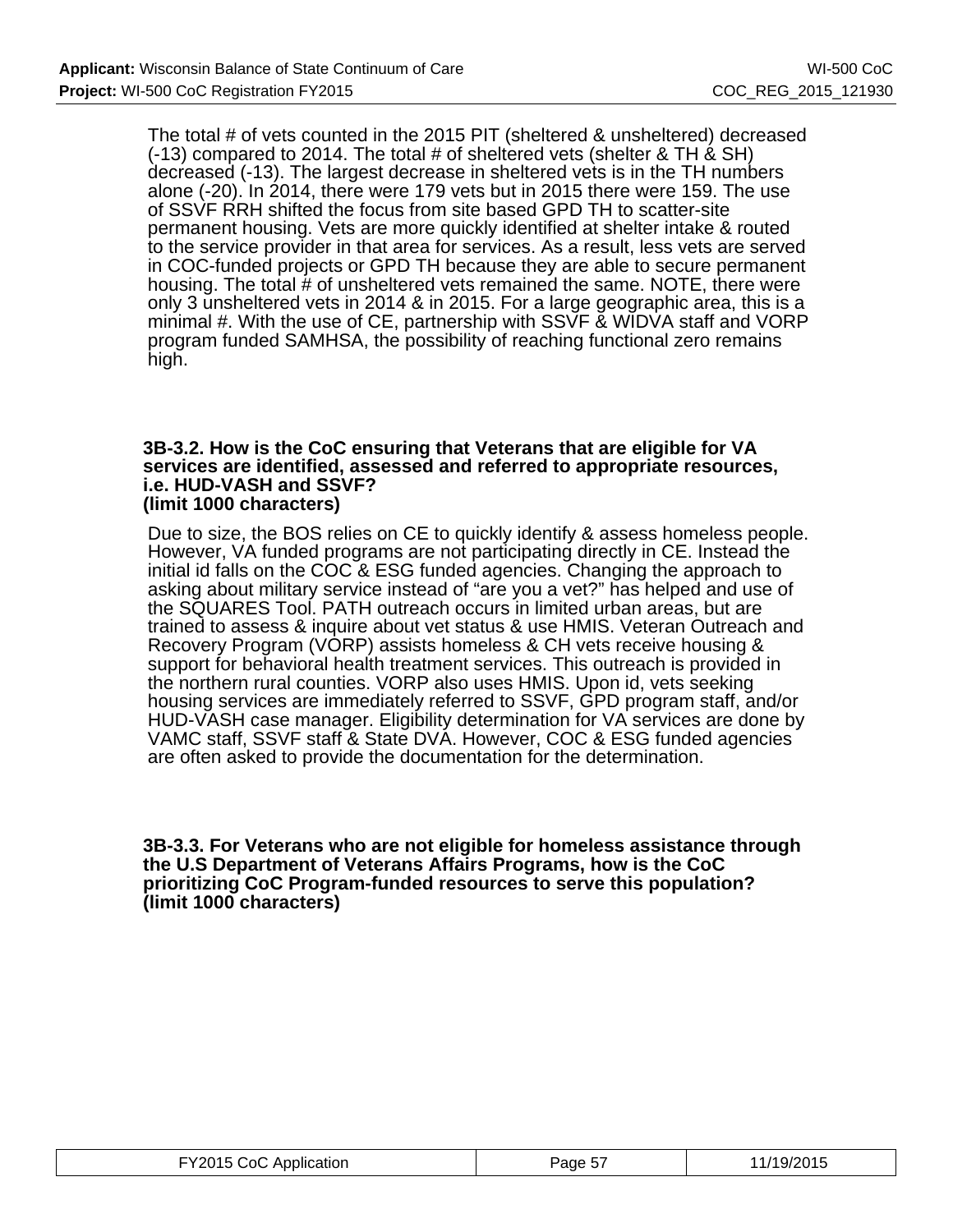If a vet is determined ineligible for VA services, they are referred back to COC & ESG funded programs through coordinated entry. The vet's VI-SPDAT score, logged into HMIS, will indicate the level of service needed (TH, RRH, or PSH). All housing & service options are communicated to the individual. All 13 COCfunded PSH projects have dedicated (222) or prioritized (90) beds for all CH persons. CH Vets are a subpopulation with additional priority status. All PSH have adopted the housing first model & follow BOS written standards. Two new PSH projects specifically for CH have been included in this application. 1 of them would provide 45 beds in Brown County where 25% of all BOS CH are counted, many of which are vets as well. Both ESG & COC funded RRH is available for all eligible persons, including those deemed ineligible for VA services. The BOS Board & COC Coord have strongly encouraged housing providers to focus on the unmet needs of vets in their communities.

## **3B-3.4. Compare the total number of homeless Veterans in the CoC AND the total number of unsheltered homeless Veterans in the CoC, as reported by the CoC for the 2015 PIT Count compared to the 2010 PIT Count (or 2009 if an unsheltered count was not conducted in 2010).**

|                                                                        | 2010 (or 2009 if an<br>unsheltered count was<br>not conducted in 2010) | 2015 | % Difference |
|------------------------------------------------------------------------|------------------------------------------------------------------------|------|--------------|
| Total PIT count of sheltered and<br>∣unsheltered<br>homeless veterans: | 214                                                                    | 246  | 14.95%       |
| Unsheltered count of homeless<br>veterans:                             |                                                                        |      | $-25.00\%$   |

### **3B-3.5. Indicate from the dropdown whether** No  **you are on target to end Veteran homelessness by the end of 2015.**

This question will not be scored.

**3B-3.5a. If "Yes," what are the strategies being used to maximize your current resources to meet this goal? If "No," what resources or technical assistance would help you reach the goal of ending Veteran homelessness by the end of 2015? (limit 1000 characters)**

| FY2015 CoC Application | Page 58 | 11/19/2015 |
|------------------------|---------|------------|
|------------------------|---------|------------|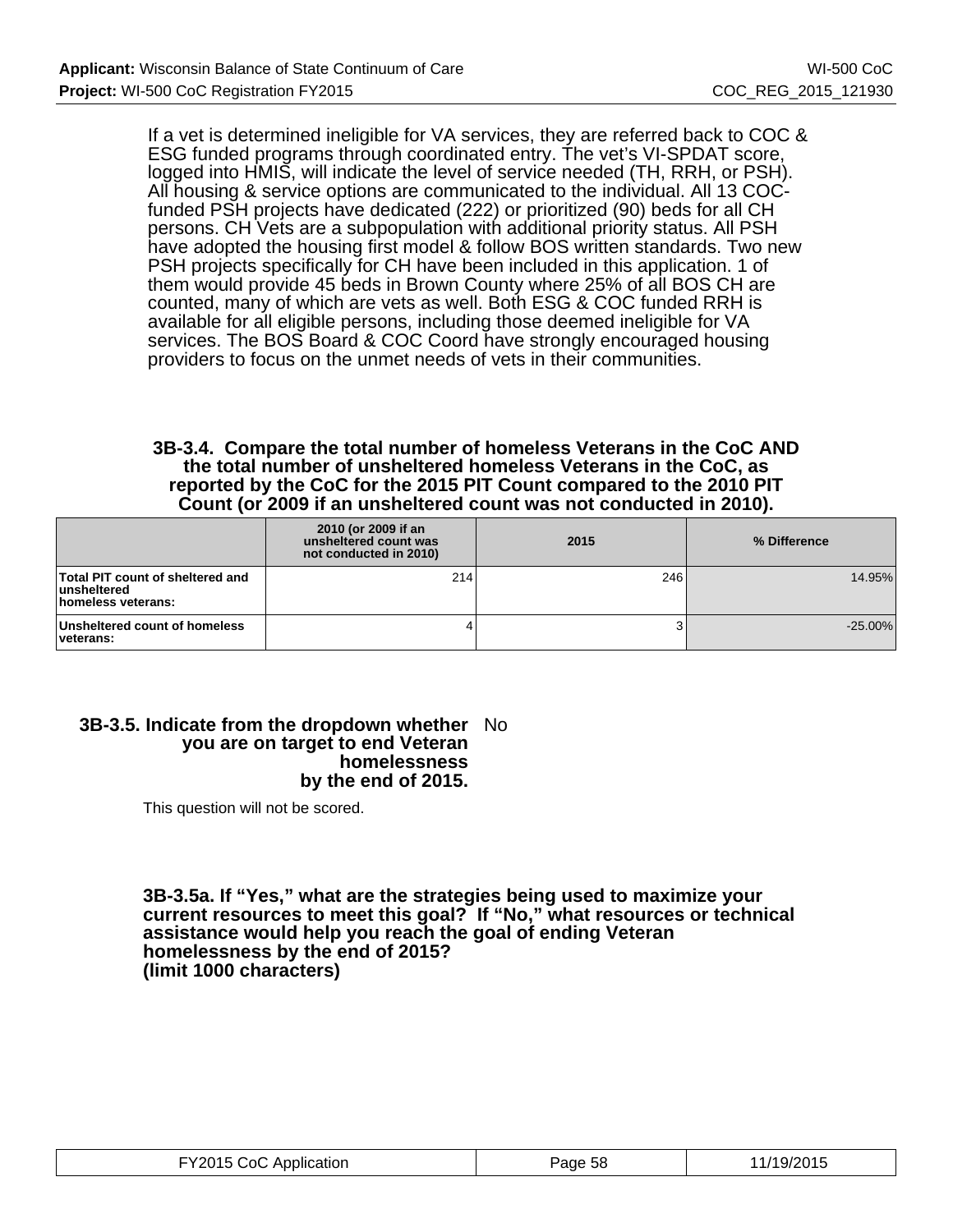Collaboration with vet specific agencies has varied. Some areas have great partnerships between vet, COC & ESG agencies. In others, they do not exist. Within the last year, the BOS has seen increased participation by SSVF & WI DVA program staff. The HUD-VASH programs & VAMC have not. VASH vouchers are not accessible in many areas & when they are, the providers have not advertised its existence or explained how to access the program. 1 VASH provider requested the BOS sign off on an exemption from serving CH vets. That request was denied. In Sept, the HUD Milwaukee Field Office came on board with BOS efforts to engage VAMC staff in Mpls. & helped coordinate a western WI provider meeting to talk about services available in the community. Unfortunately, no significant agreements were reached. We recognize that the BOS will not meet the goal of ending veteran homelessness by the end of 2015 because many important players have come to the table late in the game.

| -Y2015<br>Application<br>. CoC<br>$- - - - - - - -$ | Page 59 | י טו ט∠ש |
|-----------------------------------------------------|---------|----------|
|-----------------------------------------------------|---------|----------|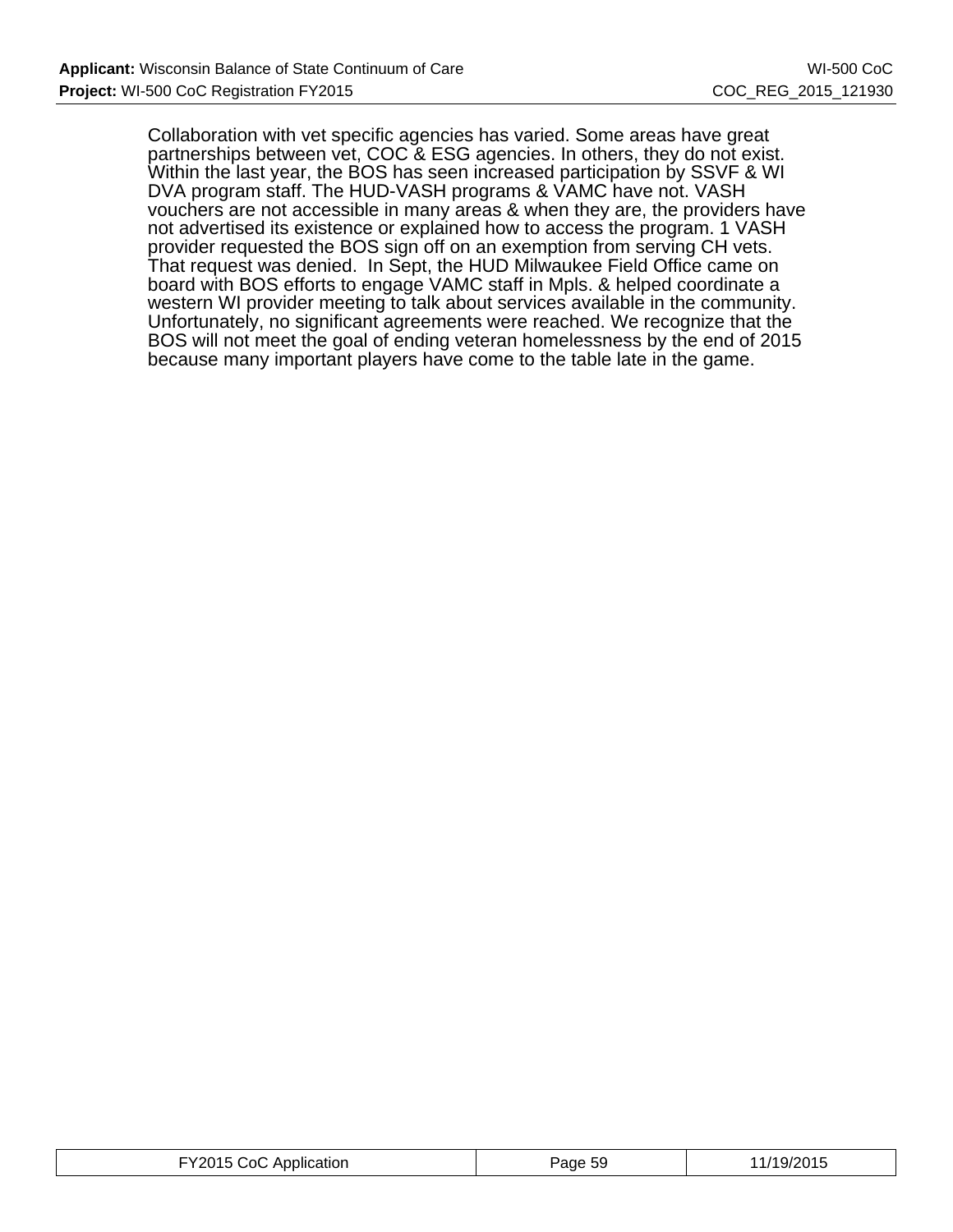## **4A. Accessing Mainstream Benefits**

### **Instructions:**

For guidance on completing this form, please reference the FY 2015 CoC Application Detailed Instructions, the CoC Application Instructional Guides and the FY 2015 CoC Program NOFA. Please submit technical questions to the HUDExchange Ask A Question.

**4A-1. Does the CoC systematically provide** Yes **information to provider staff about mainstream benefits, including up-to-date resources on eligibility and mainstream program changes that can affect homeless clients?**

> **4A-2. Based on the CoC's FY 2015 new and renewal project applications, what percentage of projects have demonstrated that the project is assisting project participants to obtain mainstream benefits, which includes all of the following within each project: transportation assistance, use of a single application, annual follow-ups with participants, and SOARtrained staff technical assistance to obtain SSI/SSDI?**

### **FY 2015 Assistance with Mainstream Benefits**

| Total number of project applications in the FY 2015 competition<br>(new and renewal):                                                                                                                                                                                                                                                                             | 40   |
|-------------------------------------------------------------------------------------------------------------------------------------------------------------------------------------------------------------------------------------------------------------------------------------------------------------------------------------------------------------------|------|
| Total number of renewal and new project applications that<br>demonstrate assistance to project participants to obtain mainstream<br>benefits (i.e. In a Renewal Project Application, "Yes" is selected for<br>Questions 3a, 3b, 3c, 4, and 4a on Screen 4A. In a New Project Application,<br>"Yes" is selected for Questions 5a, 5b, 5c, 6, and 6a on Screen 4A). | 40   |
| Percentage of renewal and new project applications in the<br>FY 2015 competition that have demonstrated assistance to<br>project participants to obtain mainstream benefits:                                                                                                                                                                                      | 100% |

**4A-3. List the healthcare organizations you are collaborating with to facilitate health insurance enrollment (e.g. Medicaid, Affordable Care Act options) for program participants. For each healthcare partner, detail the specific outcomes resulting from the partnership in the establishment of benefits for program participants. (limit 1000 characters)**

| FY2015 CoC Application | Page 60 | 11/19/2015 |
|------------------------|---------|------------|
|------------------------|---------|------------|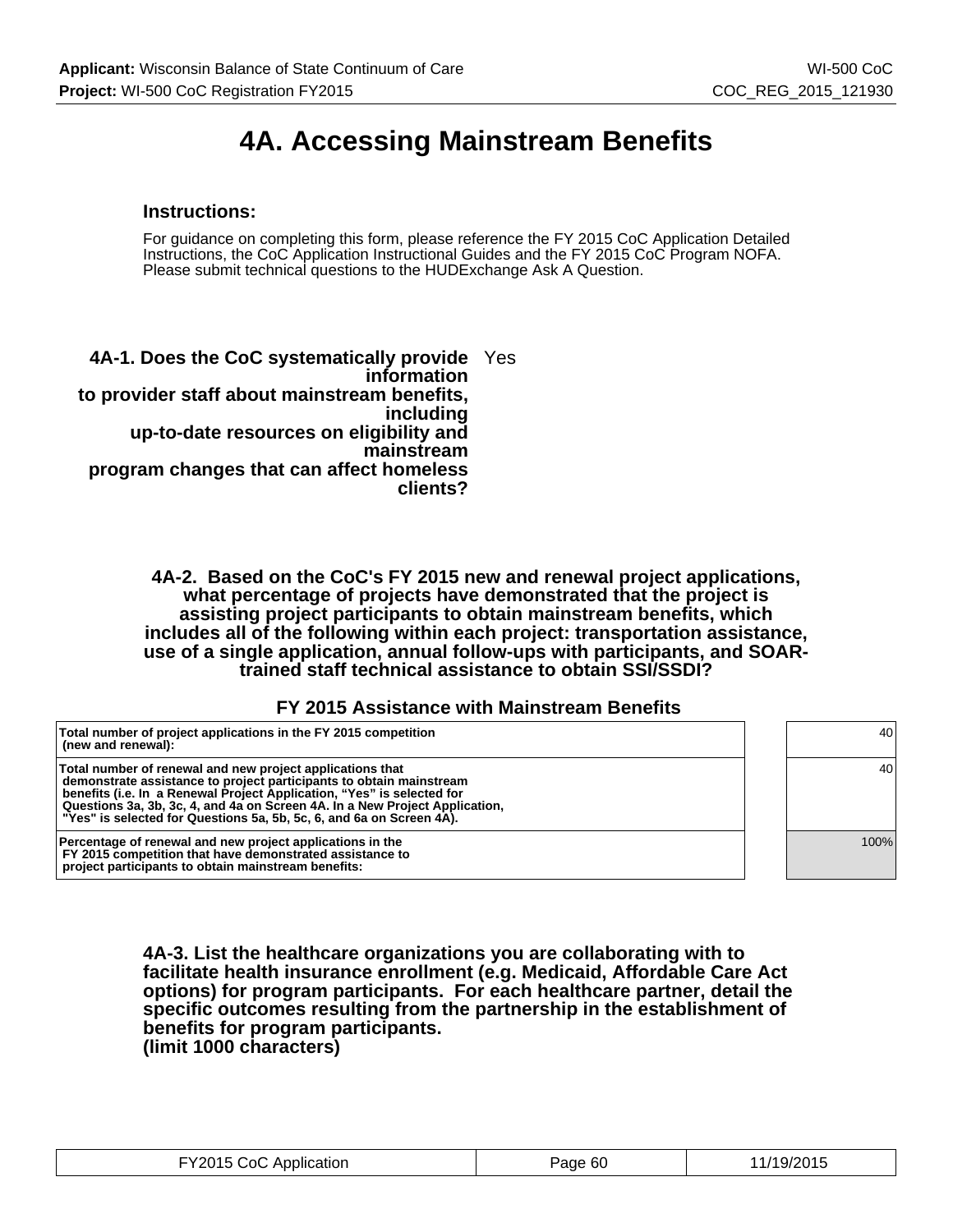WI is not a Medicaid expansion State. Local continua members collaborate with many different healthcare orgs to facilitate health insurance enrollment for clients. Outcomes resulting from these partnership include: New Community Health & Dental Clinic provides dental care to homeless; Marshfield Clinics in Sawyer/Taylor County & Watertown Cares Clinic help clients secure insurance in rural communities; KHDS has 2 trained onsite navigators to help with ins/benefit enrollment; Northlakes & Lake Superior Community Health Center are federal qualified centers that provide dental & mental health services and help clients access insurance options; Janesville & Beloit Area Community Health increase the number of clients able to enroll in medical insurance& access available services; River Falls Free Clinic & Polk County Public Health offer direct health insurance enrollment assistance; & engagement with ADRC offices help clients streamline the process of enrolling into managed care orgs.

### **4A-4. What are the primary ways that the CoC ensures that program participants with health insurance are able to effectively utilize the healthcare benefits available?**

| <b>Educational materials:</b>                                                    | X |
|----------------------------------------------------------------------------------|---|
| <b>In-Person Trainings:</b>                                                      | X |
| Transportation to medical appointments:                                          | X |
| Identification & resolution of barriers to benefits & the use of those benefits; | Χ |
| Helping clients connect with approved providers & navigating the process         | X |
| Assisting clients with the application(s) for medical bill forgiveness           | X |
| Not Applicable or None:                                                          |   |

| FY2015 CoC Application<br>Page 61 | 11/19/2015 |
|-----------------------------------|------------|
|-----------------------------------|------------|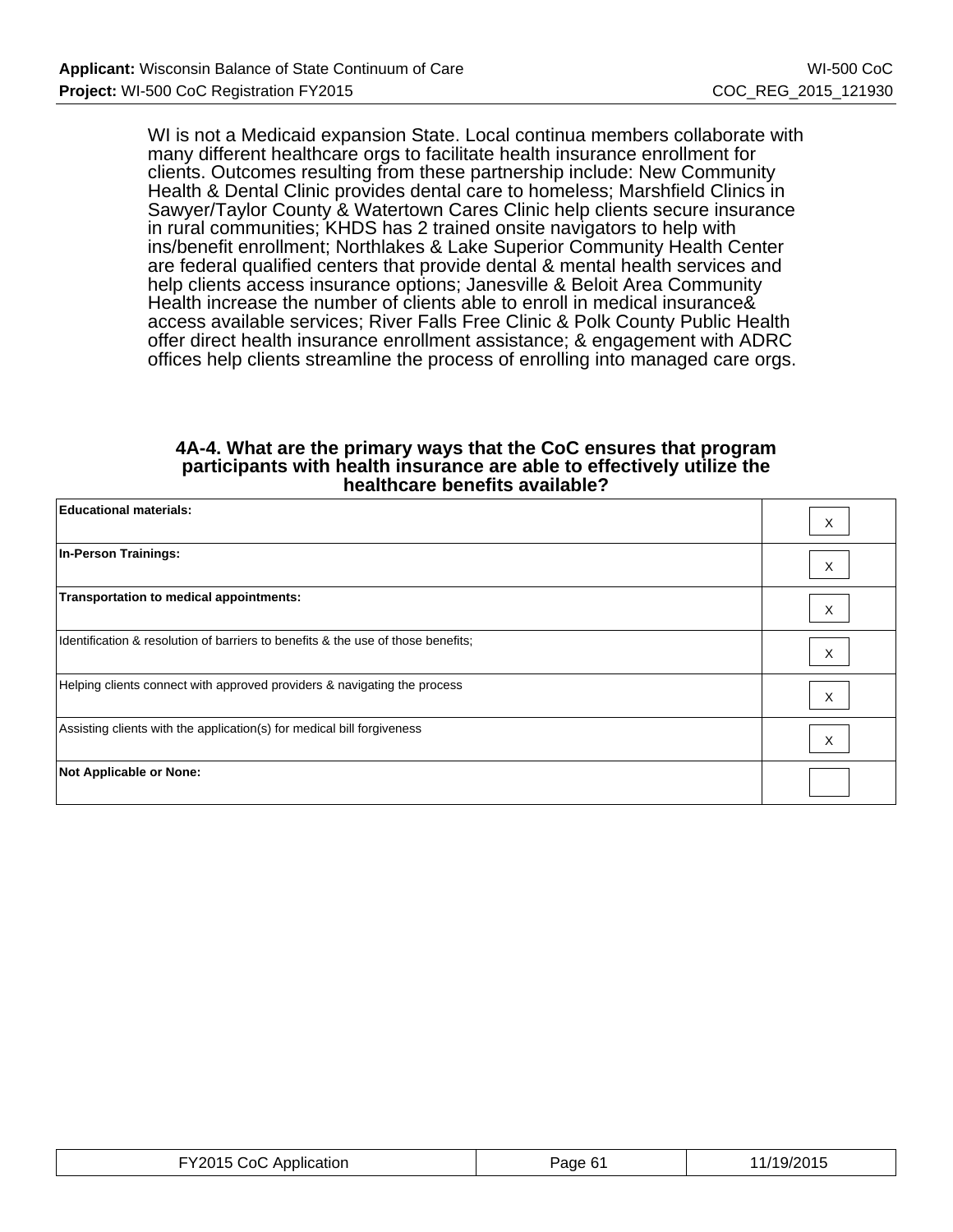# **4B. Additional Policies**

### **Instructions:**

For guidance on completing this form, please reference the FY 2015 CoC Application Detailed Instructions, the CoC Application Instructional Guides and the FY 2015 CoC Program NOFA. Please submit technical questions to the HUDExchange Ask A Question.

**4B-1. Based on the CoC's FY 2015 new and renewal project applications, what percentage of Permanent Housing (PSH and RRH), Transitional Housing (TH) and SSO (non-Coordinated Entry) projects in the CoC are low barrier? Meaning that they do not screen out potential participants based on those clients possessing a) too little or little income, b) active or history of substance use, c) criminal record, with exceptions for statemandated restrictions, and d) history of domestic violence.**

### **FY 2015 Low Barrier Designation**

| Total number of PH (PSH and RRH), TH and<br>non-Coordinated Entry SSO project applications in<br>the FY 2015 competition (new and renewal):                                         | 39 <sub>1</sub> |
|-------------------------------------------------------------------------------------------------------------------------------------------------------------------------------------|-----------------|
| Total number of PH (PSH and RRH), TH and<br>non-Coordinated Entry SSO renewal and new project applications<br>that selected "low barrier" in the FY 2015 competition:               | 39 <sub>1</sub> |
| Percentage of PH (PSH and RRH), TH and<br>non-Coordinated Entry SSO renewal and new project<br>applications in the FY 2015 competition that will be<br>designated as "low barrier": | 100%            |

### **4B-2. What percentage of CoC Program-funded Permanent Supportive Housing (PSH), RRH, SSO (non-Coordinated Entry) and Transitional Housing (TH) FY 2015 Projects have adopted a Housing First approach, meaning that the project quickly houses clients without preconditions or service participation requirements?**

### **FY 2015 Projects Housing First Designation**

| Total number of PSH, RRH, non-Coordinated Entry SSO,<br>and TH project applications in the FY 2015 competition<br>(new and renewal):                                                | 39 <sub>1</sub> |
|-------------------------------------------------------------------------------------------------------------------------------------------------------------------------------------|-----------------|
| Total number of PSH, RRH, non-Coordinated Entry SSO,<br>and TH renewal and new project applications that<br>selected Housing First in the FY 2015 competition:                      | 39 <sub>1</sub> |
| Percentage of PSH, RRH, non-Coordinated Entry SSO,<br>and TH renewal and new project applications in<br>the FY 2015 competition that will be designated as<br><b>Housing First:</b> | 100%            |

| FY2015 CoC App<br>Application | $\sim$<br>Page 62 | .19/2017<br>. . |
|-------------------------------|-------------------|-----------------|
|-------------------------------|-------------------|-----------------|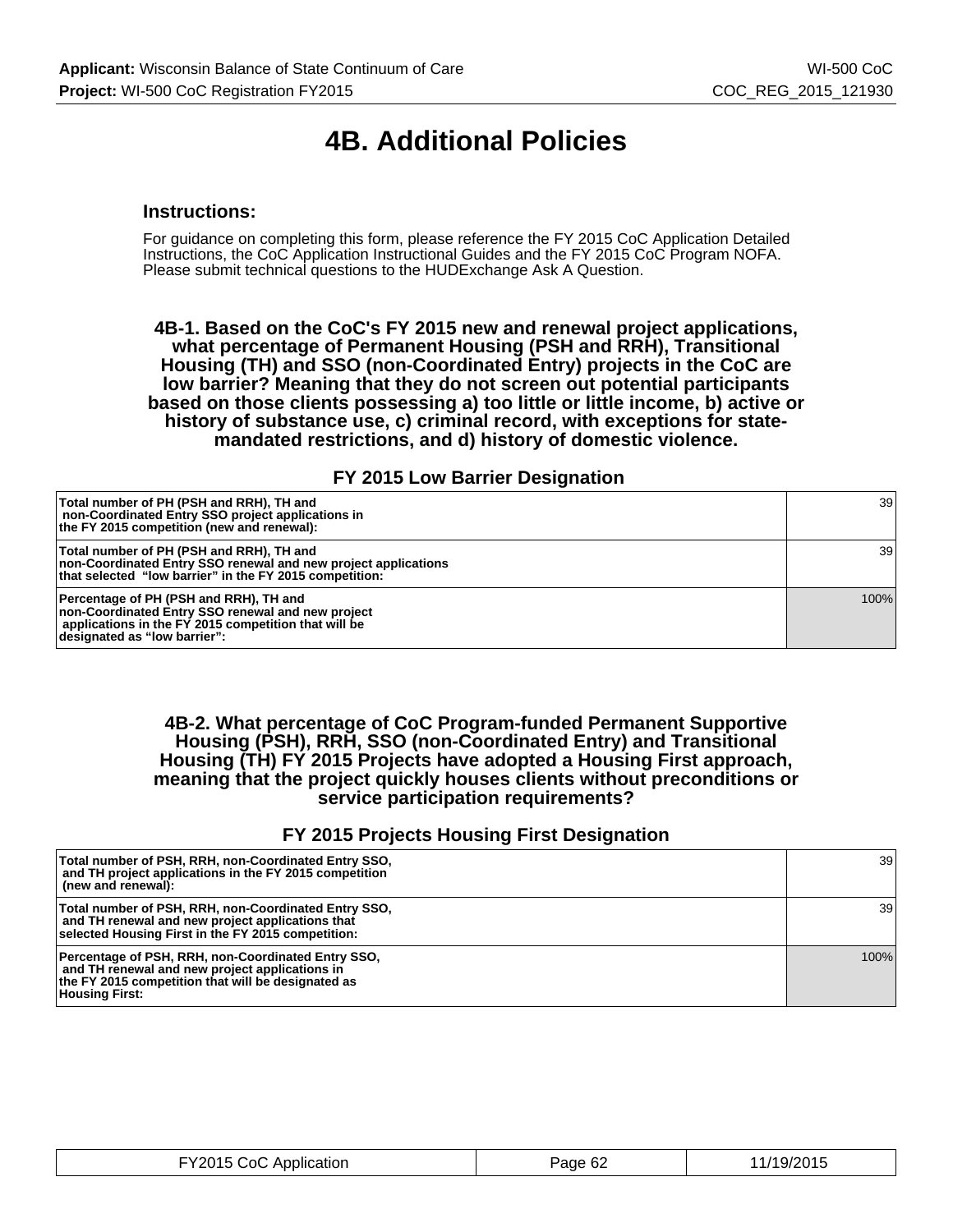### **4B-3. What has the CoC done to ensure awareness of and access to housing and supportive services within the CoC's geographic area to persons that could benefit from CoC-funded programs but are not currently participating in a CoC funded program? In particular, how does the CoC reach out to for persons that are least likely to request housing or services in the absence of special outreach?**

| Direct outreach and marketing:                                                | X        |
|-------------------------------------------------------------------------------|----------|
| Use of phone or internet-based services like 211:                             | $\times$ |
| Marketing in languages commonly spoken in the community:                      | X        |
| Making physical and virtual locations accessible to those with disabilities:  | X        |
| Meet with clients in home to help explain, advocate, and answer questions 1:1 | X        |
| Use of social media                                                           | X        |
| Employ or have interpreters easily accessible                                 | X        |
| Not applicable:                                                               |          |

## **4B-4. Compare the number of RRH units available to serve any population from the 2014 and 2015 HIC.**

|                                                                          | 2014 | 2015 | <b>Difference</b> |
|--------------------------------------------------------------------------|------|------|-------------------|
| <b>RRH</b> units available to serve any population in the<br><b>HIC:</b> | 89   | 139  | 50                |

**4B-5. Are any new proposed project** No **applications requesting \$200,000 or more in funding for housing rehabilitation or new construction?**

> **4B-6. If "Yes" in Questions 4B-5, then describe the activities that the project(s) will undertake to ensure that employment, training and other economic opportunities are directed to low or very low income persons to comply with section 3 of the Housing and Urban Development Act of 1968 (12 U.S.C. 1701u) (Section 3) and HUD's implementing rules at 24 CFR part 135?**

 **(limit 1000 characters)**

| FY2015 CoC Application | Page 63 | 11/19/2015 |
|------------------------|---------|------------|
|------------------------|---------|------------|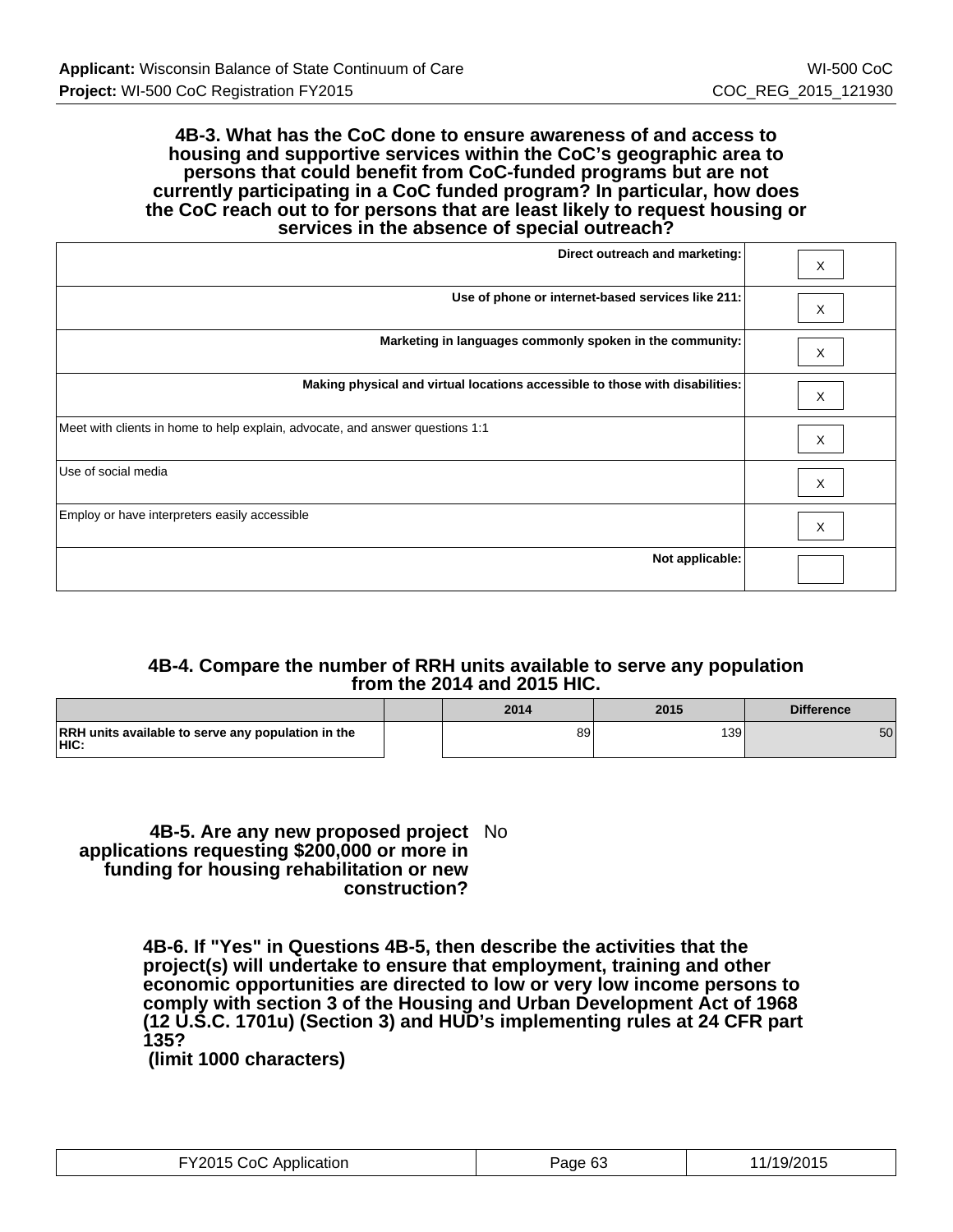Not Applicable

**4B-7. Is the CoC requesting to designate one** No **or more of its SSO or TH projects to serve families with children and youth defined as homeless under other Federal statutes?**

> **4B-7a. If "Yes" in Question 4B-7, describe how the use of grant funds to serve such persons is of equal or greater priority than serving persons defined as homeless in accordance with 24 CFR 578.89. Description must include whether or not this is listed as a priority in the Consolidated Plan(s) and its CoC strategic plan goals. CoCs must attach the list of projects that would be serving this population (up to 10 percent of CoC total award) and the applicable portions of the Consolidated Plan. (limit 2500 characters)**

Not Applicable

**4B-8. Has the project been affected by a** No **major disaster, as declared by President Obama under Title IV of the Robert T. Stafford Act in the 12 months prior to the opening of the FY 2015 CoC Program Competition?**

> **4B-8a. If "Yes" in Question 4B-8, describe the impact of the natural disaster on specific projects in the CoC and how this affected the CoC's ability to address homelessness and provide the necessary reporting to HUD.**

**(limit 1500 characters)**

Not Applicable

**4B-9. Did the CoC or any of its CoC program** No **recipients/subrecipients request technical assistance from HUD in the past two years (since the submission of the FY 2012 application)? This response does not affect the scoring of this application.**

FY2015 CoC Application Page 64 11/19/2015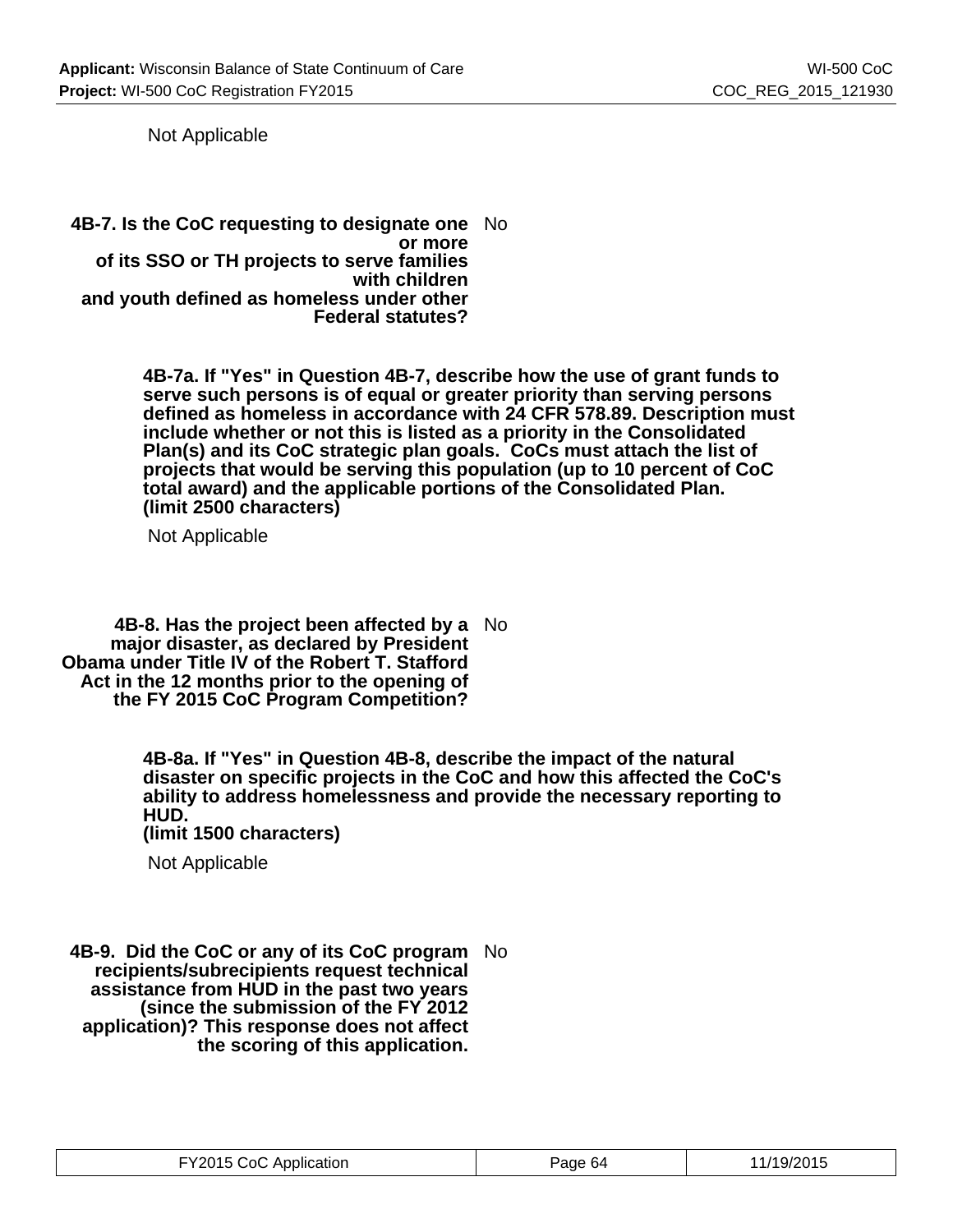## **4B-9a. If "Yes" to Question 4B-9, check the box(es) for which technical assistance was requested.**

This response does not affect the scoring of this application.

| <b>CoC Governance:</b>                                                                                                         |   |
|--------------------------------------------------------------------------------------------------------------------------------|---|
| <b>CoC Systems Performance Measurement:</b>                                                                                    |   |
| <b>Coordinated Entry:</b>                                                                                                      |   |
| Data reporting and data analysis:                                                                                              |   |
| HMIS:                                                                                                                          |   |
| Homeless subpopulations targeted by<br>Opening Doors: veterans, chronic,<br>children and families, and<br>unaccompanied youth: |   |
| Maximizing the use of mainstream resources:                                                                                    |   |
| <b>Retooling transitional housing:</b>                                                                                         |   |
| Rapid re-housing:                                                                                                              |   |
| Under-performing program recipient,<br>subrecipient or project:                                                                |   |
|                                                                                                                                |   |
| Not applicable:                                                                                                                | X |

### **4B-9b. If TA was received, indicate the type(s) of TA received, using the categories listed in 4B-9a, the month and year it was received and then indicate the value of the TA to the CoC/recipient/subrecipient involved given the local conditions at the time, with 5 being the highest value and a 1 indicating no value.**

This response does not affect the scoring of this application.

| Type of Technical<br>Assistance Received | <b>Date</b><br><b>Received</b> | <b>Rate the Value of</b><br>the Technical Assistance |
|------------------------------------------|--------------------------------|------------------------------------------------------|
|                                          |                                |                                                      |
|                                          |                                |                                                      |
|                                          |                                |                                                      |
|                                          |                                |                                                      |
|                                          |                                |                                                      |

| FY2015 CoC Application | $\sim$ $\sim$<br>Page 65 | 0.0015<br>ີ່ 19/20 ເບ<br>. |
|------------------------|--------------------------|----------------------------|
|------------------------|--------------------------|----------------------------|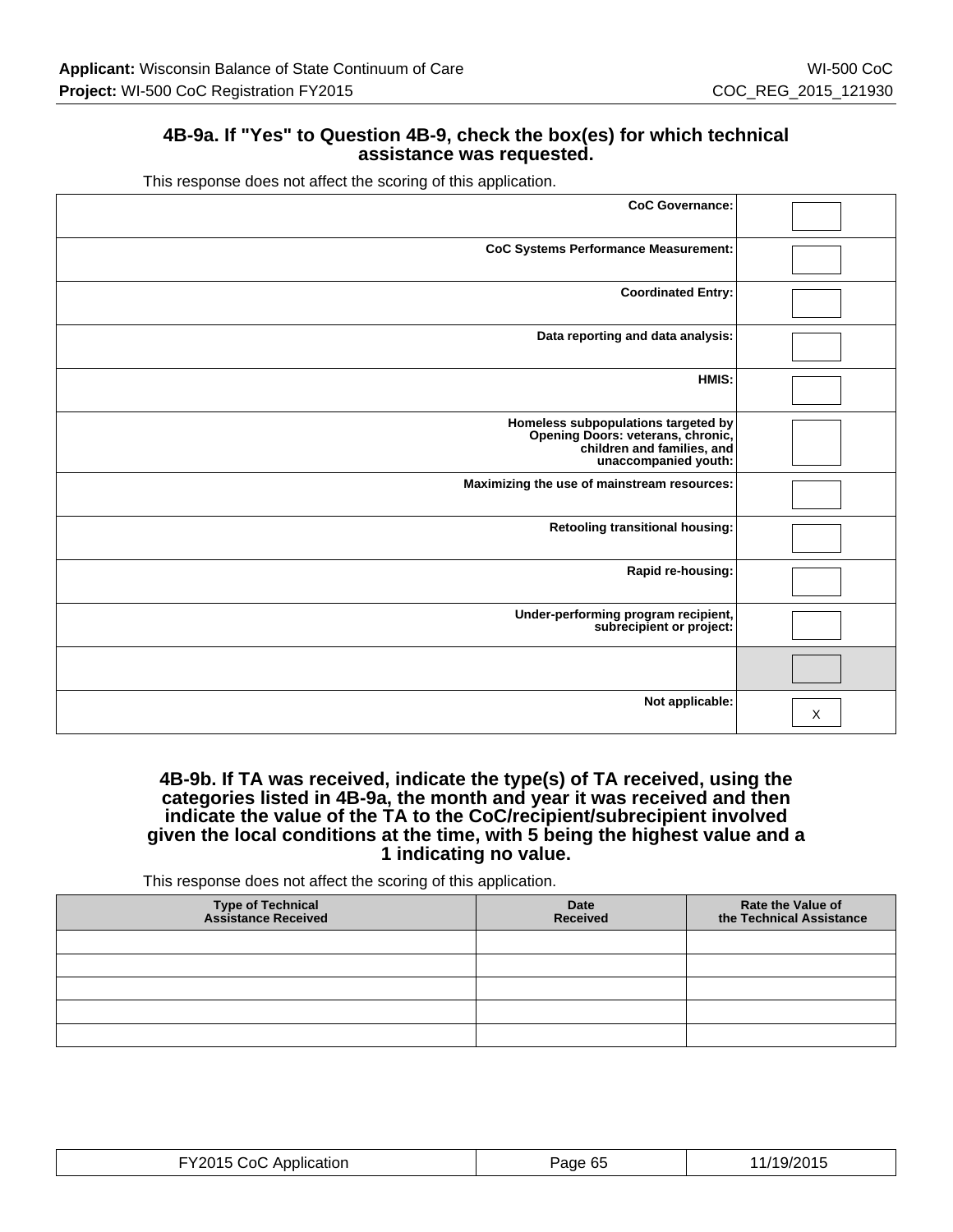# **Attachment Details**

**Document Description:** COC Rejection Policy

# **Attachment Details**

**Document Description:** COC Consolidated Application - Public Posting Evidence

# **Attachment Details**

**Document Description:** COC Board Scoring Tool Explanation

# **Attachment Details**

**Document Description:** COC Rating & Review Procedure - Public Posting Evidence

# **Attachment Details**

**Document Description:** COC Process for Reallocating

# **Attachment Details**

**Document Description:** CoC Governance Charter

# **Attachment Details**

| FY2015 CoC Application | Page 66 | 11/19/2015 |
|------------------------|---------|------------|
|------------------------|---------|------------|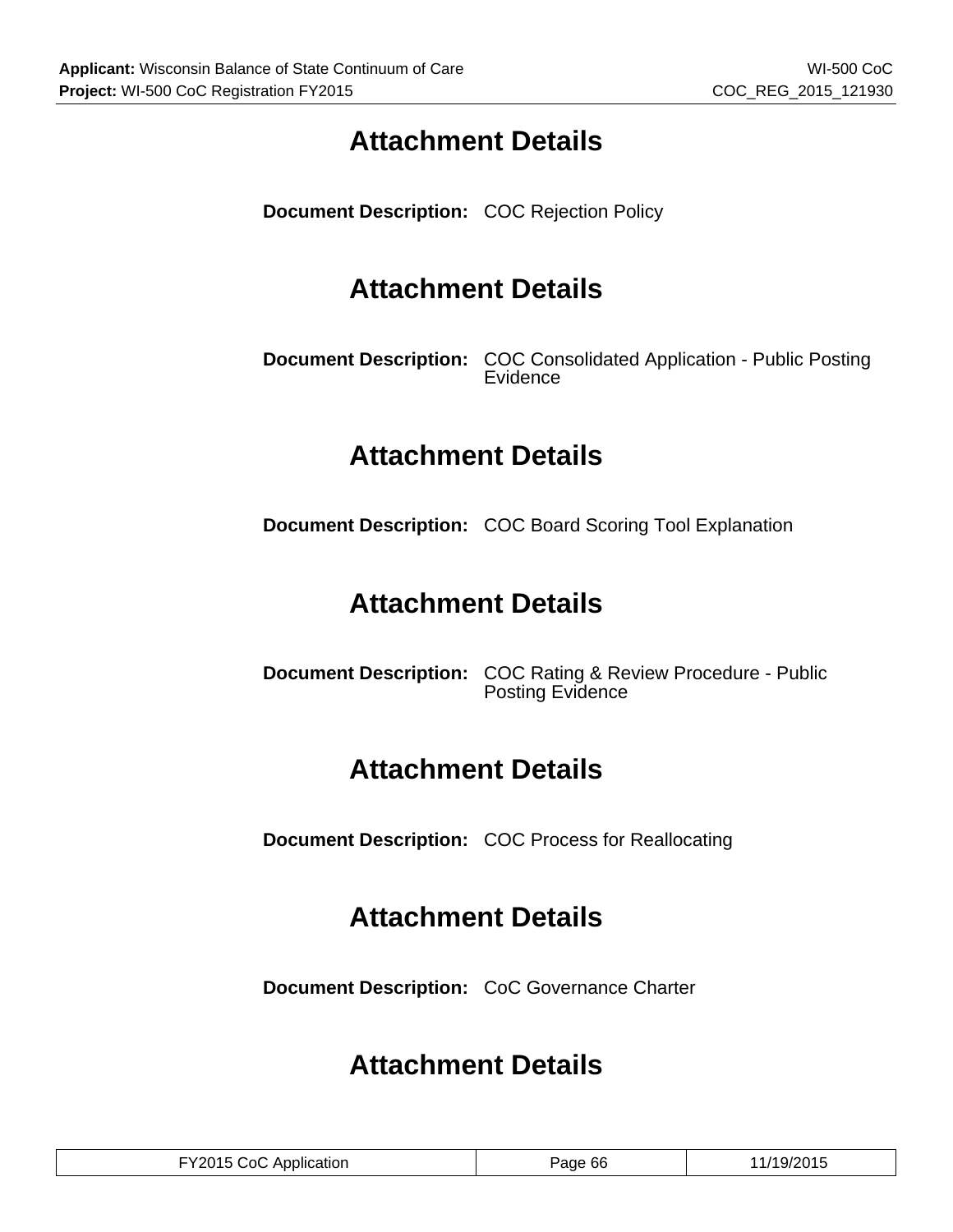**Document Description:** HMIS Policy and Procedures Manual

# **Attachment Details**

**Document Description:**

## **Attachment Details**

**Document Description:** PHA Administrative Plans

## **Attachment Details**

**Document Description:** CoC-HMIS MOU

# **Attachment Details**

**Document Description:** CoC Written Standards for Order of Priority

# **Attachment Details**

**Document Description:**

# **Attachment Details**

**Document Description:** COC Rating & Review Procedure - BOS Membership Mtg Minutes

|                        | $\sim$  | 110/2015          |
|------------------------|---------|-------------------|
| FY2015 CoC Application | Page 67 | כו ט∠ <i>ו</i> צו |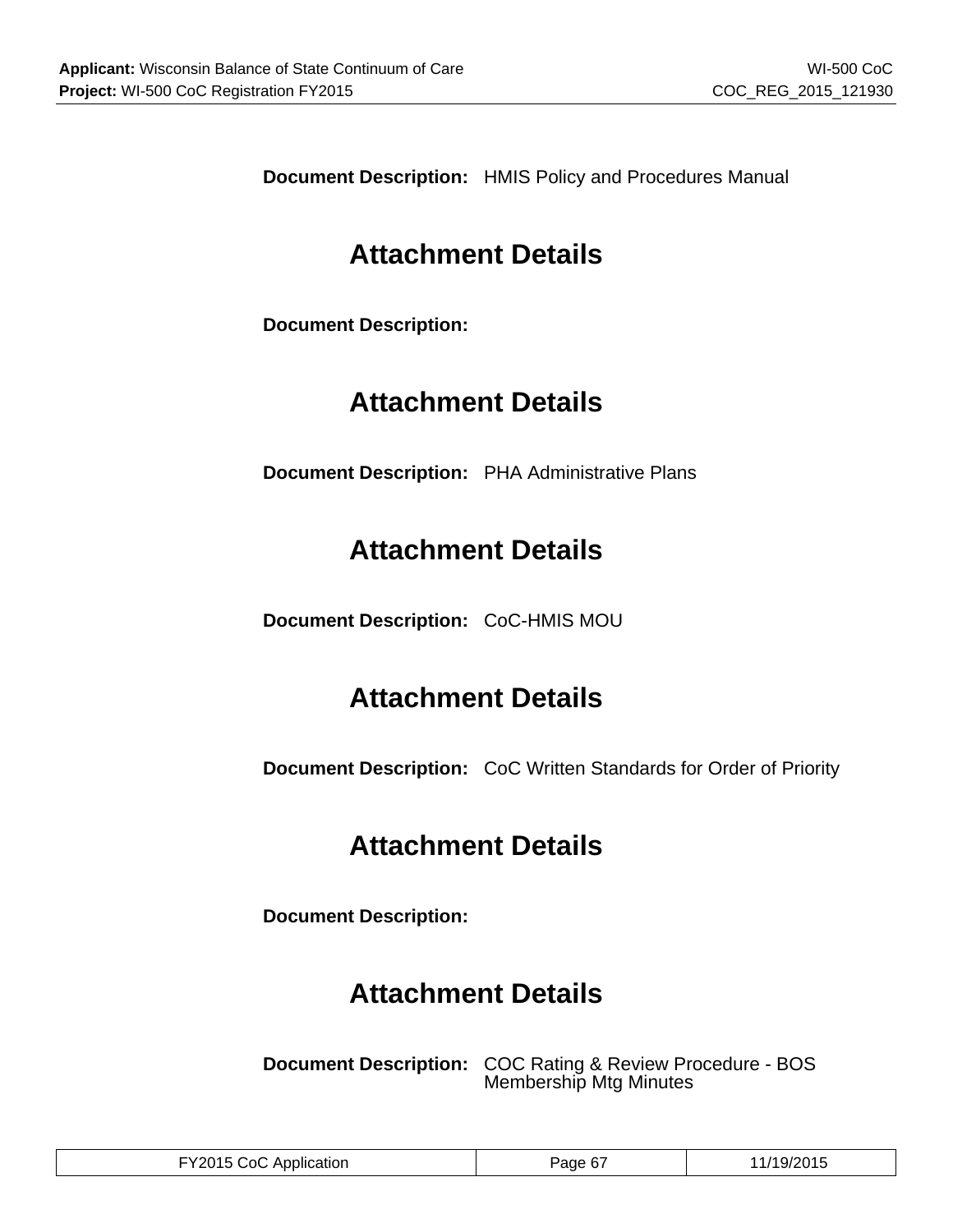# **Attachment Details**

**Document Description:** COC Process for Reallocating-Public Evidence

# **Attachment Details**

**Document Description:**

| FY2015 CoC Application | Page 68 | 11/19/2015 |
|------------------------|---------|------------|
|------------------------|---------|------------|